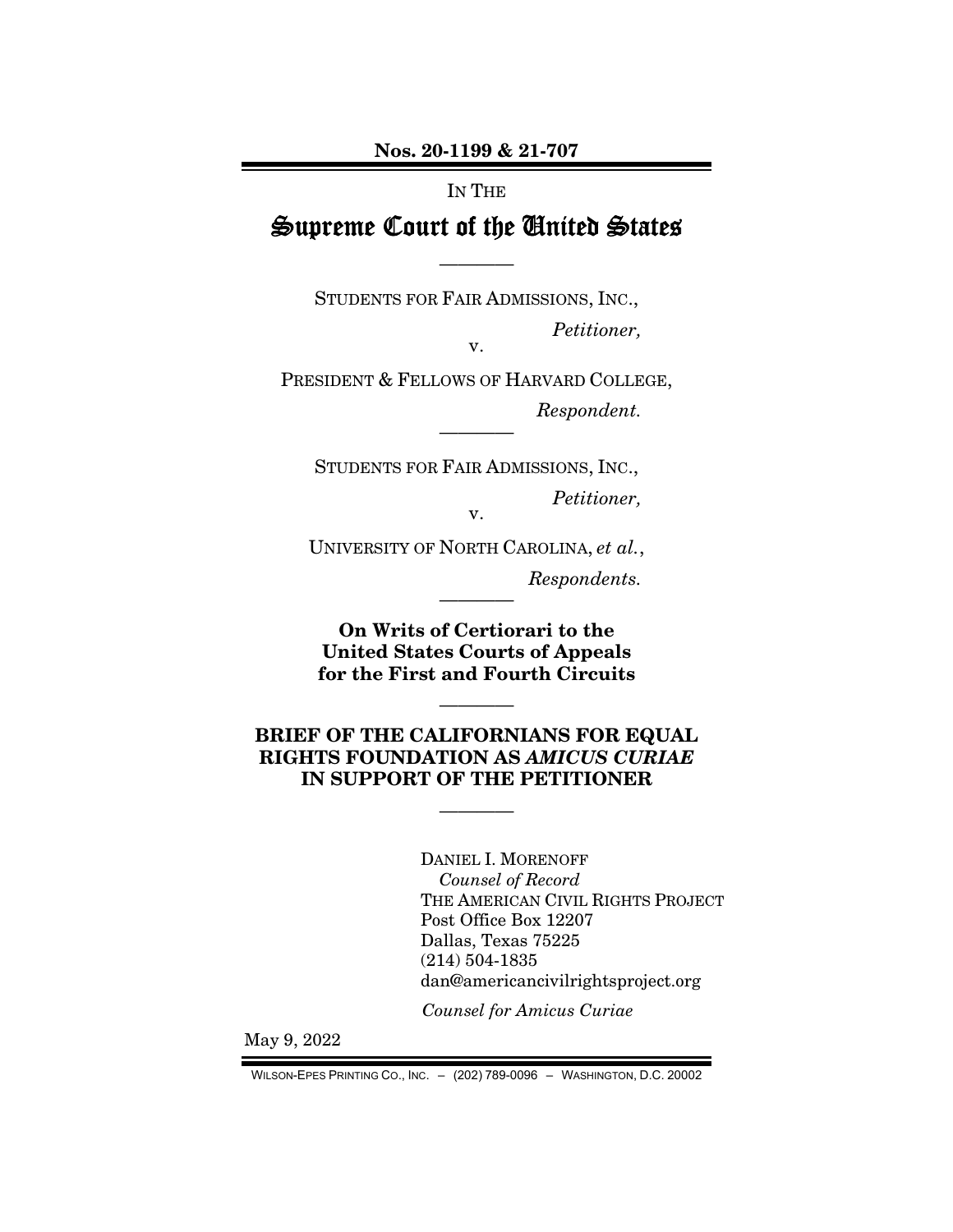# TABLE OF CONTENTS

| ۰, |
|----|
|----|

| TABLE OF AUTHORITIES                                                                                                                                                                             | iv             |
|--------------------------------------------------------------------------------------------------------------------------------------------------------------------------------------------------|----------------|
| INTEREST OF AMICUS CURIAE                                                                                                                                                                        | $\mathbf{1}$   |
| SUMMARY OF ARGUMENT                                                                                                                                                                              | $\overline{2}$ |
|                                                                                                                                                                                                  | 4              |
| I. GRUTTER'S POTENTIAL ACCEPT-<br>ANCE OF FALSE CONSENSUS                                                                                                                                        | $\overline{4}$ |
| A. No Record-Predicate for Existence of<br>a Consensus at <i>Grutter </i>                                                                                                                        | 5              |
| B. Demonstrable Consensus at the<br>Time of Grutter Opposed Race-Based                                                                                                                           | 6              |
| C. Demonstrable Consensus Has Opposed<br>Race-Based Admissions Policies Ever                                                                                                                     | 9              |
| D. Consensus Clear and Opposed to                                                                                                                                                                | 13             |
| II. BALLOT INITIATIVE HISTORY OVER<br>RECENT CYCLES DEMONSTRATES<br>THAT AMERICA'S BROAD-BASED,<br>STABLE, NATIONAL CONSENSUS<br>REMAINS STRONG (AND STRENGTH-<br>ENING), EVEN IN AMERICA'S MOST | 13             |
| A. California 2020: Electorate Refuses to<br>Reauthorize Public Discrimination by                                                                                                                |                |
|                                                                                                                                                                                                  | 13             |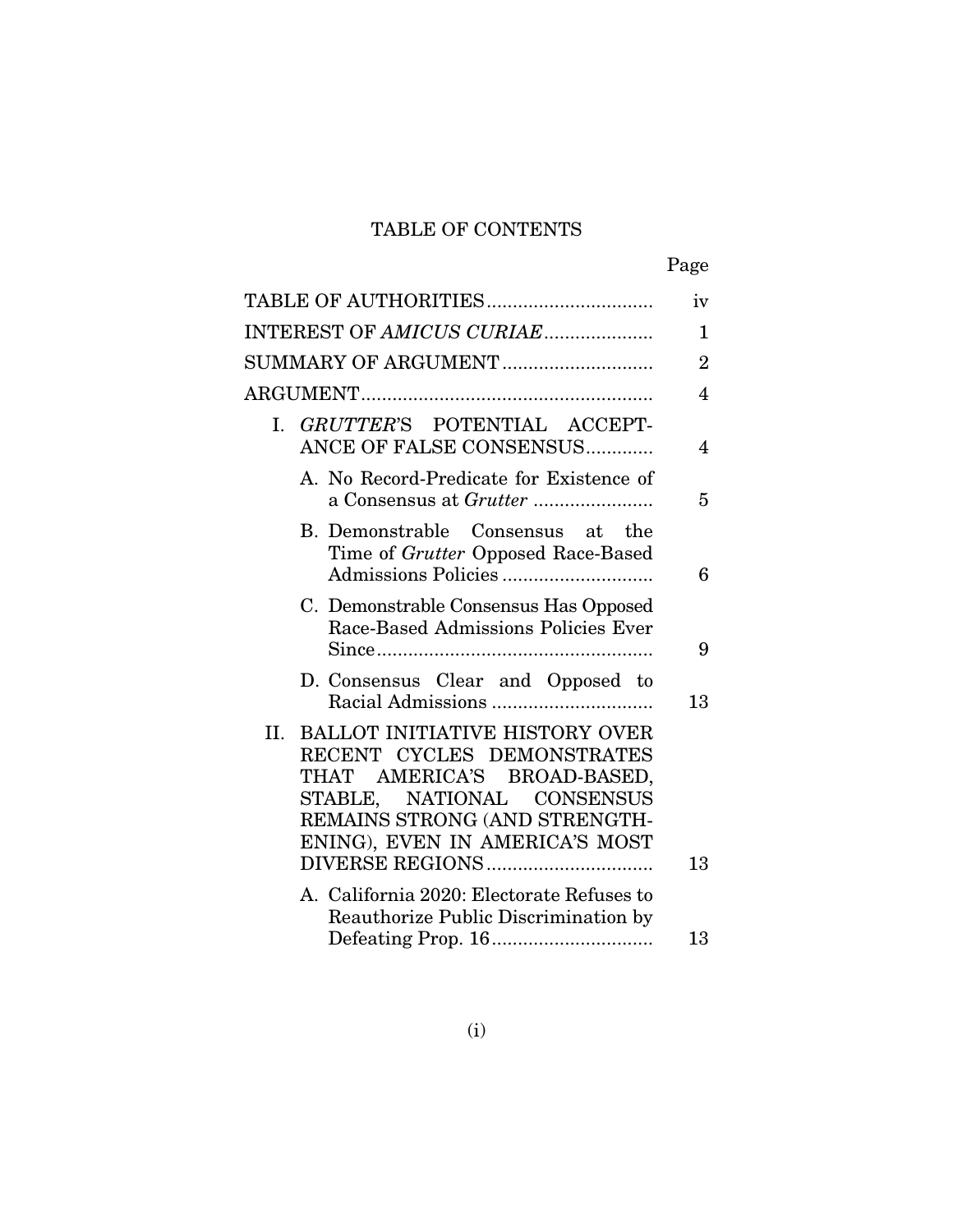# TABLE OF CONTENTS—Continued

| Page |
|------|
|      |

|     | B. Washington State 2019: Electorate<br>Refuses to Reauthorize Public Dis-<br>crimination by Defeating Proposition                                                                                                 | 19 |
|-----|--------------------------------------------------------------------------------------------------------------------------------------------------------------------------------------------------------------------|----|
|     | C. Revealing Preferences of Washington<br>State's Backers of Discrimination:<br>Retreat from Pursuit of Any Vote on<br>Restoration of Racial Preferences                                                           | 20 |
|     | D. Consensus Clear and Opposed to                                                                                                                                                                                  | 22 |
|     | III. PROPRIETY OF CONSIDERING<br>AMERICAN PUBLIC'S BROAD-BASED,<br>STABLE, NATIONAL CONSENSUS<br>AGAINST RACIAL ADMISSIONS                                                                                         | 22 |
| IV. | DEFERENCE MODEL ADOPTED BY<br>THE COURT IN ITS FISHER CASES IS<br>UNWORKABLE AND UNTENABLE                                                                                                                         | 24 |
|     | A. Deference Model Unworkable: Bifur-<br>cation of Deference, Under Different<br>Standards, Invites Gamesmanship                                                                                                   | 26 |
|     | B. Deference Model Unworkable: Third-<br>Party Actions Remove Decision-<br>making Authority from Those the<br>Grutter Court Held Worthy of<br>Deference, Threatening a Closed<br>Feedback Loop Only This Court Can |    |
|     |                                                                                                                                                                                                                    | 29 |

ii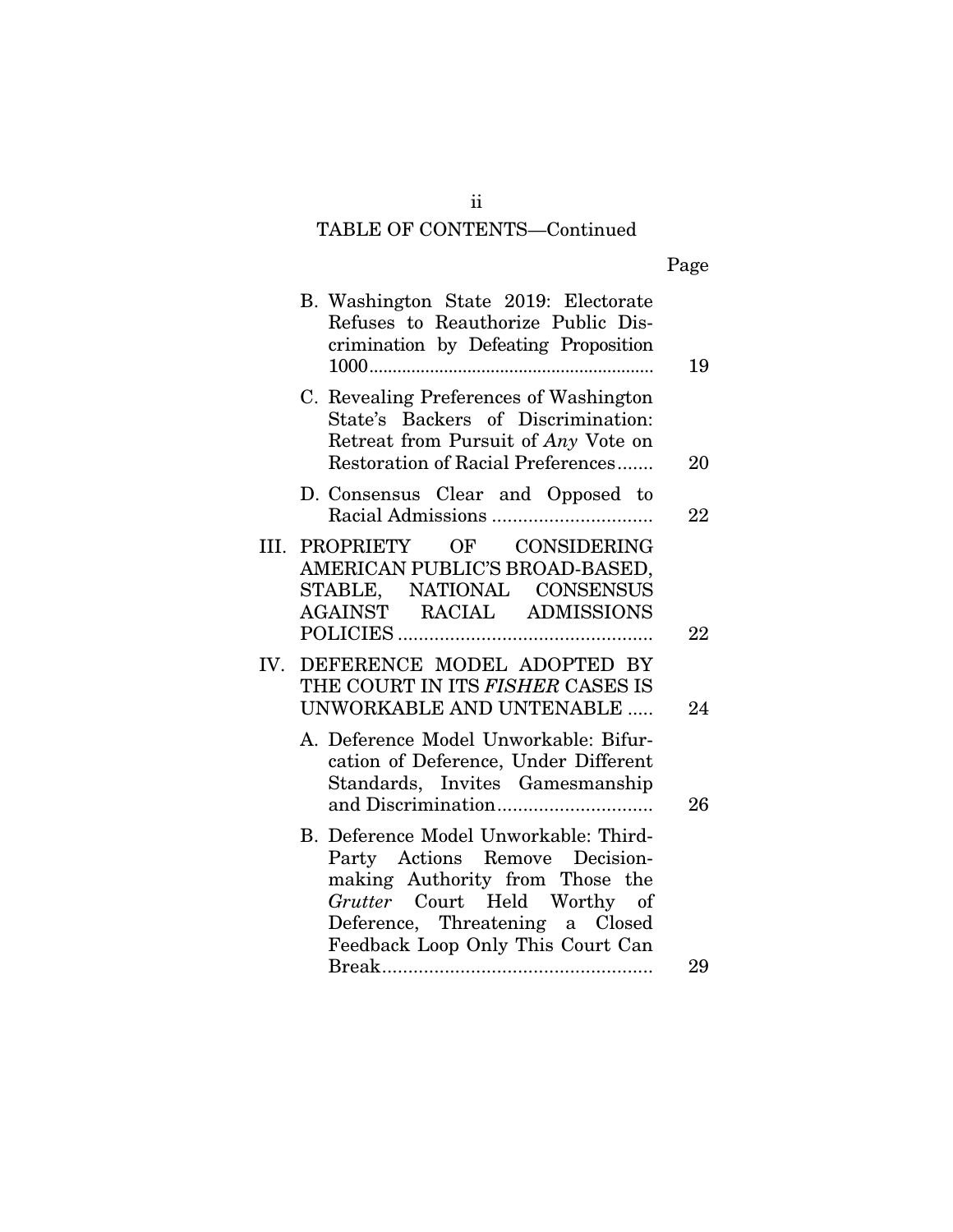# TABLE OF CONTENTS—Continued

# Page

| C. Deference Model Untenable: Defer- |     |
|--------------------------------------|-----|
| ence to Discriminating Entities on   |     |
| Whether Discrimination is Justified  |     |
| Incompatible with Strict Scrutiny    | -32 |
|                                      | 33  |

iii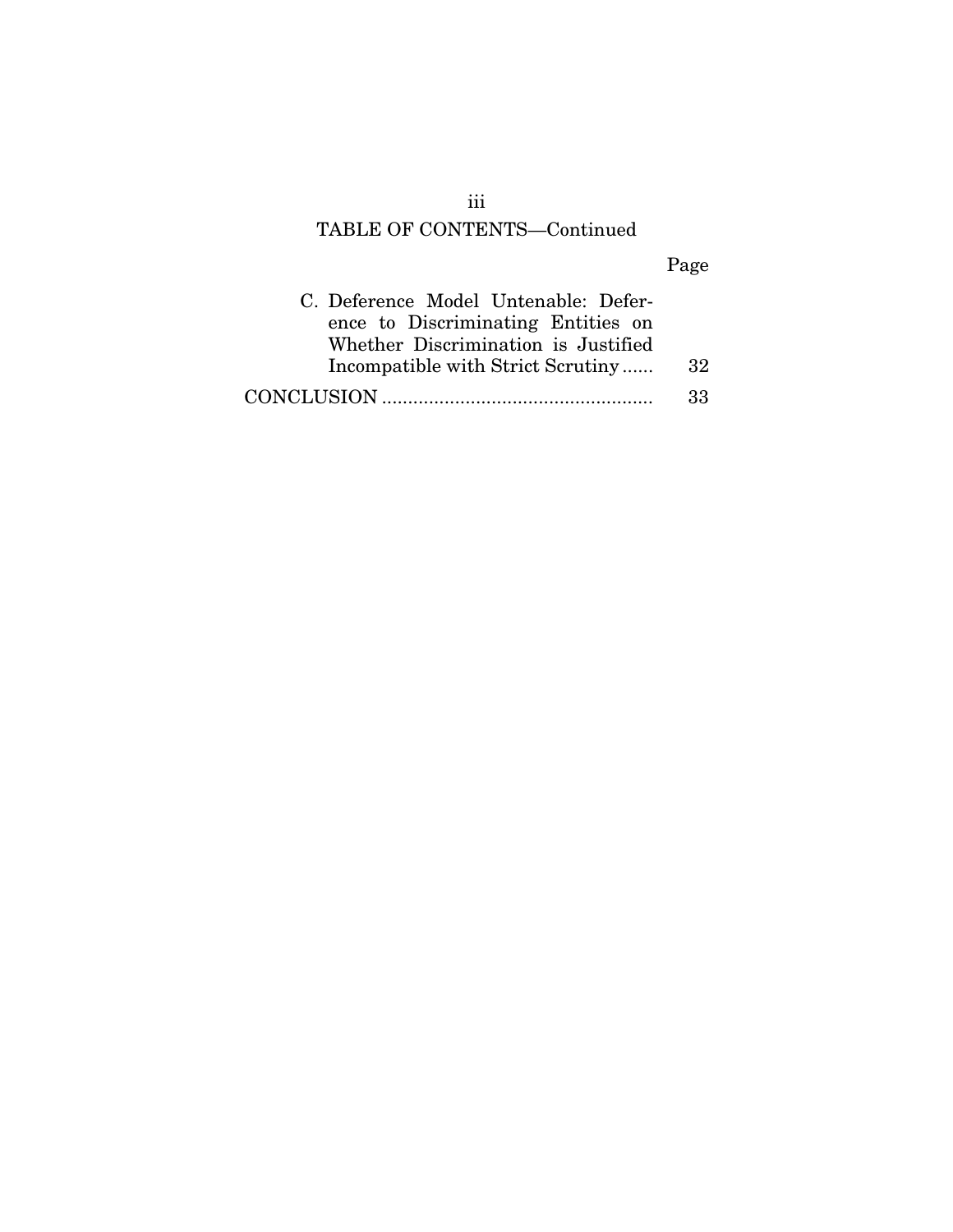# iv TABLE OF AUTHORITIES

| <b>CASES</b>                                                                                                                              | Page(s) |
|-------------------------------------------------------------------------------------------------------------------------------------------|---------|
| Adarand Constructors, Inc. v. Peña,                                                                                                       | 25      |
| Brown v. Board of Education,                                                                                                              | 32      |
| Fisher v. Univ. of Texas (Fisher I),                                                                                                      |         |
| Fisher v. Univ. of Texas (Fisher II),                                                                                                     |         |
| Grutter v. Bollinger,                                                                                                                     |         |
| Korematsu v. U.S.,<br>323 U.S. 214 (1944) 24, 25, 27, 28                                                                                  |         |
| Parents Involved in Cmty. Sch. v.<br>Seattle Sch. Dist. No. 1,                                                                            | 18      |
| Planned Parenthood v. Casey,                                                                                                              | 22      |
| Richmond v. J.A. Croson Co.,                                                                                                              | 25      |
| Schuette v. Coal. to Defend Affirmative<br>Action, Integration & Immigrant Rights<br>& Fight for Equal. by Any Means<br>Necessary (BAMN), | 9       |
| Students for Fair Adms. v. Pres. &<br>Fellows of Harvard College,                                                                         |         |
| 980 F.3d 157 (1st. Cir. 2020)                                                                                                             | 29      |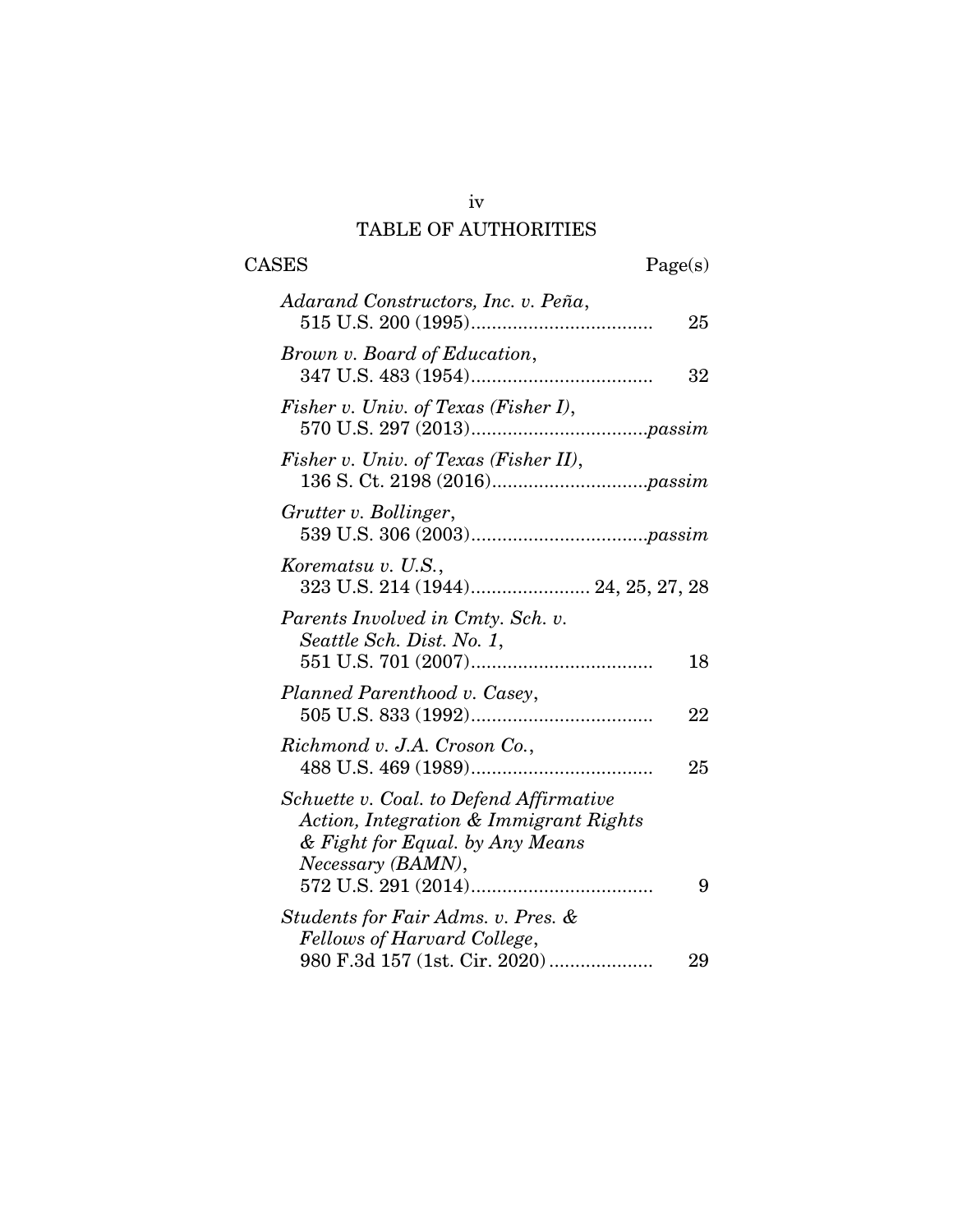| Wygant v. Jackson Bd. of Educ.,                                                                                            |              |
|----------------------------------------------------------------------------------------------------------------------------|--------------|
| Zenith Radio Corp. v. Hazeltine<br>Research, Inc.,                                                                         | 6            |
| CONSTITUTIONAL PROVISIONS                                                                                                  |              |
|                                                                                                                            |              |
|                                                                                                                            | $\mathbf{1}$ |
| <b>TREATIESES</b>                                                                                                          |              |
| John E. Nowak & Ronald D. Rotunda,<br>Constitutional Law (6th ed. 2000)                                                    | 24           |
| <b>OTHER AUTHORITIES</b>                                                                                                   |              |
| 2018 Asian American Voter Survey, by<br>APIAVote and AAPI Data (Oct. 9, 2018).                                             | 11           |
| 2020 Asian American Voter Survey (AAVS),<br>AAPI Data (Sep. 15, 2020) 11, 12                                               |              |
| A Permanent CTC Expansion with a<br><b>Sharper Means-Test Would Protect Poor</b><br>Kids Better and Be More Popular, Simon |              |
| Bazelon and David Shor (Sep. 28, 2021)                                                                                     | 11           |
| A Quick Look at California's Changing<br>Demographics, LAist (Mar. 6, 2020)                                                | 14           |
| ABET Board of Directors, ABET State-<br>ments on Inclusion, Diversity, and Equity                                          |              |
|                                                                                                                            | 30           |

v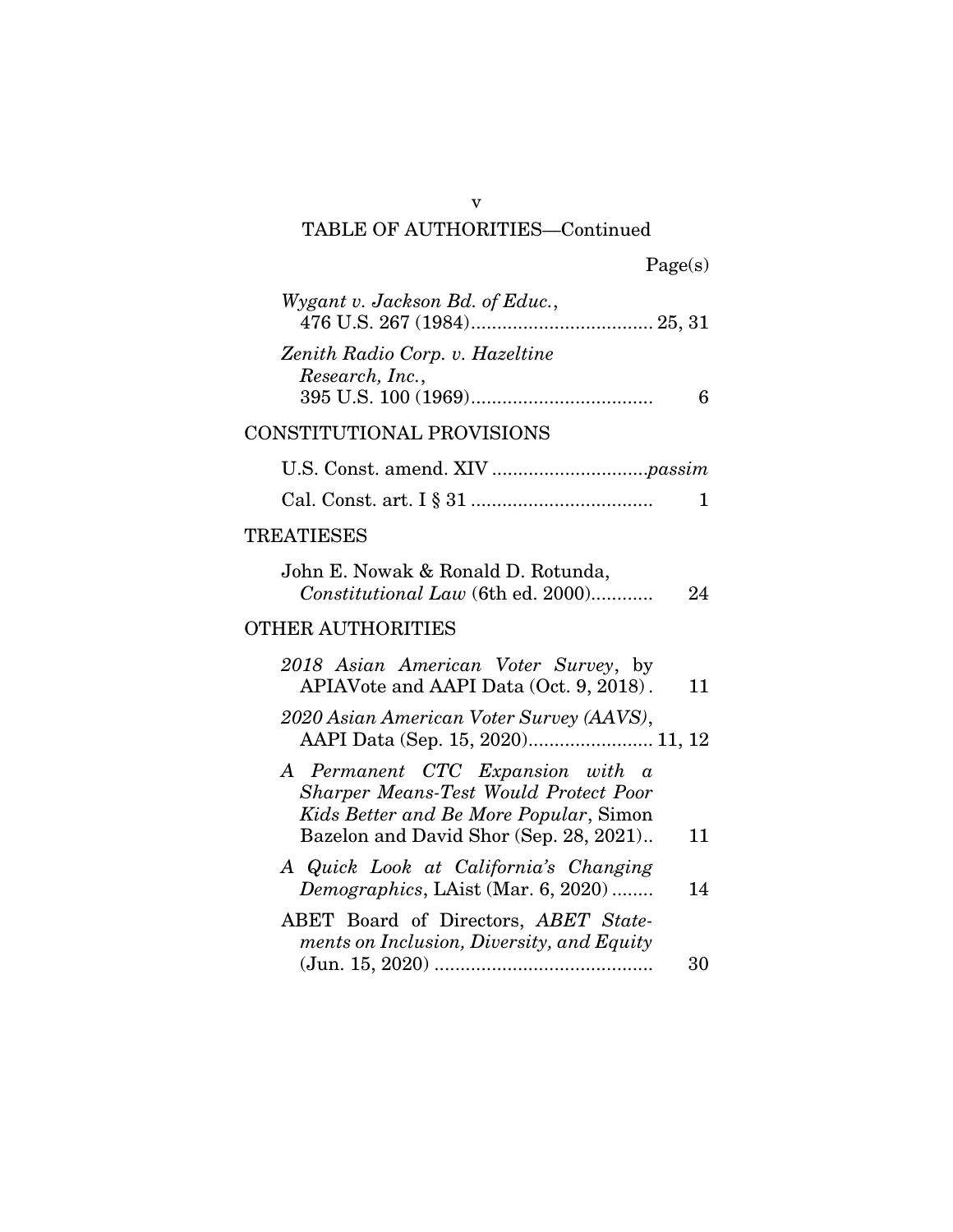| About – Blue Rose Research, https://<br>blueroseresearch.org/about/ (last visited                                           | 10       |
|-----------------------------------------------------------------------------------------------------------------------------|----------|
| Adam McCann, Most and Least Diverse<br>States in America, WalletHub (Sep. 9,                                                |          |
| Affirmative Action and Public Opinion,<br>Frank Newport (August 7, 2020)                                                    | 11       |
| Affirmative-Action Ban is a Winner at<br>Ballot Box, Ariz. Daily Star, Nov. 3,                                              | 12       |
| Althea Nagai, Race, Ethnicity, and<br>California Prop 16, Ctr. for Equal                                                    | 16       |
| Americans' Support for Affirmative Action<br>Programs Rises, Jim Norman (Feb 27,<br>$2019)$                                 | 11       |
| Betty Chu, Reject State-Sanctioned Dis-<br>crimination, Reject Proposition 16, The<br>Orange County Register (Sep. 4, 2020) | 1        |
| California Statewide Adults, Ages 18+,<br>Conducted November 4-15, 2020, Strate-                                            |          |
| Carl Cohen, The Michigan Civil Rights<br>Initiative and the Civil Rights Act of<br>1964, 105 Mich. L. Rev. First Impres-    |          |
| E-mail from WA Asians for Equality dated                                                                                    | 12<br>20 |
|                                                                                                                             |          |

vi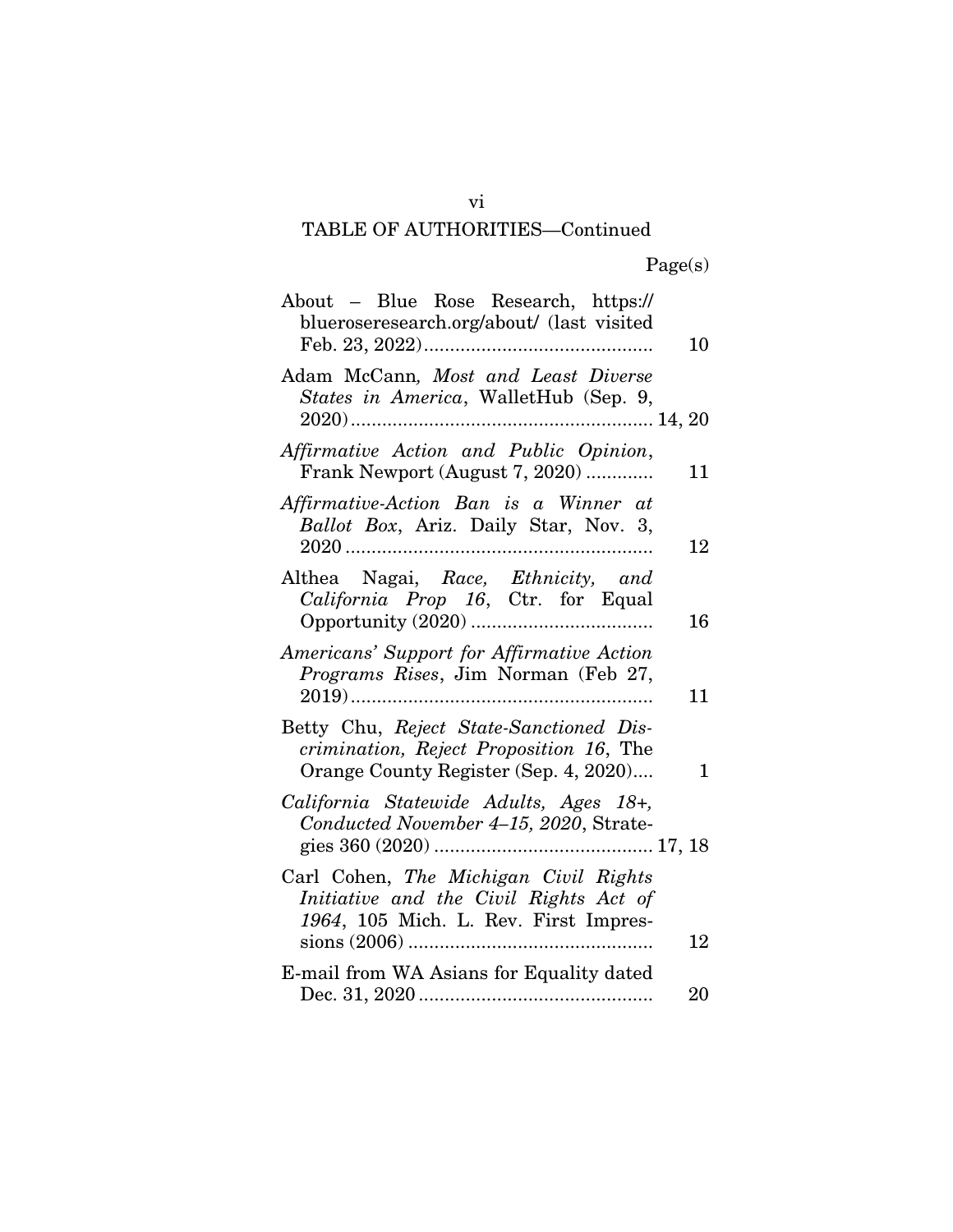| <i>Endorsements</i> , VoteYesOnProp16 (last                                                                                                                                                                                                                       | 14             |
|-------------------------------------------------------------------------------------------------------------------------------------------------------------------------------------------------------------------------------------------------------------------|----------------|
| EO 22-02: Achieving Equity in Washington<br>State Government, Wa. Gov. Inslee (Jan.                                                                                                                                                                               | 21             |
| FEDERALIST No. 78 (Alexander<br>THE                                                                                                                                                                                                                               | 23             |
| Frank Newport, <i>Most in U.S. Oppose</i><br>Colleges Considering Race in Admissions,                                                                                                                                                                             | 8, 9           |
| From Affirmative Action to Gig Economy,<br>Racial Differences in Support for<br>California Propositions in the 2020<br>Election, Jessica Lee, Nathan Chan, and<br>Natalie Masuoka (Feb. 17, 2021)                                                                 | 12             |
| Gail Heriot and Alexander Heideman, The<br>Defeat of Proposition 16 in California and<br>Mr. Dooley: Should the Supreme Court<br>Take Note of "Th' Iliction Returns" the<br>Next Time It Addresses Race-Preferential<br>Admissions Policies, 22 Fed. Soc. Rev. 72 |                |
|                                                                                                                                                                                                                                                                   | $\overline{2}$ |
| Gail L. Heriot, <i>Fisher v. University of</i>                                                                                                                                                                                                                    |                |
| Texas: The Court (Belatedly) Attempts to<br>Invoke Reason and Principle, 2012-2013                                                                                                                                                                                |                |
| Cato Sup. Ct. Rev. 63 (2013).                                                                                                                                                                                                                                     | 27             |

vii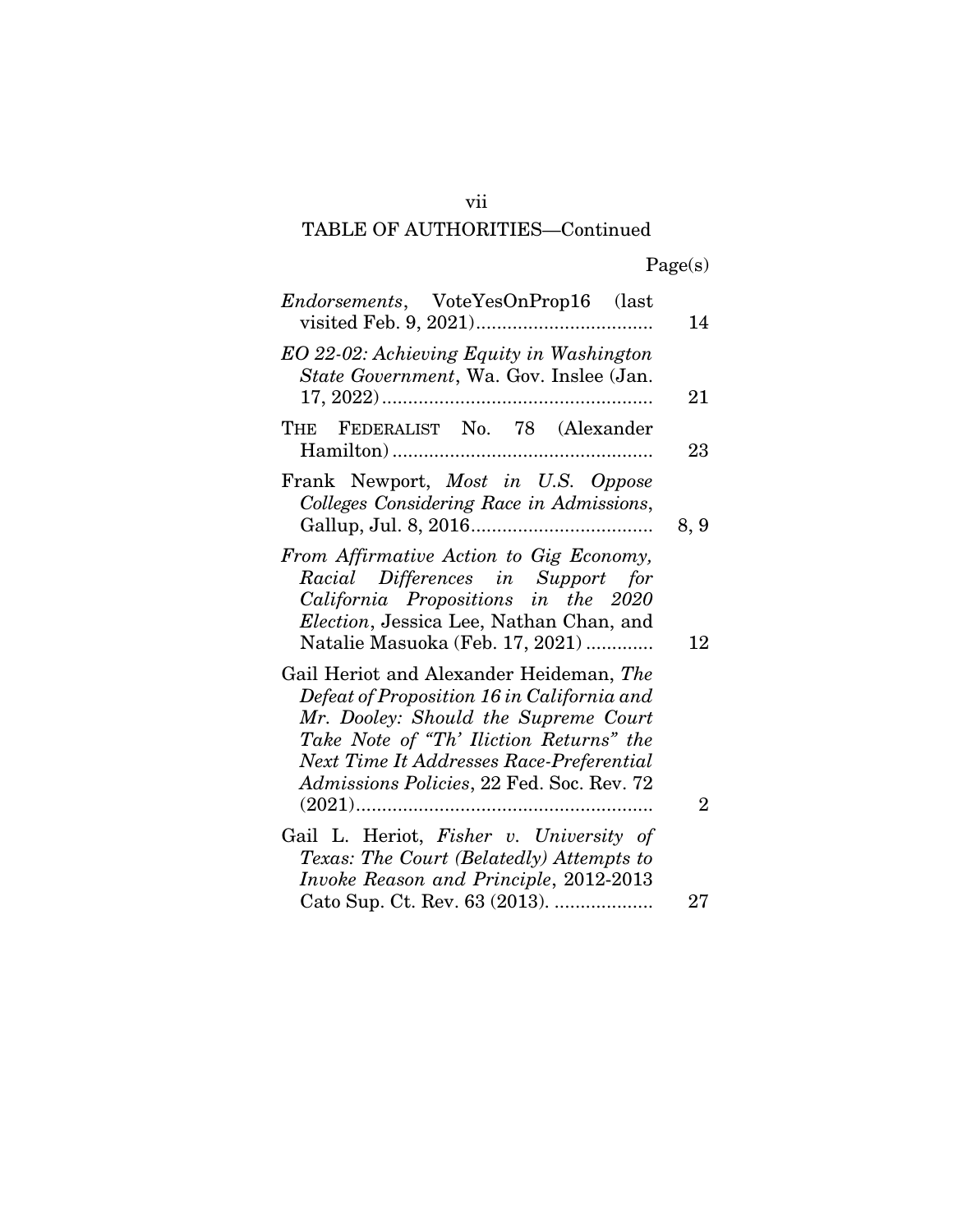| Gail L. Heriot, Strict Scrutiny, Public<br>Opinion, and Affirmative Action on<br>Campus: Should the Courts Find a<br>Narrowly Tailored Solution to a<br>Compelling Need in a Policy that Most<br>Americans Oppose?, 40 Harv. J. Leg. 217 |      |
|------------------------------------------------------------------------------------------------------------------------------------------------------------------------------------------------------------------------------------------|------|
|                                                                                                                                                                                                                                          |      |
| Inslee Signs Executive Order for Equity in<br>Public Contracting and Announces<br>Intention to Rescind Directive 98-01, Wa.                                                                                                              | 21   |
| Jeremy Bauer-Wolf, California Vote Signals<br>Affirmative Action Remains Divisive,<br>Education Dive, Nov. 4, 2020                                                                                                                       | 16   |
| Joseph O'Sullivan, With Nearly All Ballots<br>Counted, Voters Reject Washington's<br>Affirmative-Action Measure, Seattle                                                                                                                 | 20   |
| Linda Greenhouse, The Supreme Court:<br>The Justices: Context and the Court, N.Y.                                                                                                                                                        | 3, 5 |
| Liz Peek, Hispanics Shock Democrats in<br>Deep Blue California, The Hill (Nov. 20,                                                                                                                                                       | 16   |
| Melissa Lee, Affirmative Action Ban<br><i>Passes</i> , Lincoln J. Star, Nov. 5, 2008                                                                                                                                                     | 12   |

viii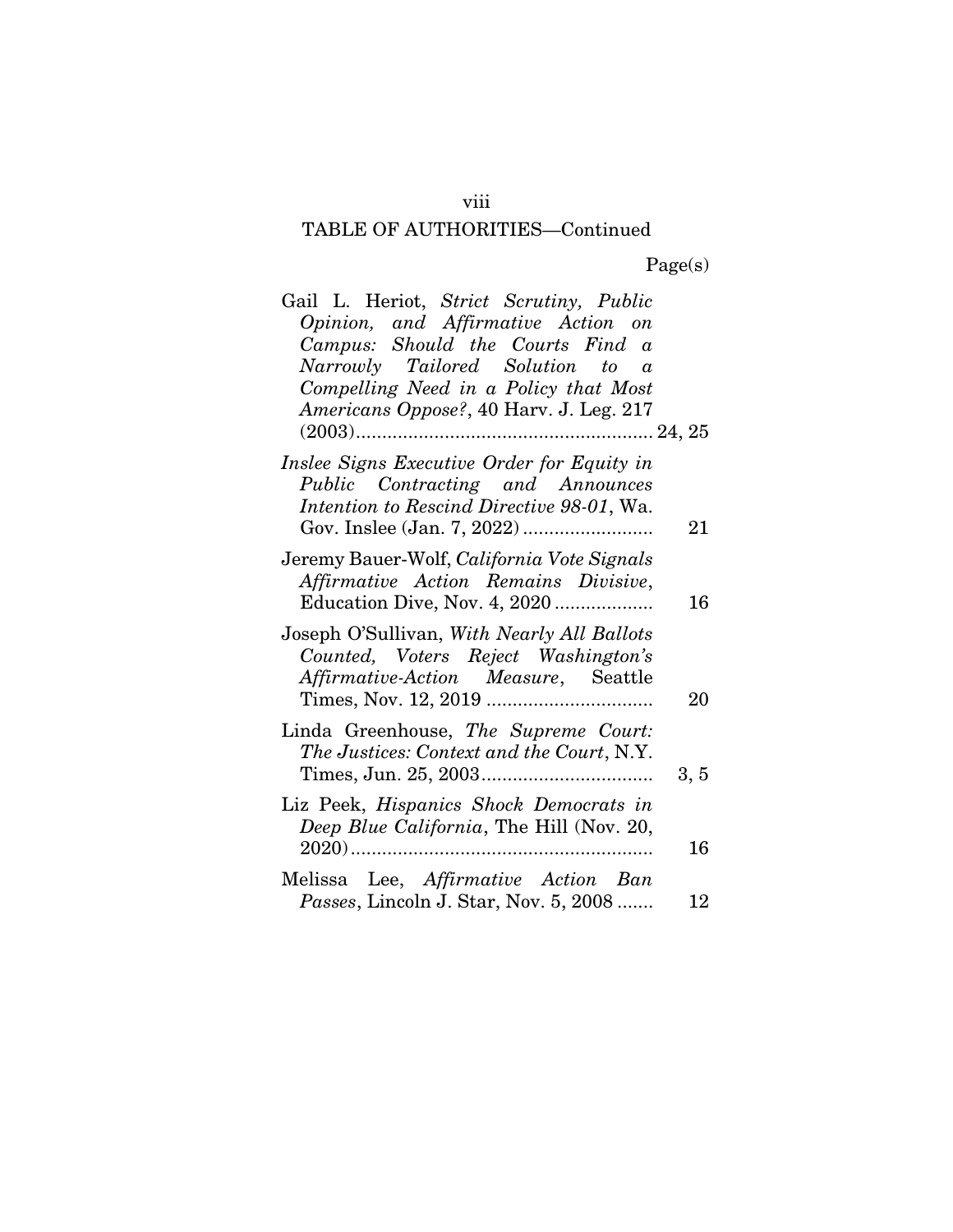| Memorandum, Re: Final Recommenda-<br>tions: Definitions (7) and (8); Standards<br>206, 306, 311(c) and (e), and 405(b); and<br>Rules 19 and 29, The Standards Comm.                                                                                |    |
|----------------------------------------------------------------------------------------------------------------------------------------------------------------------------------------------------------------------------------------------------|----|
| Mike Bernadino, Mike Tyson Explains One<br>of His Most Famous Quotes, South<br>Florida Sun Sentinel (Nov. 8, 2012)                                                                                                                                 | 26 |
| Most Americans Say Colleges Should Not<br>Consider Race or Ethnicity in Admis-<br>sions, Pew Res. Ctr. (Feb. 25, 2019)                                                                                                                             | 10 |
| New Marquette Law School Poll National<br>Survey Finds Near-Even Split of<br>Approval of President Biden's Handling<br>of Ukraine, Amid Sharp Partisan Divides<br>in General and No Rebound in Decline in<br>Black Support, Charles Franklin (Mar. | 10 |
| Nov. 3, 2020, Gen'l Election State Ballot<br>Measures, https://elections.cdn.sos.ca.go<br>v/sov/1996-general/votes-for-against.pdf                                                                                                                 | 14 |
| Official Results of Nebraska General<br>Election - November 4, 2008, Neb. Sec'y                                                                                                                                                                    | 12 |
| OK Election Returns, State Results, Nov. 6,<br>2012, OKla. State Electrion Bd. Official<br>Results, https://results.okelections.us/O<br>KER/?elecDate=20121106 (last visited                                                                       |    |
|                                                                                                                                                                                                                                                    | 13 |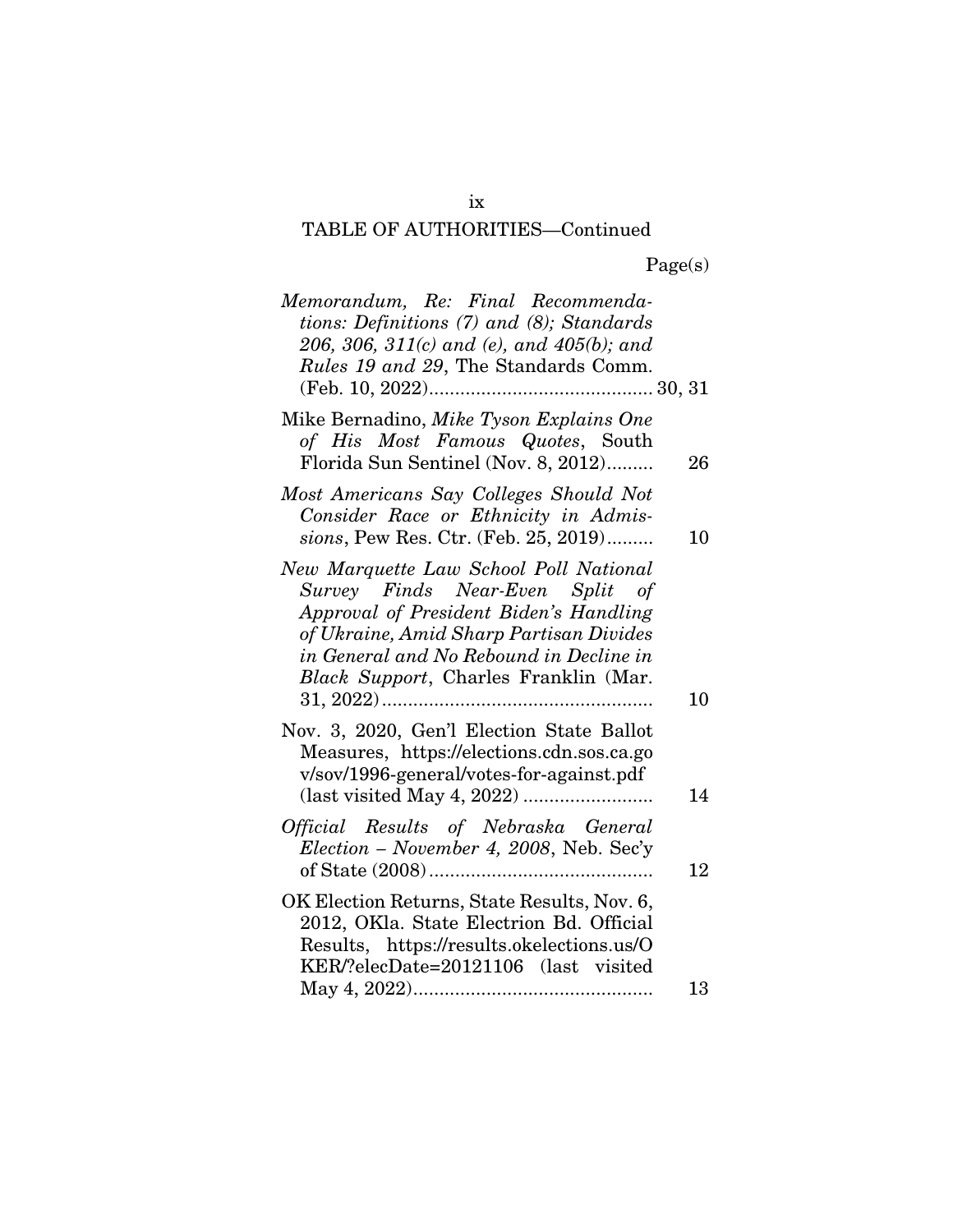Page(s)

| Paul M. Sniderman & Edward G.<br>Carmines, Reaching Beyond Race (1997)                                                                                                     | 7  |
|----------------------------------------------------------------------------------------------------------------------------------------------------------------------------|----|
| Paul Sniderman & Thomas Piazza, The                                                                                                                                        | 7  |
| Political Ideology by State, Pew Research                                                                                                                                  | 19 |
| Population by Race, Wash. Office of Fin'l<br>Mgt., https://ofm.wa.gov/washington-data-<br>research/statewide-data/washington-tre<br>nds/population-changes/population-race | 20 |
| Prop. 16 Failed in California. Why? And<br>What's Next, Jessica Wolf and Melissa                                                                                           | 12 |
| Proposition 16 and Affirmative Action in<br>California: Plenty of Room for<br>Persuasion, Jennifer Lee and Karthick<br>Ramakrishnan (Sep. 25, 2020)                        | 12 |
| Publisher's Weekly, Book Notice: The<br>Majesty of the Law: Reflections of a<br>Supreme Court Justice (April 1, 2003)                                                      | 4  |
| Referendum Measure No. 88, Wash. Sec'y of<br>State (Nov. 26, 2019, 4:55 p.m.)                                                                                              | 20 |
| Silas Allen, State Colleges Prepare for<br>Affirmative Action Ban, Oklahoman,                                                                                              | 13 |
| State of Arizona Official Canvass: 2010<br>General Election - Nov. 2, 2010, Ariz.                                                                                          | 12 |

x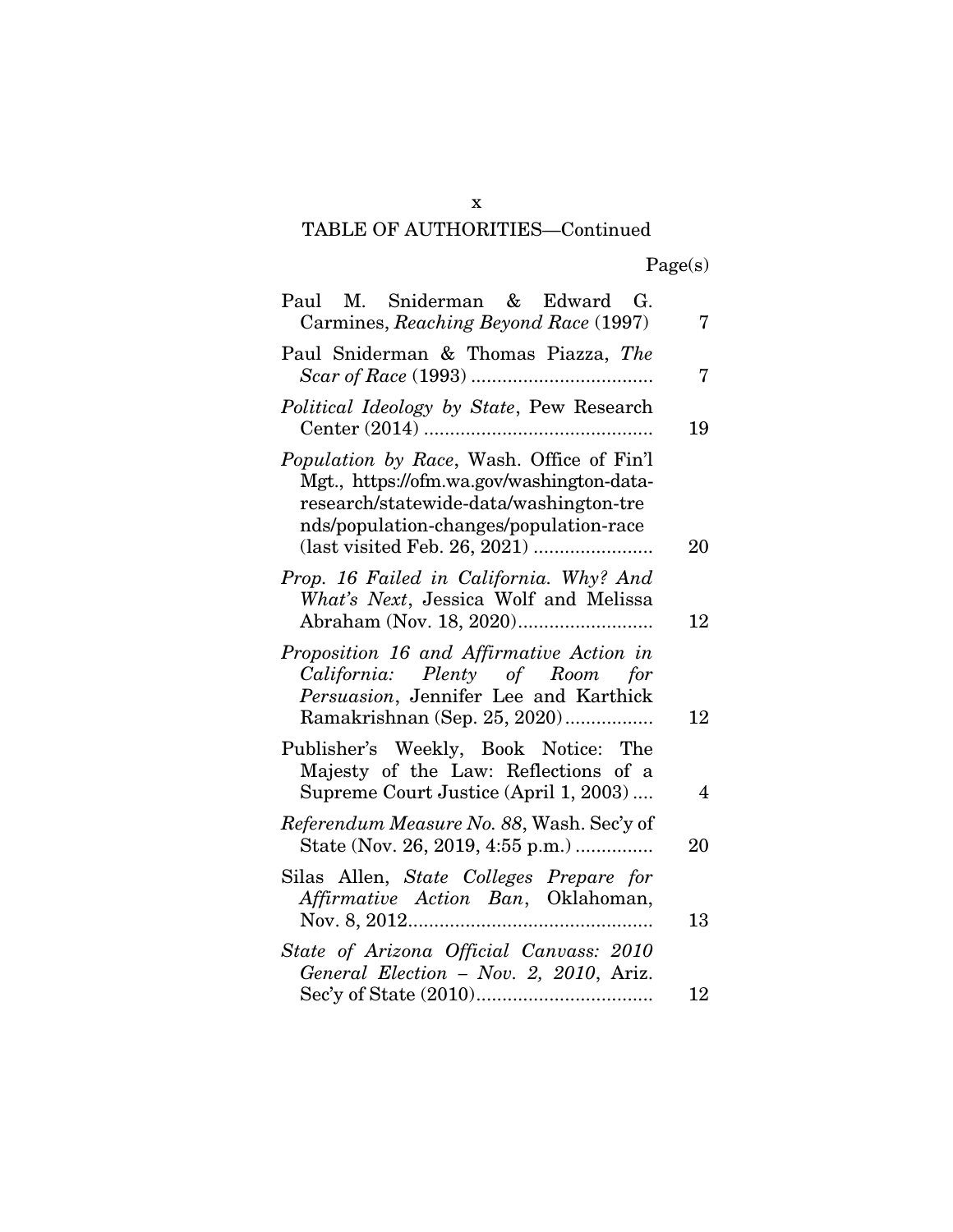| Thomas Peele and Daniel S. Willis, Yes on<br>Prop. 16 Has Big Fundraising Lead in<br>Effort to Restore Affirmative Action in<br>California, EdSource (Oct. 30, 2020)                                                   | 15 |
|------------------------------------------------------------------------------------------------------------------------------------------------------------------------------------------------------------------------|----|
| Tim Hoover, Amendment 46 Fizzling Out,                                                                                                                                                                                 | 13 |
| U.S. Public Continues to View Grades, Test<br>Scores as Top Factors in College<br>Admissions, Vianney Gomez, Pew Res.                                                                                                  | 9  |
| Vote for and Against Statewide Ballot<br>Measures and Const. Amends., November<br>5, 1996, Cal. Sec'y of State, https://<br>elections.cdn.sos.ca.gov/sov/1996-general/<br>votes-for-against.pdf (last visited Feb. 25, | 14 |
| Ward Connerly, Gail Heriot & Betty Tom<br>Chu, Argument Against Proposition 16,<br>Official Voter Information Guide:<br>California General Election: Tuesday,<br>November 3, 2020 (2020) 18, 19                        |    |
| Washington 2000: Census 2000 Profile, U.S.<br>Census Bureau (Aug. 2002)                                                                                                                                                | 20 |

xi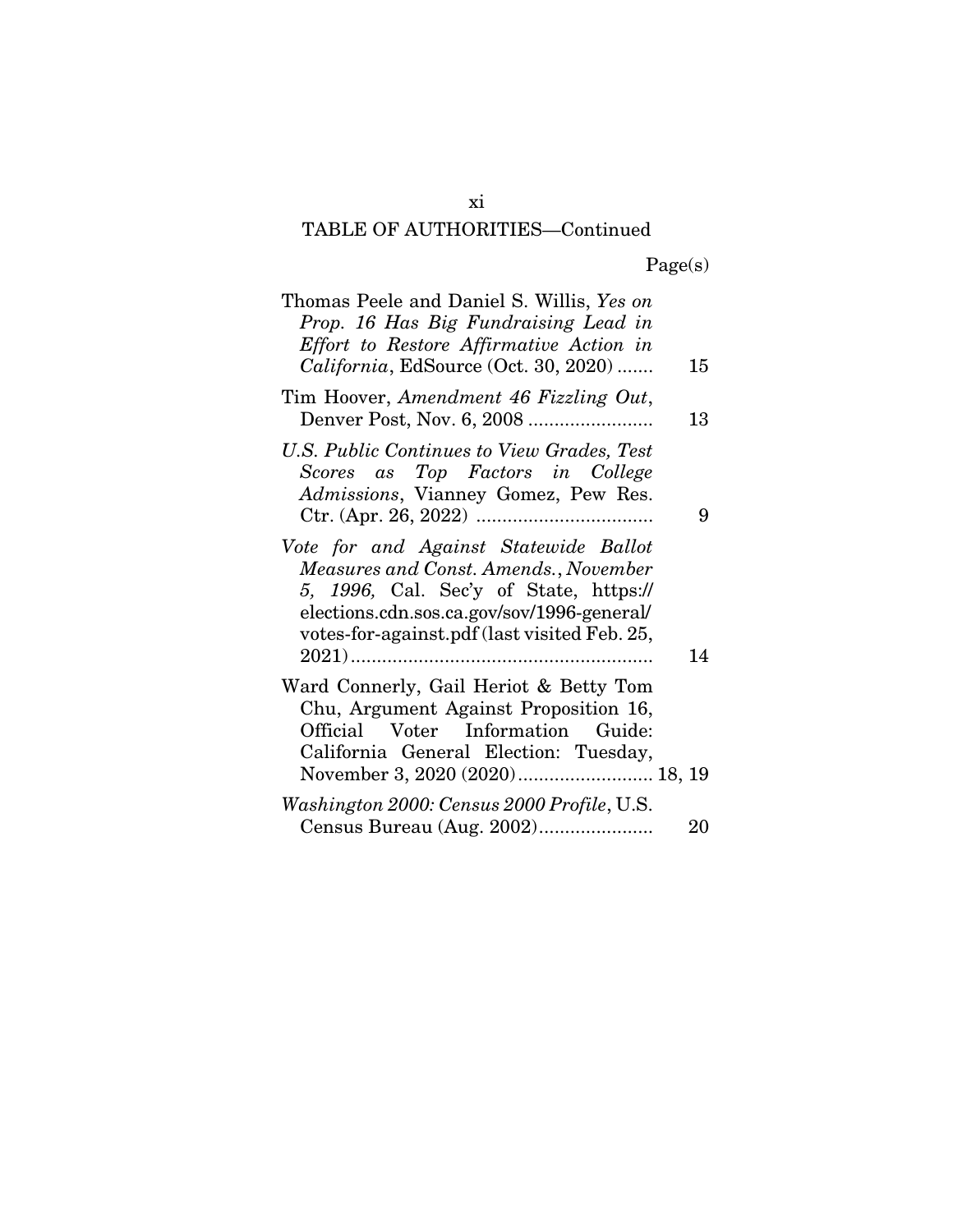Page(s)

| Washington Equity Now!, Urge Governor                                                  |    |
|----------------------------------------------------------------------------------------|----|
| Inslee to Sign the EQUITY NOW!                                                         |    |
| <i>Executive Order to Rescind Governor's</i>                                           |    |
| Directive 98-01, https://waequitynow.com                                               |    |
|                                                                                        | 21 |
| Wash. Post et al., Race and Ethnicity in<br>2001: Attitudes, Perspectives, and Experi- |    |
|                                                                                        |    |

xii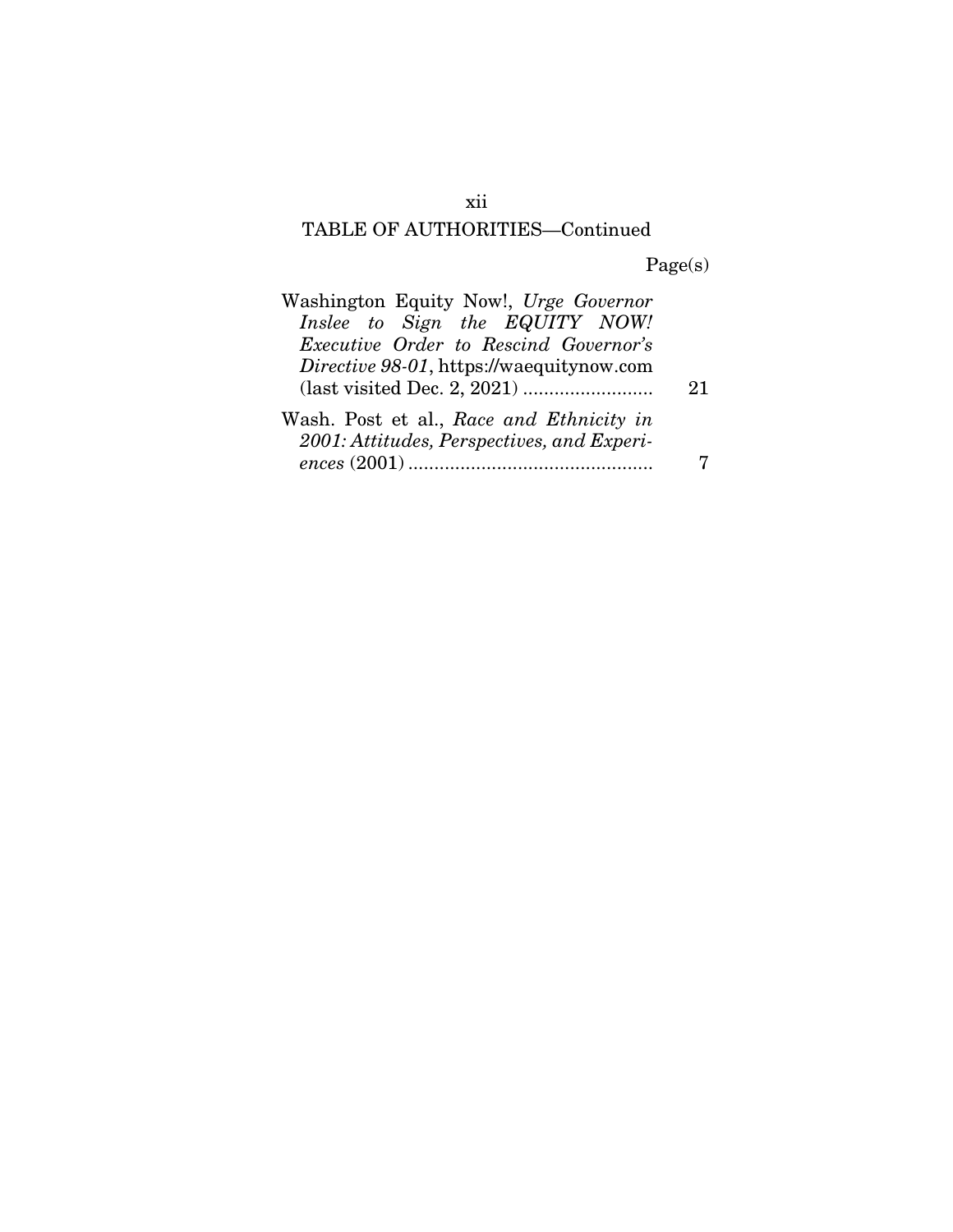#### INTEREST OF *AMICUS CURIAE*<sup>1</sup>

In 1996, California passed Proposition 209 (the California Civil Rights Initiative), amending its Constitution to bar the state and its subdivisions from "discriminat[ing] against, or grant[ing] preferential treatment to, any individual or group on the basis of race, sex, color, ethnicity, or national origin in the operation of public employment, public education, or public contracting."2 In 2020, the California legislature proposed removing this fundamental protection from the state Constitution ("Prop. 16"), to re-authorize state colleges (along with other subdivisions) to engage in racial discrimination (in admissions, as well as in hiring and contracting). The authors of Prop. 16 knew that passage would halve the number of Asian students at the state's flagship schools; seeing this as a feature, rather than a bug, one proponent brushed aside objections to such a wholesale, racial disqualification of Californians, citing "even greater concerns" of preferred ethnicities.3

Californians overwhelmingly rejected Prop. 16 at the ballot box. The veterans of the successful 2020 fight to preserve the California Civil Rights Initiative, many of them parents of young Californians who

<sup>&</sup>lt;sup>1</sup> All parties have provided blanket consent to the filing of amicus briefs, including this one. No counsel for a party authored any part of this brief. No one other than the *amicus curiae*, its members, or its counsel financed the preparation or submission of this brief.

<sup>2</sup> Cal. Const. art. I § 31.

<sup>3</sup> Betty Chu, *Reject State-Sanctioned Discrimination, Reject Proposition 16*, THE ORANGE COUNTY REGISTER (Sep. 4, 2020), https://www.ocregister.com/2020/09/04/reject-state-sanctioned-di scrimination-reject-proposition-16-betty-chu (last visited Feb. 26, 2021).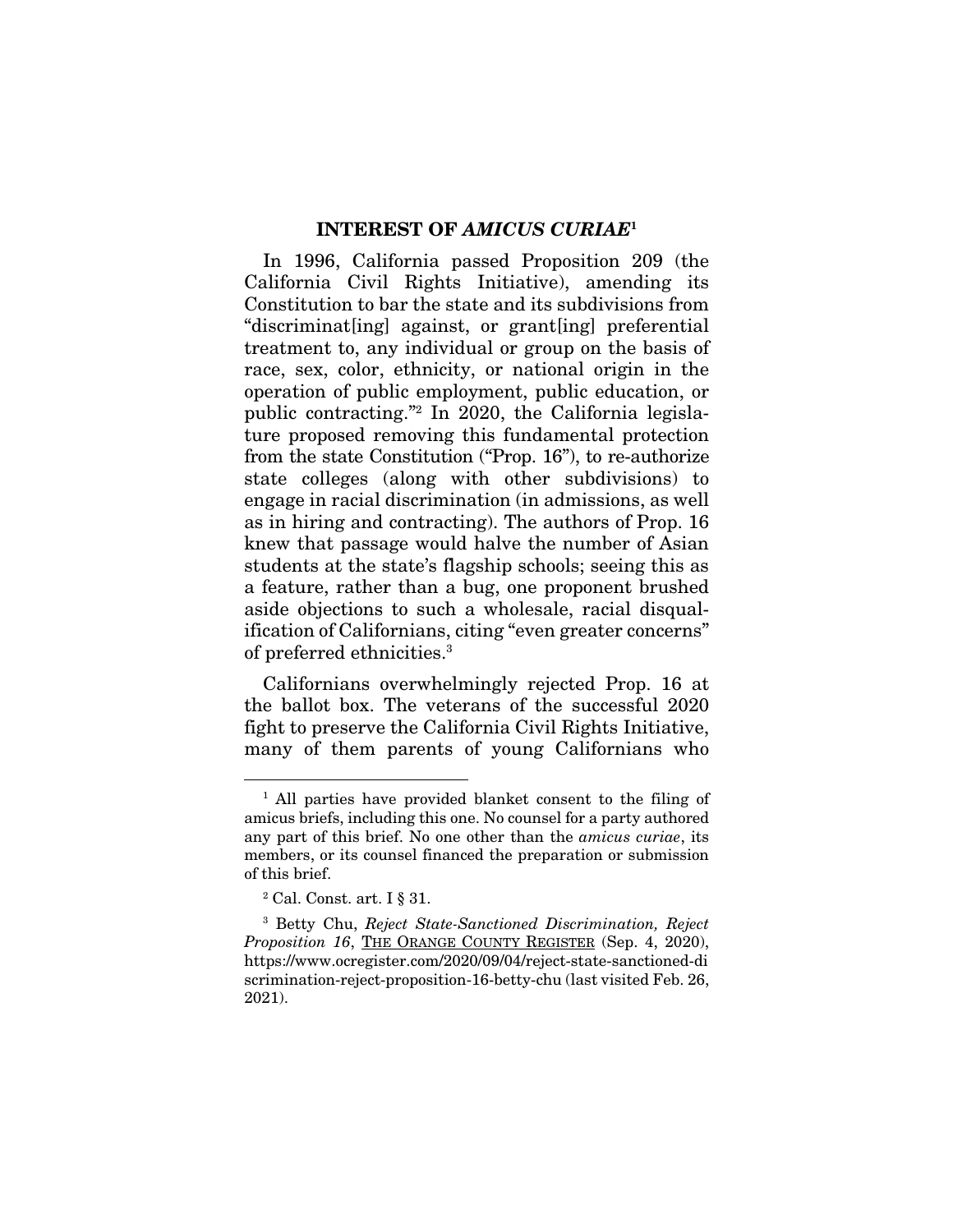rightly perceived their children's future ability to compete on an equal footing to be at stake, then formed CFER.

The cases now before the Court present the same issues surrounding racial discrimination in college admissions CFER's members fought out previously in the court of public opinion. Their children didn't participate in these cases, below, but this Court's decision will decide whether schools nationwide will treat them (like the plaintiffs) as individual Americans with rights or as interchangeable racial units to be balanced.

#### SUMMARY OF ARGUMENT

The Court should reverse the lower courts and overturn *Grutter* and its progeny for four (4) reasons.<sup>4, 5</sup> First, Justice O'Connor apparently grounded *Grutter*  (which the Court's only two relevant cases, since, nominally followed without reconsideration of its merits)<sup>6</sup> on a perceived "broad societal consensus" in

<sup>4</sup> Several of these reasons parallel the arguments advanced in Gail Heriot and Alexander Heideman, *The Defeat of Proposition 16 in California and Mr. Dooley: Should the Supreme Court Take Note of "Th' Iliction Returns" the Next Time It Addresses Race-Preferential Admissions Policies*, 22 Fed. Soc. Rev. 72 (2021).

<sup>5</sup> *Grutter v. Bollinger*, 539 U.S. 306 (2003)

<sup>6</sup> *Fisher v. Univ. of Texas*, 570 U.S. 297, 313 (2013) (*Fisher I*") (". . . the parties do not challenge, and the Court therefore does not consider, the correctness of" *Grutter*'s determination that the educational benefits of a critical-mass of diversity qualified as a sufficiently compelling interest to satisfy strict scrutiny as long as "it was not a quota, was sufficiently flexible, was limited in time, and followed 'serious, good faith consideration of workable race-neutral alternatives.") (internal citations omitted); and *Fisher v. Univ. of Texas*, 136 S. Ct. 2198, 2211 (2016) ("*Fisher II*") ("At no stage in this litigation has petitioner challenged the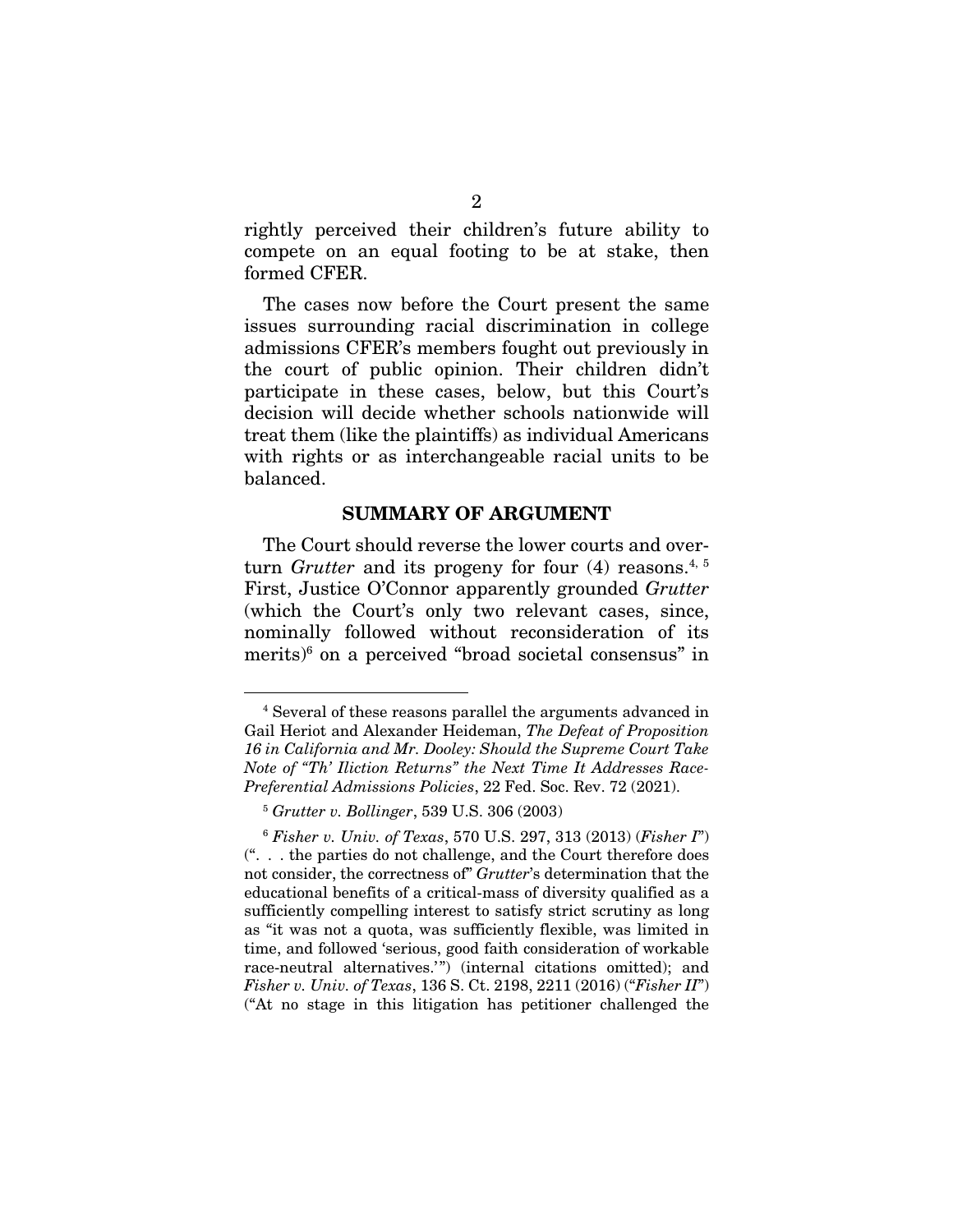favor of race-based admissions policies;<sup>7</sup> to the extent such a perception influenced *Grutter*, it substantively got the facts wrong – the American people then had (and, today, have) a broad-based, stable, national consensus against such policies. Second, events, including those in which CFER's members played a role, demonstrate that this broad-based, stable, national consensus remains strong (and may be strengthening), even in America's most diverse regions. Third, while this Court would rightly refuse to consider a popular consensus in *favor* of racial discrimination, this broadbased, stable (potentially strengthening), national consensus *against* racial discrimination in admissions *deserves* consideration by the Court—the public's repeated rejection of the arguments favoring racial discrimination in admissions renders untenable the contention that those interests are sufficiently compelling to survive strict scrutiny. Finally, the Court's three most recent cases concerning race-based school admissions require the application of nominally "strict" scrutiny,8 while prescribing unique deference to higher-educators within that scrutiny<sup>9</sup> – that's an

University's good faith in conducting its studies [of the alleged benefits of diversity], and the Court properly declines to consider the extrarecord materials" addressing this issue).

<sup>7</sup> Linda Greenhouse, *The Supreme Court: The Justices: Context and the Court*, N.Y. TIMES, June 25, 2003, at A1. This point is addressed *infra* at Section II.

<sup>8</sup> *Fisher II,* 136 S. Ct. at 2208 (citing *Fisher I*, 570 U.S. at 309 (internal citations omitted)); *Grutter*, 539 U.S. at 326. As those cases each involved state schools, they were decided as governed by the Equal Protection Clause of the Fourteenth Amendment.

<sup>9</sup> *Fisher II*, 136 S. Ct. at 2208 (citing *Fisher I*, 133 S. Ct. at 2419). While *Fisher II* omitted *Fisher I*'s authority for this proposition, *Fisher I* expressly drew this conclusion from *Grutter*, 539 U.S. at 328 and 330.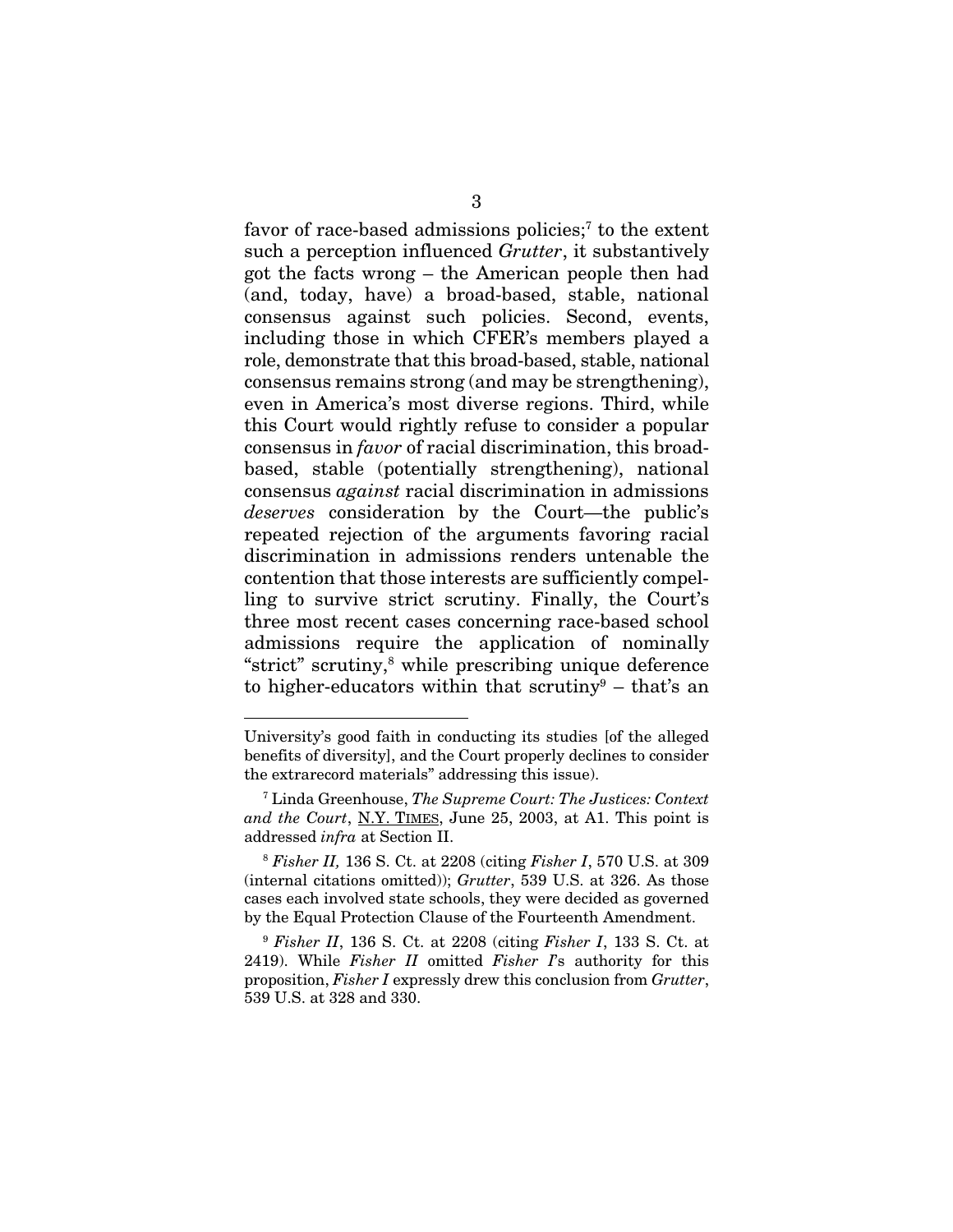unworkable combination, incompatible with the rule of law.

For any and all these reasons, the Court should reverse the lower courts and overturn *Grutter* and its progeny.

#### ARGUMENT

#### I. *GRUTTER*'S POTENTIAL ACCEPTANCE OF FALSE CONSENSUS

The Court heard oral arguments in *Grutter* on April 1, 2003.10 Justice O'Connor published *The Majesty of the Law*: *Reflections of a Supreme Court Justice* that same day.<sup>11</sup> In it, Justice O'Connor wrote both that "courts, in particular, are mainly reactive institutions" and that "change comes principally from attitudinal shifts in the population at large"—with it being "rare indeed" that a "legal victory—in court or legislature— [ ] lis not a careful byproduct of an emerging social consensus."

At least one of America's best-informed authorities on the Court concluded that the book's text explained Justice O'Connor's reasoning in the *Grutter* opinion:

For Justice O'Connor, the *broad societal consensus in favor of affirmative action in higher education* as reflected in an outpouring of briefs on Michigan's behalf from many of the country's most prominent

<sup>10</sup> *Grutter v. Bollinger*, Oyez, https://www.oyez.org/cases/2002/ 02-241; *Grutter v. Bollinger*, 539 U.S. 306 (2003).

<sup>11</sup> *See* Publisher's Weekly, Book Notice: The Majesty of the Law: Reflections of a Supreme Court Justice, https://www.publis hersweekly.com/9780375509254 (giving publication date as April 1, 2003).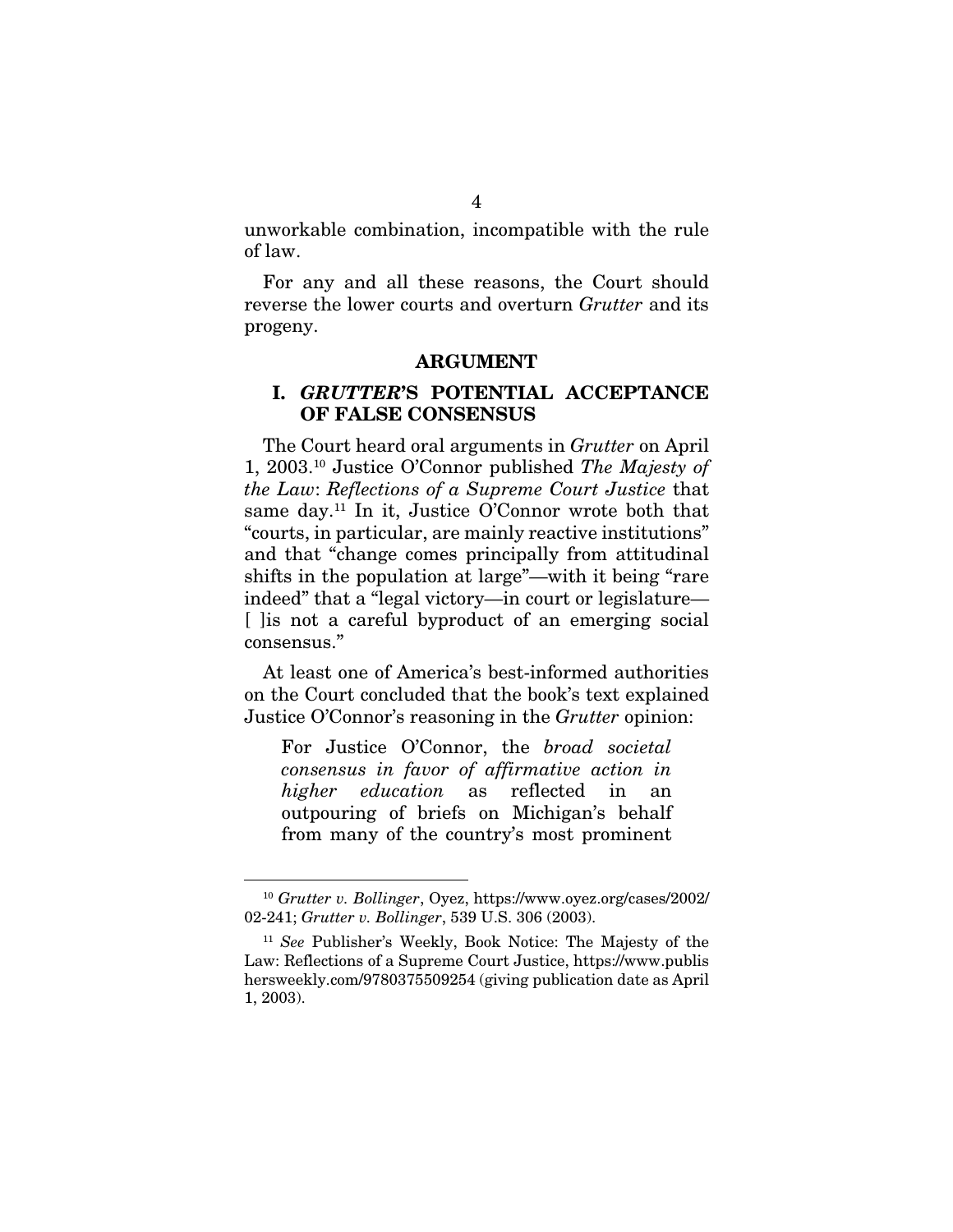institutions was clearly critical to her conclusion . . . . 12

Obviously, Linda Greenhouse was neither Justice O'Connor, nor a Metatron for Justice O'Connor. Her words were her own and cannot be ascribed to Justice O'Connor. Nonetheless, they may reflect a silent component of *Grutter*'s reasoning,<sup>13</sup> so they must be taken seriously. When so considered, they collapse as unsupported by the record and insupportable given clearly established facts.

### A. No Record-Predicate for Existence of a Consensus at *Grutter*

To state the obvious: the *Grutter* record reflected no direct evidence of a public consensus in favor of racebased admissions at universities. Ms. Greenhouse cited only the number of *amicus* filings to support her contention.14 If that were a meaningful metric, she'd be right: there were 69 briefs submitted in support of the university, with only 19 (four of which were filed at the petition stage) on the other side of the balance.

<sup>12</sup> Linda Greenhouse, *The Supreme Court: The Justices: Context and the Court*, N.Y. TIMES, June 25, 2003, at A1 (italics supplied).

<sup>&</sup>lt;sup>13</sup> Elements of *Grutter* suggest that Justice O'Connor may have placed exactly the importance on the amicus-balance suggested by Ms. Greenhouse. *Grutter*, 539 U.S. at 328–29 ("Public and private universities across the nation have modeled their admissions programs on Justice Powell's views on permissible race conscious policies.") (citing a pair of amicus briefs); *id.* at 332 ("The Law School's assessment that diversity will, in fact, yield educational benefits is substantiated by respondents and their *amici*."); *id.* at 333–34 ("These benefits are not theoretical but real, as major American businesses have made clear….") (citing a pair of amicus briefs).

<sup>14</sup> Greenhouse, n. 12.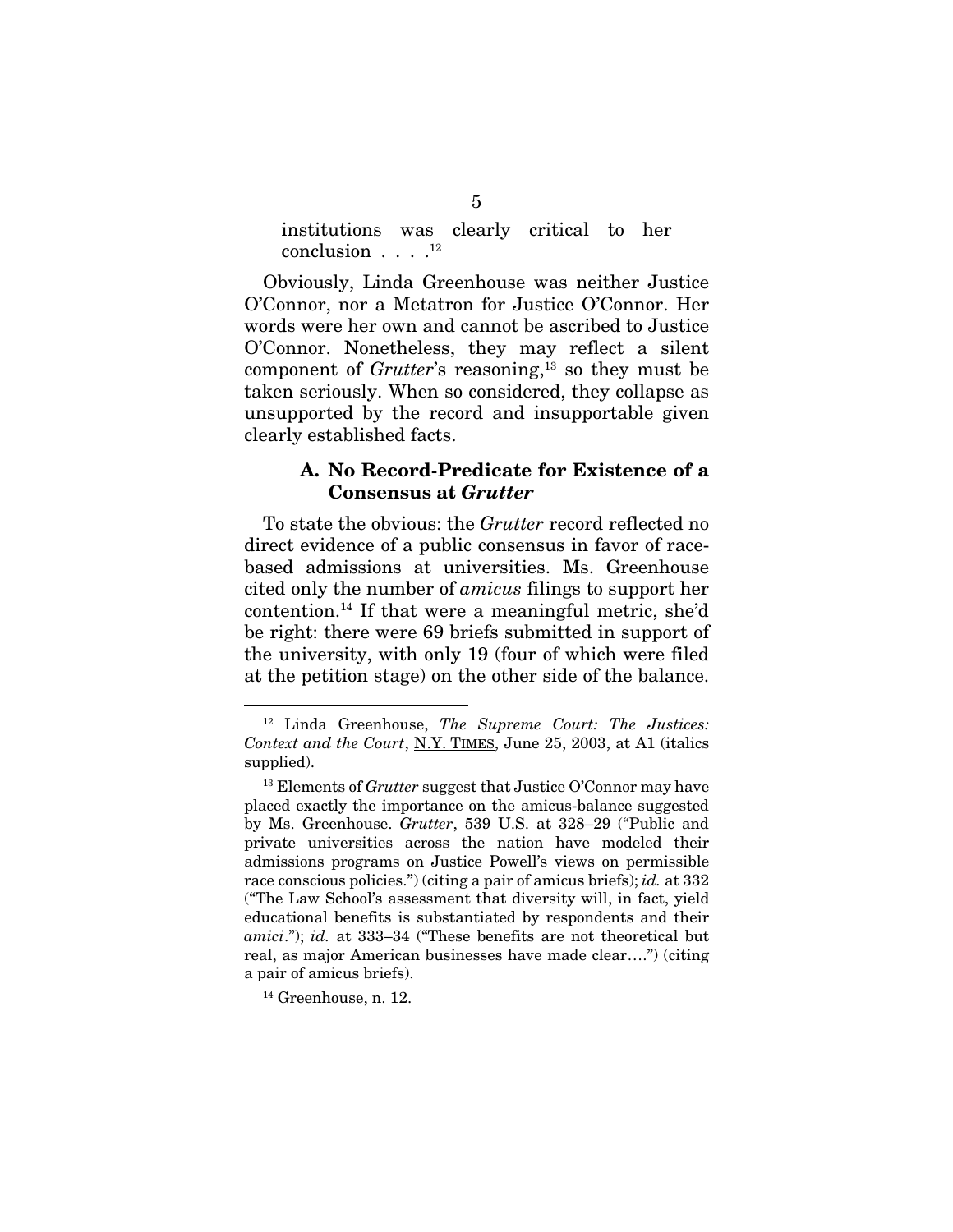So, yes, if what mattered was the page count, the university administrators had the (literal) weight of (paper) authority on their side.

But the whole concept of comparing stacks of *amicus* filings to ferret out public preferences presupposes that the Court could have properly engaged in such outside-the-record, appellate fact-finding. Of course, it  $can't.<sup>15</sup>$ 

Even if it could, comparing stacks of *amicus* filings would be a profoundly lax way to gauge "societal consensus." The *amicuses* supporting the university consisted largely of peers across academia pursuing parallel admissions schemes, government entities or government officials (also overwhelmingly practitioners of race-preferences), and coalitions of students, alumni, and associations of students and alumni from the same institutions, many of whom perceived themselves to be beneficiaries of the race-based policies at issue. No one would expect these self-interested groups' preferences to credibly align with those of the general public.

## B. Demonstrable Consensus at the Time of *Grutter* Opposed Race-Based Admissions Policies

The universe of relevant public opinion polls provides a truer perspective. Here the evidence is consistent. At the issuance of *Grutter*, polls showed Americans to oppose race-based admissions policies, as they had consistently shown earlier.

<sup>15</sup> *Zenith Radio Corp. v. Hazeltine Research, Inc.*, 395 U.S. 100, 123 (1969) ("[A]ppellate courts must constantly have in mind that their function is not to decide factual issues.").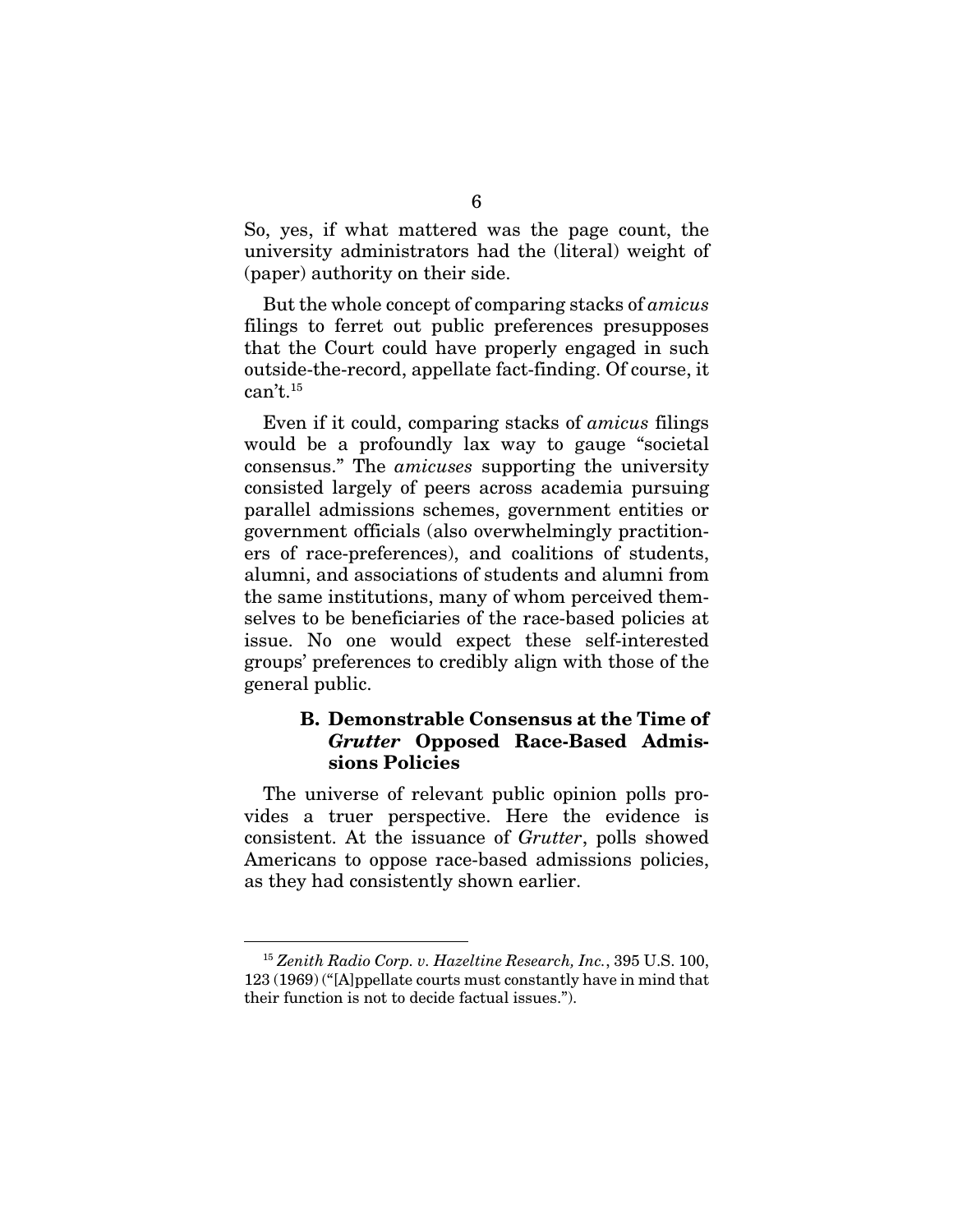As early as 1993, public opinion experts Paul Sniderman and Thomas Piazza wrote that race-based admissions policies were "controversial precisely because most Americans do *not* disagree about it."16 As these scholars demonstrated, at all relevant times, opposition was strong, indeed, *firmer* and *less malleable* than the positions taken by poll respondents on other issues.17

Pre-*Grutter*, in a 2001 poll, the *Washington Post* also found overwhelming opposition to race-based admissions, with 94% of White and 86% of Black Americans saying that hiring, promotions, and college admissions should be based "strictly on merit and qualifications other than race/ethnicity."18

 $17$  They found opinions changed less on this issue than on what they called "more traditional forms of governmental assistance for the disadvantaged." *THE SCAR OF RACE*, *supra* n. 16, at 142.

<sup>18</sup> *See* WASH. POST et al., *Race and Ethnicity in 2001: Attitudes, Perspectives, and Experiences* 22 (2001), https://www.kff.org/ other/poll-finding/race-and-ethnicity-in-2001-attitudes-perceptio ns ("In order to give minorities more opportunity, do you believe race or ethnicity should be a factor when deciding who is hired,

<sup>16</sup> Paul Sniderman & Thomas Piazza, *THE SCAR OF RACE* (1993) (citing polls indicating that race-preferential admissions have little support among members of the public). In 1997, Dr. Sniderman, this time partnering with Edward G. Carmines, studied specifically the correlation between opposition to racial preferences and racial intolerance. Among the group found to be in the top one percent in racial tolerance, opposition to preferential treatment was very high: approximately 80 percent opposed preferential treatment in hiring, and more than 60 percent opposed quotas in college admissions. Sniderman and Carmines wrote that "the fundamental fact is that race prejudice, far from dominating and orchestrating the opposition to affirmative action, makes only a slight contribution to it." Paul M. Sniderman & Edward G. Carmines, *REACHING BEYOND RACE* 20–22 (1997).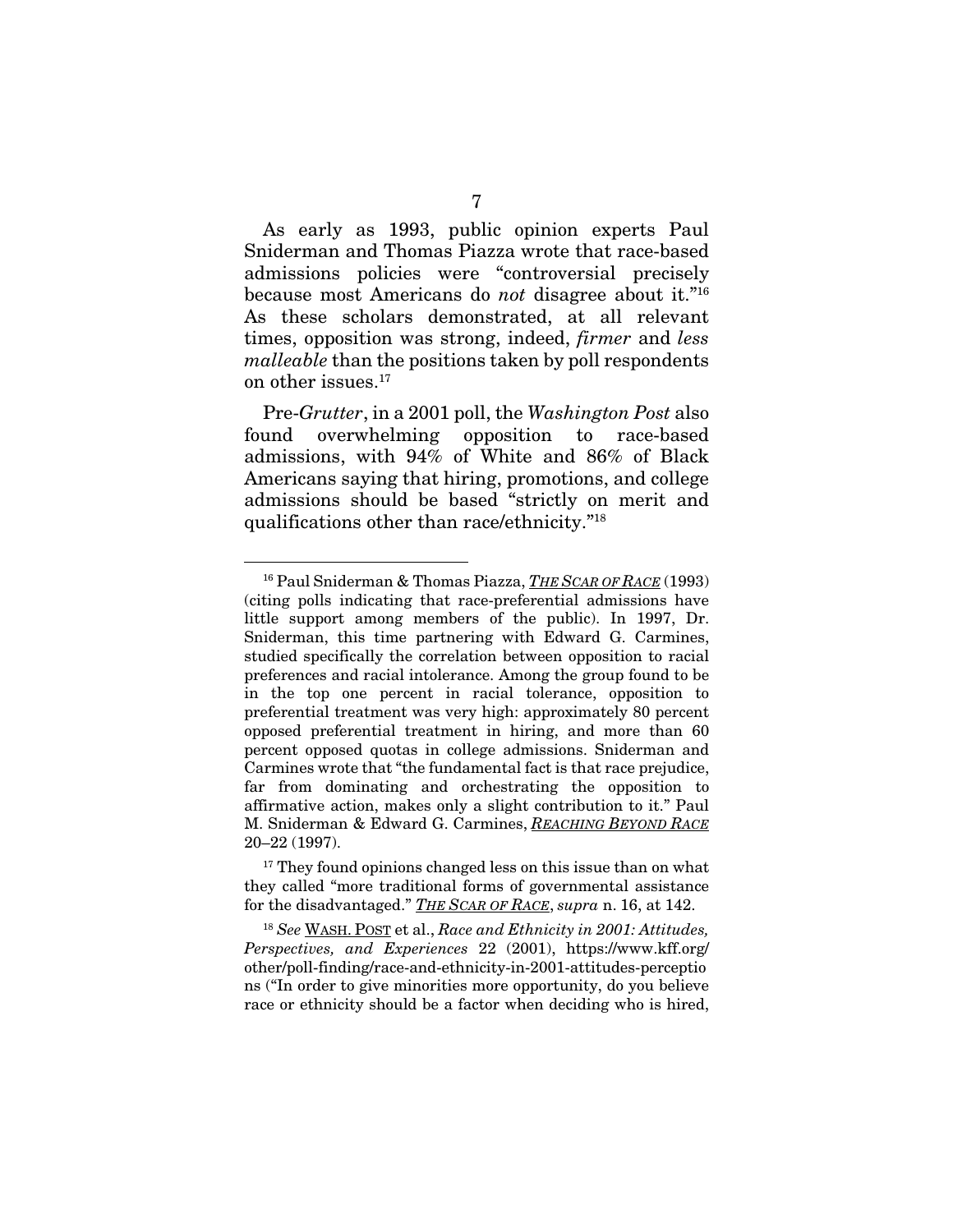Directly on-point chronologically, Gallup polled the following question the year *Grutter* was decided (2003):

Which comes closer to your view about evaluating students for admission into a college or university—applicants should be admitted solely on the basis of merit, even if that results in few minority students being admitted (or) an applicant's racial or ethnic background should be considered to help promote diversity on college campuses, even if that means admitting some minority students who otherwise would not be admitted?19

69% of Americans choose "solely on the basis of merit;" 27% thought race and ethnicity should be considered.

The accuracy of these polls is supported by the roughly contemporaneous actual election results on related matters. Twice over the decade before *Grutter*, states considered such ballot initiatives. Californians did so in 1996, when they passed the California Civil Rights Initiative. Washington State voters followed suit in 1998, passing (through Initiative 200) a law banning the state from "discriminat[ing] against, or grant[ing] preferential treatment to, any individual or group on the basis of race, sex, color, ethnicity, or national origin in the operation of public employment,

promoted, or admitted to college, or that hiring, promotions, and college admissions should be based strictly on merit and qualifications other than race or ethnicity?").

<sup>19</sup> Frank Newport, *Most in U.S. Oppose Colleges Considering Race in Admissions*, Gallup, July 8, 2016, https://news.gallup. com/poll/193508/oppose-colleges-considering-race-admissions.aspx.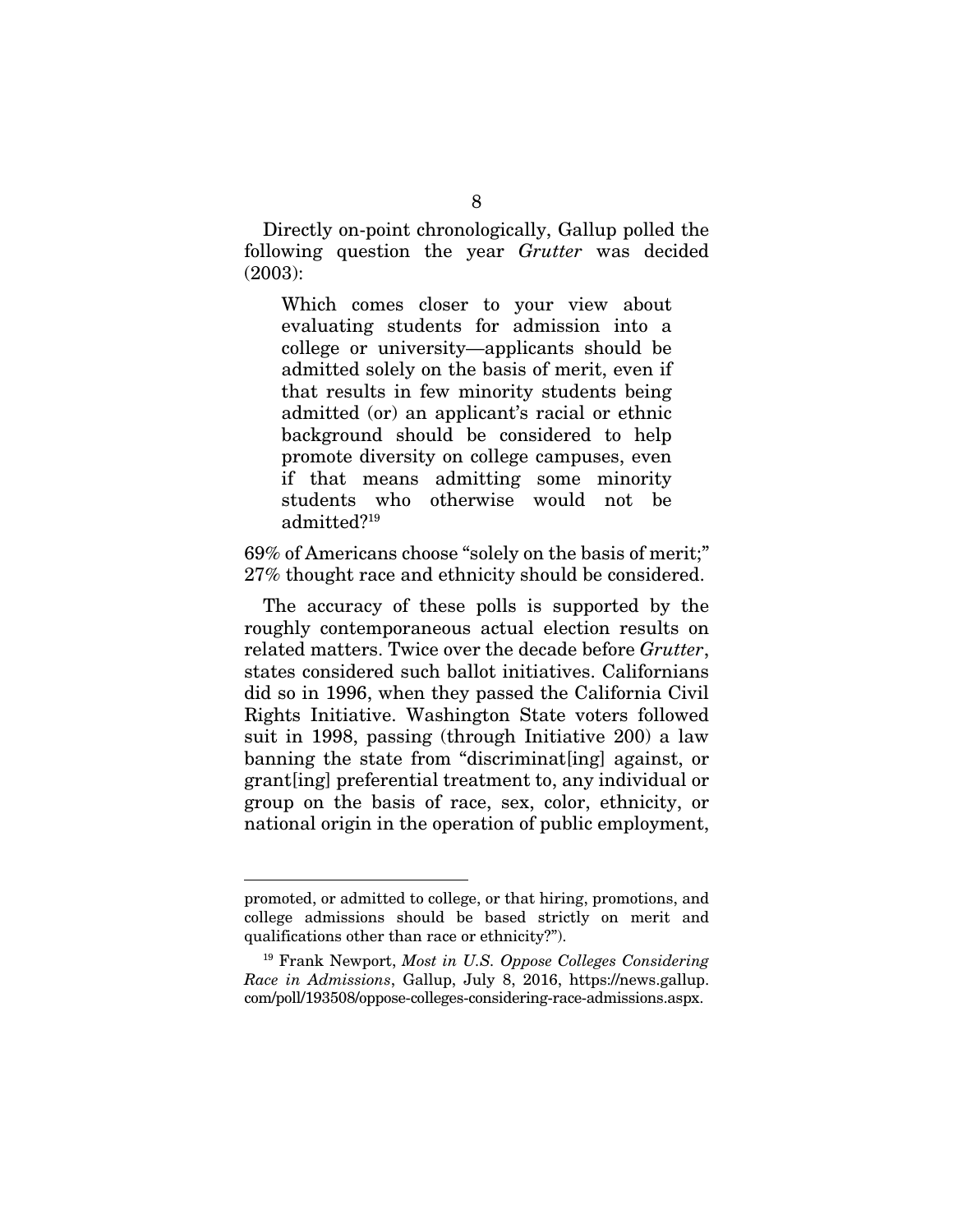public education, or public contracting."20 There were no contemporaneous counterexamples.

#### C. Demonstrable Consensus Has Opposed Race-Based Admissions Policies Ever Since

These results were no fluke. Both polling and voting ever since *Grutter*'s release have mirrored them.

Gallup asked precisely the same question in 2007, 2013, and 2016.<sup>21</sup> Each time Gallup's result matched: Americans rejected admissions offices' consideration of race or ethnicity by a margin of at least 2 to 1.

Pew Research Center released its newest relevant polling in late April 2022.<sup>22</sup> 74% of Americans "say gender, race[,] or ethnicity . . . should *not* factor into admissions decisions," including "majorities of Americans across racial and ethnic and partisan groups." So say 79% of White adults, 68% of Hispanic respondents, 63% of Asians polled, 59% of Black Americans, 87% of Republicans, and 62% of Democrats.

These supermajority levels of support across all groups analyzed come as no surprise. Pew's previous parallel poll in 2019 showed the same pattern – 73% of Americans agreeing that race or ethnicity should play no role in admissions, including supermajorities

<sup>20</sup> *See Schuette v. Coal. to Defend Affirmative Action, Integration & Immigrant Rights & Fight for Equal. by Any Means Necessary (BAMN)*, 572 U.S. 291 (2014).

<sup>21</sup> *See* n. 19, *supra.*

<sup>22</sup> *U.S. Public Continues to View Grades, Test Scores as Top Factors in College Admissions*, Vianney Gomez, Pew Res. Ctr. (Apr. 26, 2022), https://www.pewresearch.org/fact-tank/2022/04/ 26/u-s-public-continues-to-view-grades-test-scores-as-top-factors-incollege-admissions/.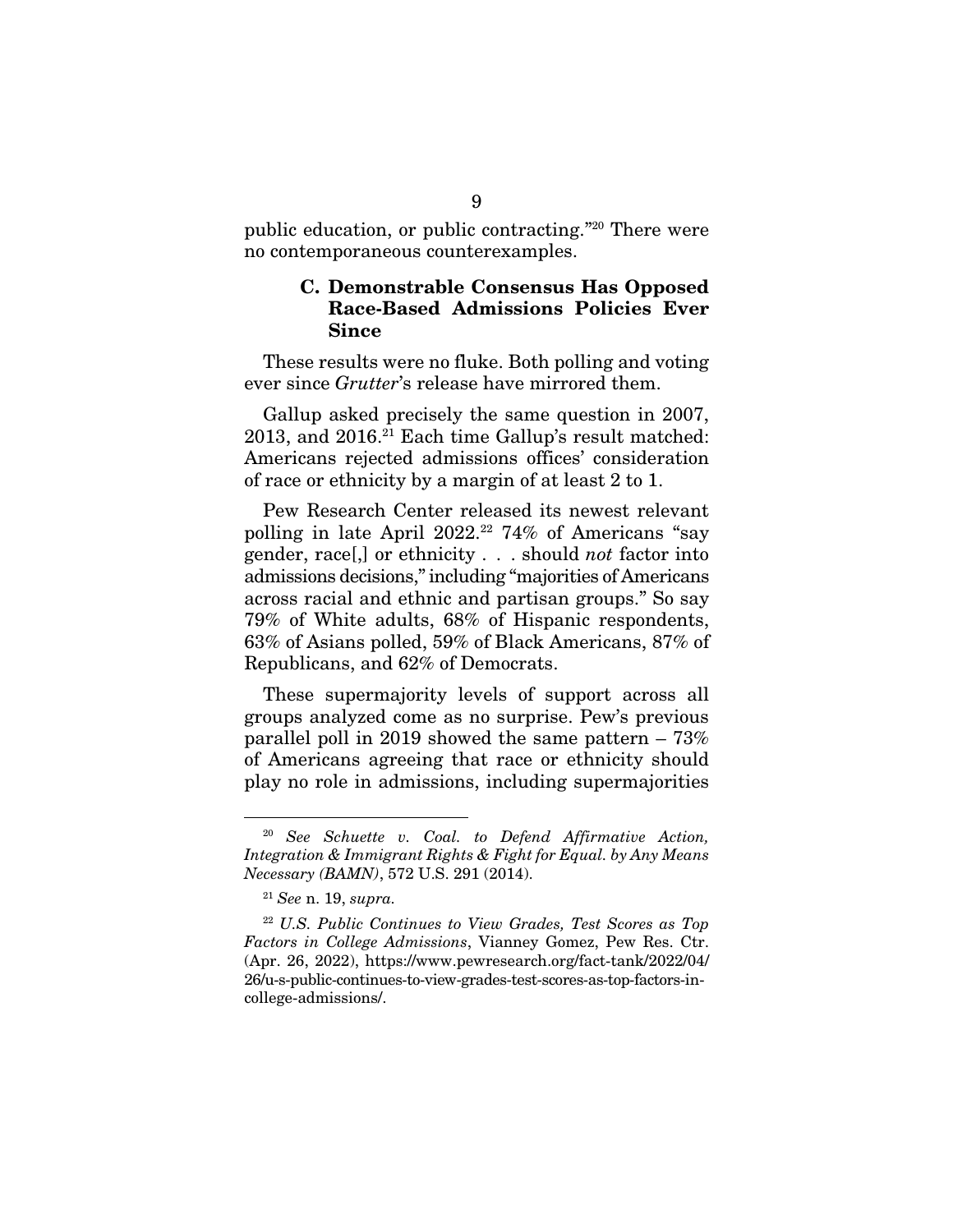across all races, ethnicities, and parties of at least 58%.23 Indeed, the lowest registered supermajority across groups, like overall support, has increased by a point in the interim.

It's not just Pew and Gallup reaching these conclusions. *Every* credible poll over the years since *Grutter* apparently agrees. The Marquette Law School's national polling survey put support for the Court barring "the use of race as one of several factors in deciding which applicants to admit" at 75% in March 2022 and at 81% in September 2021 (again, majorities no smaller than 58% agreed in *every* racial, ethic, and partisan group analyzed).<sup>24</sup> Even pollsters expressly *supportive* of race-based decision-making have found comparable supermajority opposition – Blue Rose Research, a "passionate and progressive" collection of "engineers, machine learning engineers, and social scientists on a mission to make high quality research and testing widely available for the progressive community,"25 polled "113 Democratic policies … since December 2020" to better advise candidates on what to emphasize in their messaging – they found support

<sup>23</sup> *Most Americans Say Colleges Should Not Consider Race or Ethnicity in Admissions*, Pew Res. Ctr. (Feb. 25, 2019), https:// www.pewresearch.org/fact-tank/2019/02/25/most-americans-saycolleges-should-not-consider-race-or-ethnicity-in-admissions.

<sup>24</sup> *New Marquette Law School Poll National Survey Finds Near-Even Split of Approval of President Biden's Handling of Ukraine, Amid Sharp Partisan Divides in General and No Rebound in Decline in Black Support*, Charles Franklin (Mar. 31, 2022), https://law.marquette.edu/poll/.

<sup>25</sup> About – Blue Rose Research, https://blueroseresearch. org/about/.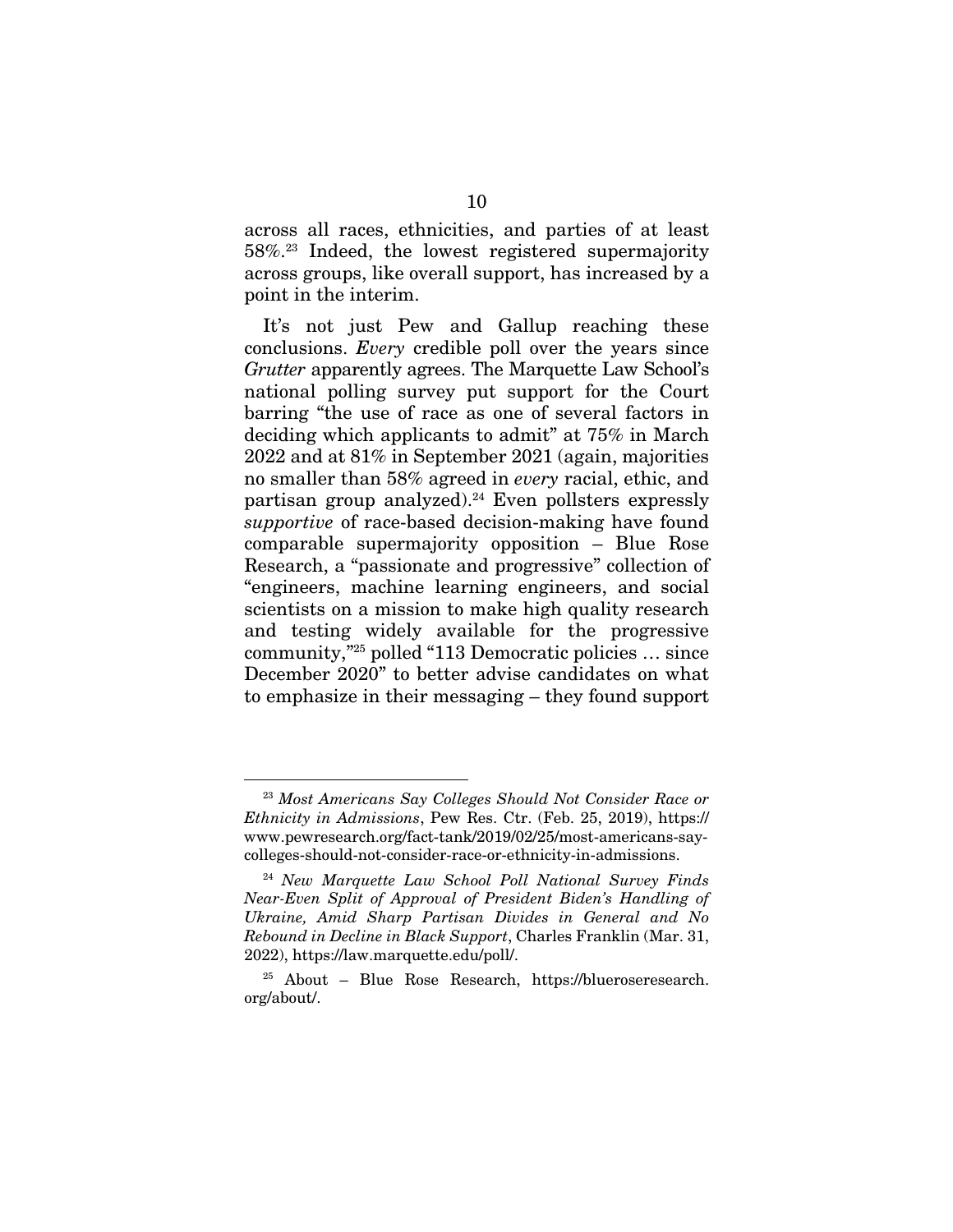for "Affirmative Action" to fall second-lowest of all such policies, with public support below  $40\%$ <sup>26</sup>

*No* credible polling we've identified suggests differently. While one 2019 Gallup poll suggested increased support for "affirmative action" in the abstract, $27$ Gallup later clarified both that: (a) it had not asked about support for admissions – or for any other – policies, at the time; and (b) when pollsters had, opposition rose to approximately  $75\%$ <sup>28</sup> The only outliers suggesting public support, such as the Asian American Voter Surveys produced by Asian Americans Advancing Justice and related organizations, are plainly advocacy pieces, disproven by later events.29

<sup>28</sup> *Affirmative Action and Public Opinion*, Frank Newport (August 7, 2020), https://news.gallup.com/opinion/polling-matt ers/317006/affirmative-action-public-opinion.aspx.

<sup>26</sup> *A Permanent CTC Expansion with a Sharper Means-Test Would Protect Poor Kids Better and Be More Popular*, Simon Bazelon and David Shor (Sep. 28, 2021), https://www.slowboring. com/p/a-permanent-ctc-expansion-with-a?utm\_source=URL.

<sup>27</sup> *Americans' Support for Affirmative Action Programs Rises*, Jim Norman (Feb 27, 2019), https://news.gallup.com/poll/2470 46/americans-support-affirmative-action-programs-rises.aspx.

<sup>29</sup> In 2018, AAAJ co-sponsored a poll purporting to show that 66% of Asian Americans favored "affirmative action programs designed to help blacks, women, and other minorities get better access to higher education[.]" *2018 Asian American Voter Survey*, by APIAVote and AAPI Data, https://aapidata.com/wp-content/ uploads/2018/10/2018-aavs-crosstabs-detailed-categories.html#b y\_ethnic\_group. Then, in May 2020, the same organization co-signed onto an amicus brief at the  $1<sup>st</sup>$  Circuit, supporting Harvard's discriminatory practices against Asian Americans, before producing a *2020 Asian American Voter Survey*, which purported to show both that, nationwide, 70% of Asian Americans favored "affirmative action programs designed to help blacks, women, and other minorities get better access to higher education" and that, in California, only 21% of Asian Americans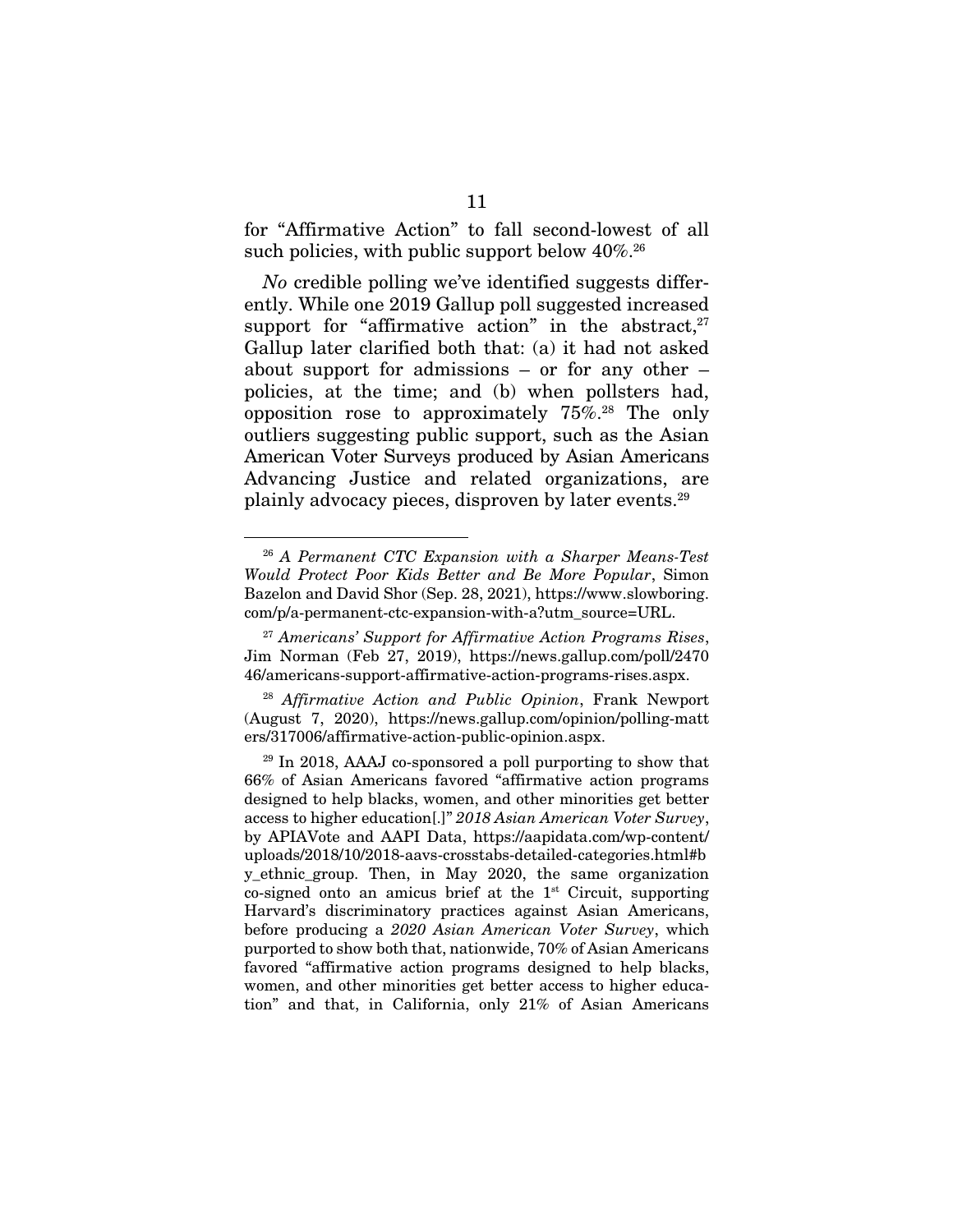And the subsequent voting history runs consistent with the later polls. Voters in Michigan passed a parallel initiative in 2006.30 Voters in Nebraska did the same in  $2008$ .<sup>31</sup> In Arizona, in  $2010$ .<sup>32</sup> In

<sup>30</sup> *See generally* Carl Cohen, *The Michigan Civil Rights Initiative and the Civil Rights Act of 1964*, 105 Mich. L. Rev. First Impressions 117 (2006).

<sup>32</sup> *State of Arizona Official Canvass: 2010 General Election – November 2, 2010*, Ariz. Sec'y of State (2010), https://apps.azsos.gov/election/2010/General/Canvass2010GE.pdf; *Affirmative-Action Ban is a Winner at Ballot Box*, Ariz. Daily Star, Nov. 3, 2020, at A10.

opposed Prop. 16. *See*, *2020 Asian American Voter Survey (AAVS)*, AAPI Data (Sep. 15, 2020), https://aapidata.com/2020 survey/ and *Proposition 16 and Affirmative Action in California: Plenty of Room for Persuasion*, Jennifer Lee and Karthick Ramakrishnan (Sep. 25, 2020), https://aapidata.com/blog/2020 prop16-affaction/, respectively. The last was extensively tested against actual voting results by academics at UCLA, who "s[aw] indications" that "Asian Americans largely joined whites to oppose" Prop. 16, with 54% of voters in "high-density Asian American . . . precincts" opposing Prop. 16. *See*, *Prop. 16 Failed in California. Why? And What's Next*, Jessica Wolf and Melissa Abraham (Nov. 18, 2020), https://newsroom.ucla.edu/stories/ prop-16-failed-in-california and *From Affirmative Action to Gig Economy, Racial Differences in Support for California Propositions in the 2020 Election*, Jessica Lee, Nathan Chan, and Natalie Masuoka (Feb. 17, 2021), https://www.aasc.ucla.edu/resources/ policyreports/fromaffirmativeactiontogigeconomy.pdf.

<sup>31</sup> *Official Results of Nebraska General Election – November 4, 2008*, Neb. Sec'y of State (2008), https://sos.nebraska.gov/sites/ sos.nebraska.gov/files/doc/elections/2008/2008%20General%20C anvass%20Book.pdf; Melissa Lee, *Affirmative Action Ban Passes*, Lincoln J. Star, Nov. 5, 2008, at 7A.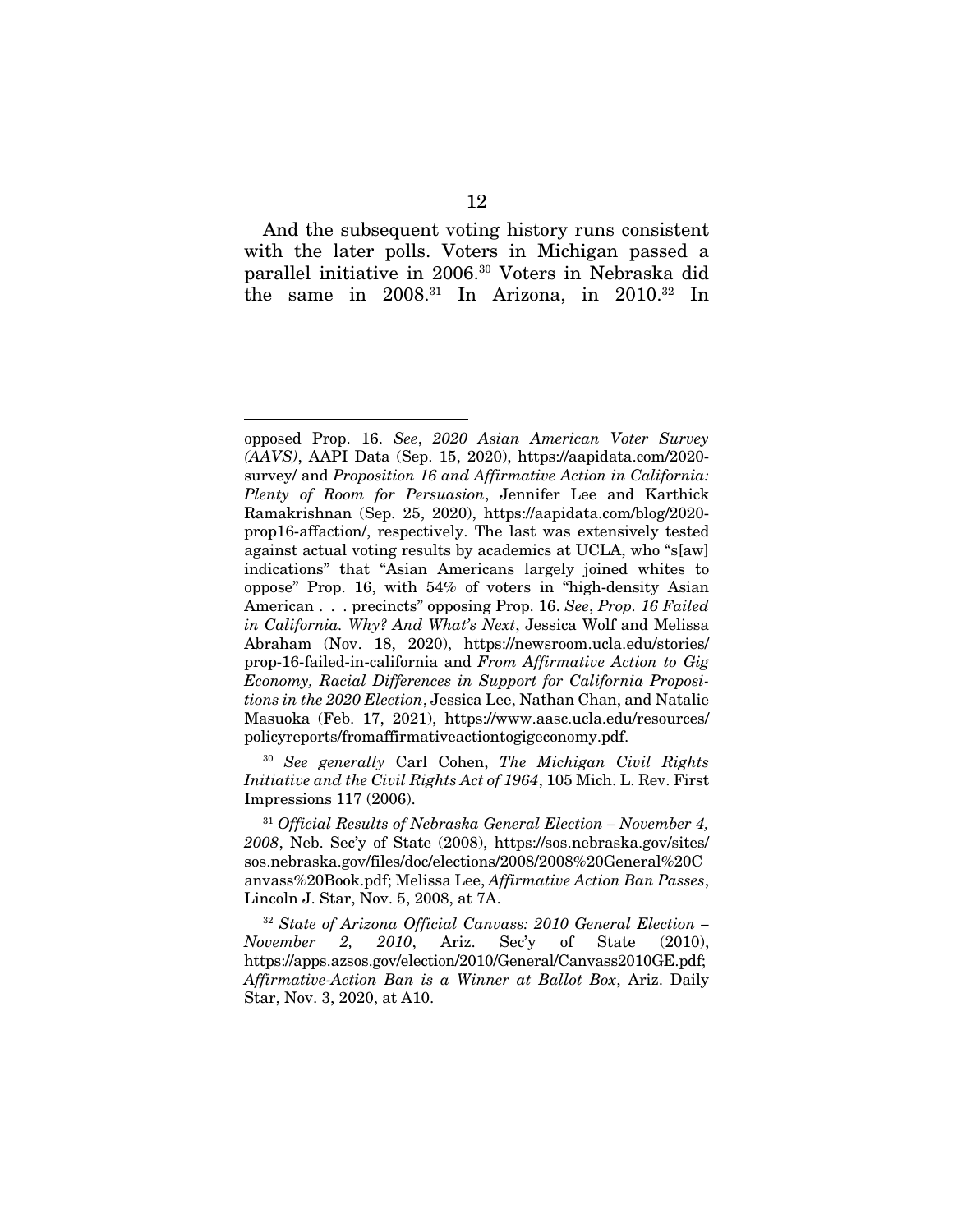Oklahoma, in 2012.33 Only in Colorado in 2008 has such a statewide initiative *ever* failed.34

#### D. Consensus Clear and Opposed to Racial Admissions

No "consensus" supports or ever supported racebased admissions policies. Far from it. They were imposed over the broad-based, stable opposition of the American people. Where voters had access to a referendum process, they almost always overturned them. Americans overwhelmingly reject the supposed "consensus" in favor of race-based admissions reported by Ms. Greenhouse as accepted by Justice O'Connor.

## II. BALLOT INITIATIVE HISTORY OVER RECENT CYCLES DEMONSTRATES THAT AMERICA'S BROAD-BASED, STABLE, NATIONAL CONSENSUS REMAINS STRONG (AND STRENGTHENING), EVEN IN AMERICA'S MOST DIVERSE REGIONS

The most recent related ballot initiative results predictably follow suit.

### A. California 2020: Electorate Refuses to Reauthorize Public Discrimination by Defeating Prop. 16

On November 3, 2020, California voters overwhelmingly voted to retain the California Civil Rights

<sup>33</sup> *Federal, State, Legislative and Judicial Races General Election — November 6, 2012*, Okla. State Election Bd., https://www.ok.gov/elections/support/12gen\_seb.html (last visited Nov. 23, 2020); Silas Allen, *State Colleges Prepare for Affirmative Action Ban*, OKLAHOMAN, Nov. 8, 2012, at 7A.

<sup>34</sup> Tim Hoover, *Amendment 46 Fizzling Out*, Denver Post, Nov. 6, 2008, https://www.denverpost.com/2008/11/06/amendment-46 fizzling-out.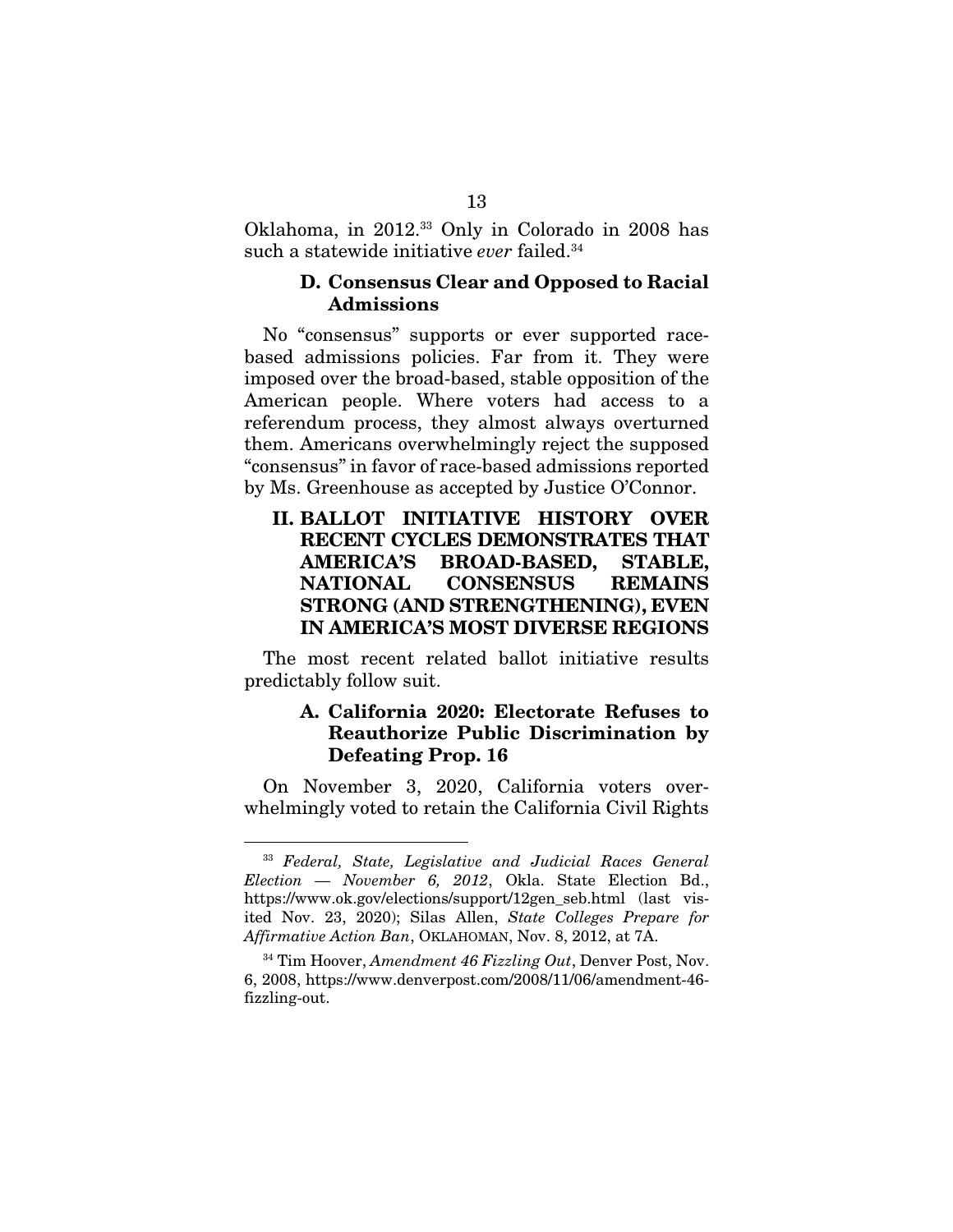Initiative in their state Constitution, rejecting Prop. 16 by 57.2% to 42.8%.35 A wider majority of Californians voted to *retain* Proposition 209 in 2020 than voted to *adopt* it in 1996.36

California has one of America's most racially diverse populations.37 It has grown far more diverse since 1996.38 When given the chance to *permit* public institutions to discriminate against or grant preferential treatment to persons on the basis of race, sex, color, ethnicity, or national origin in public employment, public education, and public contracting, today's Californians said "no," more loudly and emphatically than did 1996's Whiter, more homogenous California.

They did so despite widespread agreement among the state's ruling class that they should vote otherwise. Prop. 16 flew out of the state's legislature, garnering more than two thirds of the vote in each house. Influential government officials, businesses, newspapers, and advocacy organizations endorsed it.39

<sup>35</sup> Nov. 3, 2020, Gen'l Election State Ballot Measures, https://elections.cdn.sos.ca.gov/sov/1996-general/votes-for-agains t.pdf (last visited May 4, 2022).

<sup>36</sup> *Compare* n. 35, supra, with *Vote for and Against Statewide Ballot Measures and Const. Amends., November 5, 1996*, Cal. Sec'y of State, https:// elections.cdn.sos.ca.gov/sov/1996-general/ votes-for-against.pdf (last visited Feb. 25, 2021)

<sup>37</sup> Adam McCann*, Most and Least Diverse States in America*, WalletHub (Sep. 9, 2020), https://wallethub.com/edu/most-leastdiverse-states-in-america/38262 (last visited Feb. 25, 2021).

<sup>38</sup> *See A Quick Look at California's Changing Demographics*, LAist (Mar. 6, 2020) https://laist.com/latest/post/20200306/califo rnia-demographic-change-1970-to-now (last visited Feb. 25, 2021).

<sup>39</sup> *Endorsements*, VOTEYESONPROP16, https://voteyesonprop16. org/endorsements/ (last visited Nov. 23, 2020) (listing among the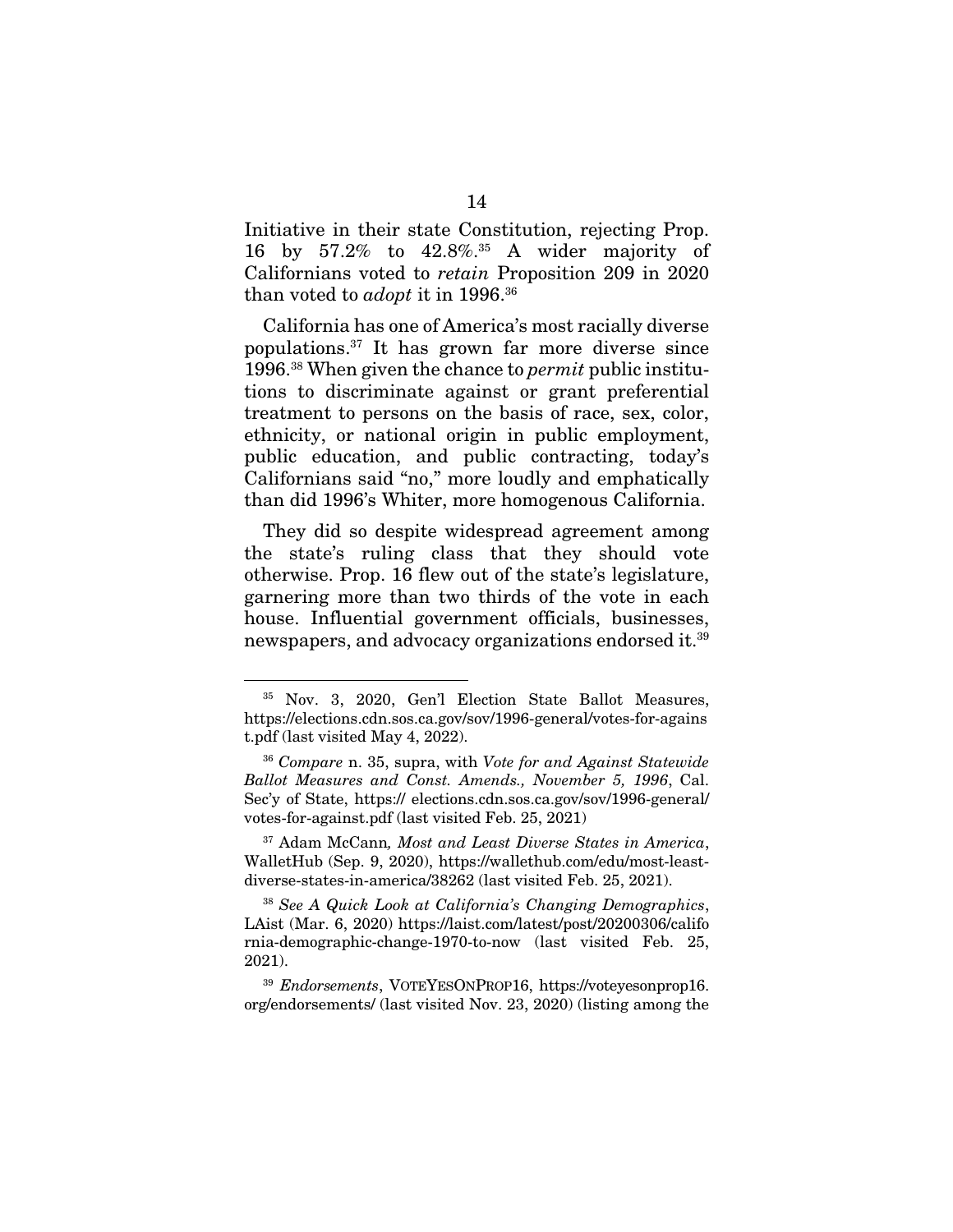They "dwarfed their opponents in fundraising by nearly a 14-1 margin."40 Big businesses and big labor unions showered money on the "Yes on 16" campaign, including Pacific Gas & Electric (\$250,000), Kaiser Foundation Health Plan, Inc. (\$1,5000,000), United Domestic Workers of America Issues PAC (\$100,000), Saleforce.com, Inc. (\$375,000), SEIU Local 2015 Issues PAC (\$50,000), and Genentech USA (\$100,000).

By contrast, the opposition to Prop. 16 operated on a shoestring. Its volunteers (many of them Asian American, more often than not Chinese immigrants or the children of Chinese immigrants, who correctly understood that Prop. 16 and the admissions programs its backers sought—programs likely to parallel those utilized by Harvard and UNC —targeted the future of their children) organized car rallies during the pandemic and distributed yard signs. They used Facebook, Twitter, Instagram, WeChat, YouTube, and TikTok. They got out word of what, behind the pretty

many prominent endorsers: now–Vice President Harris, now-Sec. of Transp. Pete Buttigieg, U.S. Sen. Dianne Feinstein, now-U.S. Sen. State Alex Padilla, Gov. Gavin Newsom, U.S. Rep. Karen Bass, the mayors of Los Angeles and San Francisco, Tom Steyer, several local governments, the *New York Times*, the *Los Angeles Times*, the *San Francisco Chronicle*, two co-founders of Black Lives Matter, the AFL-CIO, the Anti-Defamation League, the Cal. Dem. Party, the Cal. Teachers Association, the Natural Resources Defense Council, Sierra Club Cal., the ACLU of Cal., several chambers of commerce, the San Francisco 49ers, the San Francisco Giants, Twitter, Uber, Facebook, United Airlines, Wells Fargo, Yelp, and Instacart).

<sup>40</sup> Thomas Peele and Daniel S. Willis, *Yes on Prop. 16 Has Big Fundraising Lead in Effort to Restore Affirmative Action in California*, EDSOURCE (Oct. 30, 2020), https://edsource.org/2020/ yes-on-prop-16-has-big-fundraising-lead-in-effort-to-restore-affir mative-action-in-california/642647 (last visited Nov. 23, 2020).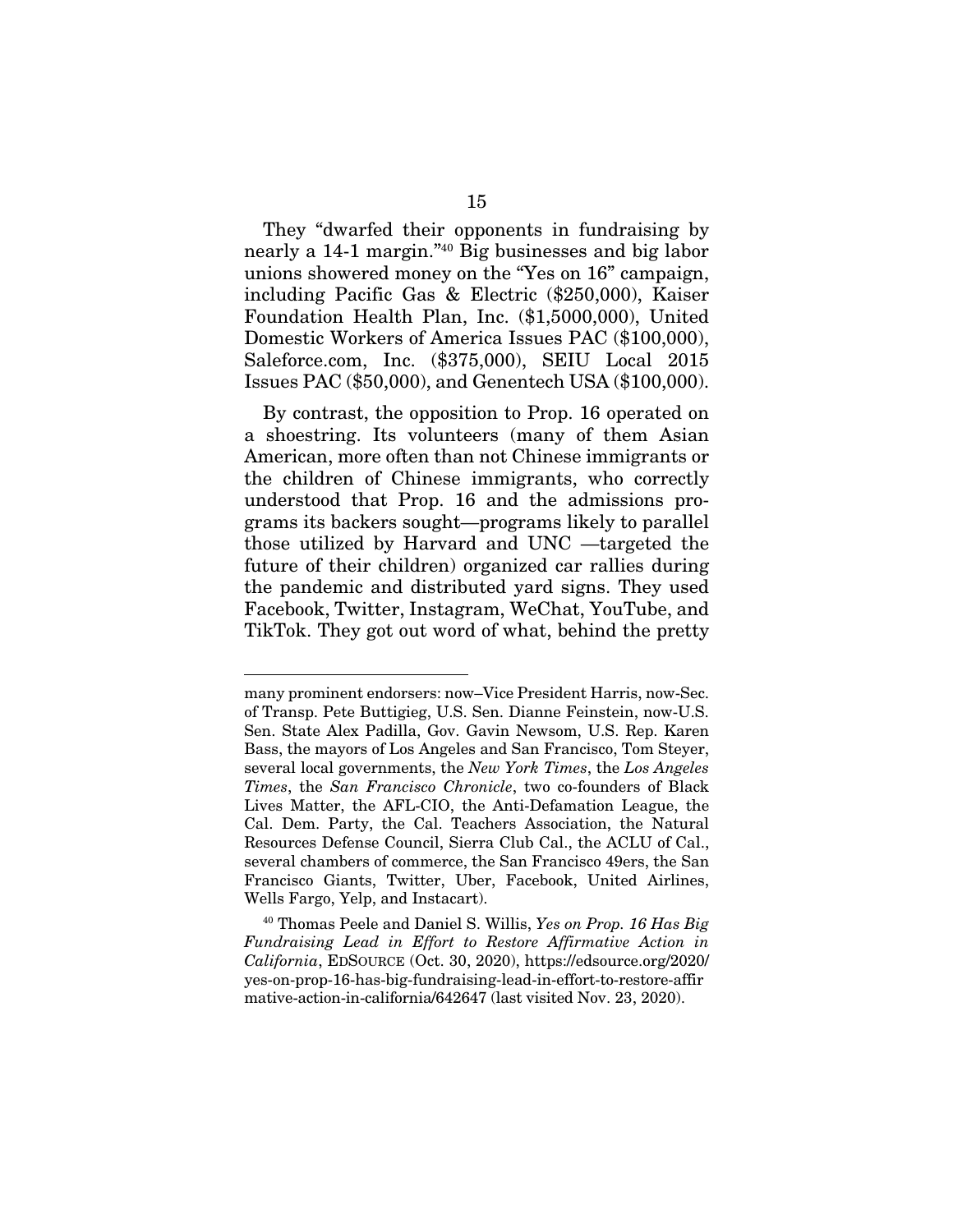phrases, Prop. 16 would do: reauthorize racial discrimination in education, expressly and primarily to the detriment of Asian Americans.

Since the vote, apologists have attributed the loss to a distracting election cycle, voters' inability to keep track of issues, and "abundant misinformation concerning affirmative action."41 But the data show that Californians of almost every stripe dislike racial preferences. About 1/3 of voters who supported President Biden's election rejected Prop. 16.42 Evidence strongly suggests that the bipartisan majority solidly rejecting Prop. 16 included majorities of each subset of the more than 90% of Californians labeled by demographers as White, Asian American, Pacific Islander, or Latino/ Hispanic.<sup>43</sup>

Strategies 360's post-election poll for the "Yes on 16" campaign debunked the notion that voters didn't understand Prop. 16. It first asked whether respondents thought "the proposal to permit government decision making policies to consider race, sex, color, ethnicity, or national origin in order to address diversity by repealing constitutional provision prohib-

<sup>41</sup> Jeremy Bauer-Wolf, *California Vote Signals Affirmative Action Remains Divisive*, EDUCATION DIVE, Nov. 4, 2020, https://www.educationdive.com/news/california-vote-signals-affir mative-action-remains-divisive/588433/ (last visited Feb. 25, 2021).

<sup>42</sup> Althea Nagai, *Race, Ethnicity, and California Prop 16*, CTR. FOR EQUAL OPPORTUNITY 13 (2020), https://www.ceousa.org/ attachments/article/1380/California%20Proposition%2016.pdf.

<sup>43</sup> For example: Liz Peek, *Hispanics Shock Democrats in Deep Blue California*, THE HILL (Nov. 20, 2020), https://thehill.com/ opinion/education/526642-hispanics-shock-democrats-in-deep-bl ue-california (last visited Feb. 25, 2021) ("[E]very single majority-Hispanic county voted against it.").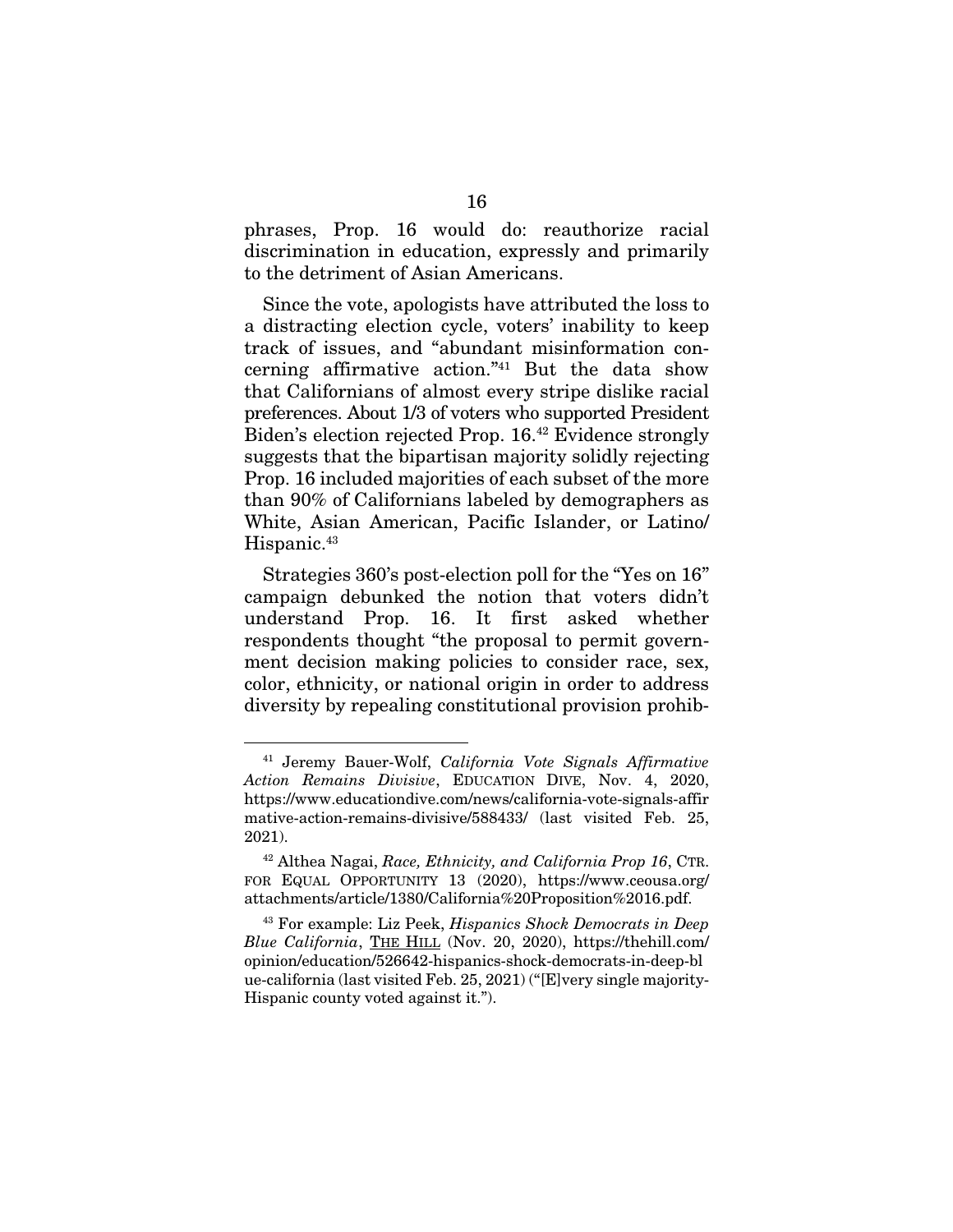iting such policies" was a good or bad idea. Only 33% thought it was a good idea, with 44% responding that it was a bad idea and 22% admitting to being unsure. Respondents were next told:

Sometimes the language on the ballot can be confusing, so here is a little more information about Prop[.] 16. California law currently bans the use of policies and practices within government that seek to include particular groups based on their race, gender, ethnicity, and national origin in areas in which they were underrepresented in the past such as education and employment. In order to address issues of diversity and representation, Prop 16 would have removed this ban and allowed state and local governments to optionally consider factors like race, gender, ethnicity, and national origin in college admissions, public employment, and public contracting. These programs would still be subject to federal laws, meaning that any quota systems would have remained illegal.

Now that you have a little more information, do you think Prop[.] 16 was a good idea or a bad idea?44

The gap between those who viewed it as a good idea and those who viewed it as a bad idea barely changed: 37% now viewed it as good idea, while 47% considered it a bad one. Interestingly, African American support for the idea *dropped* and opposition *increased*. Support

<sup>44</sup> *California Statewide Adults, Ages 18+, Conducted November 4–15, 2020*, STRATEGIES 360 (2020), https://www.strategies360. com/wp-content/uploads/2020/11/20-665-Nov-CA-Community-Post-Elect-Survey-Toplines.pdf.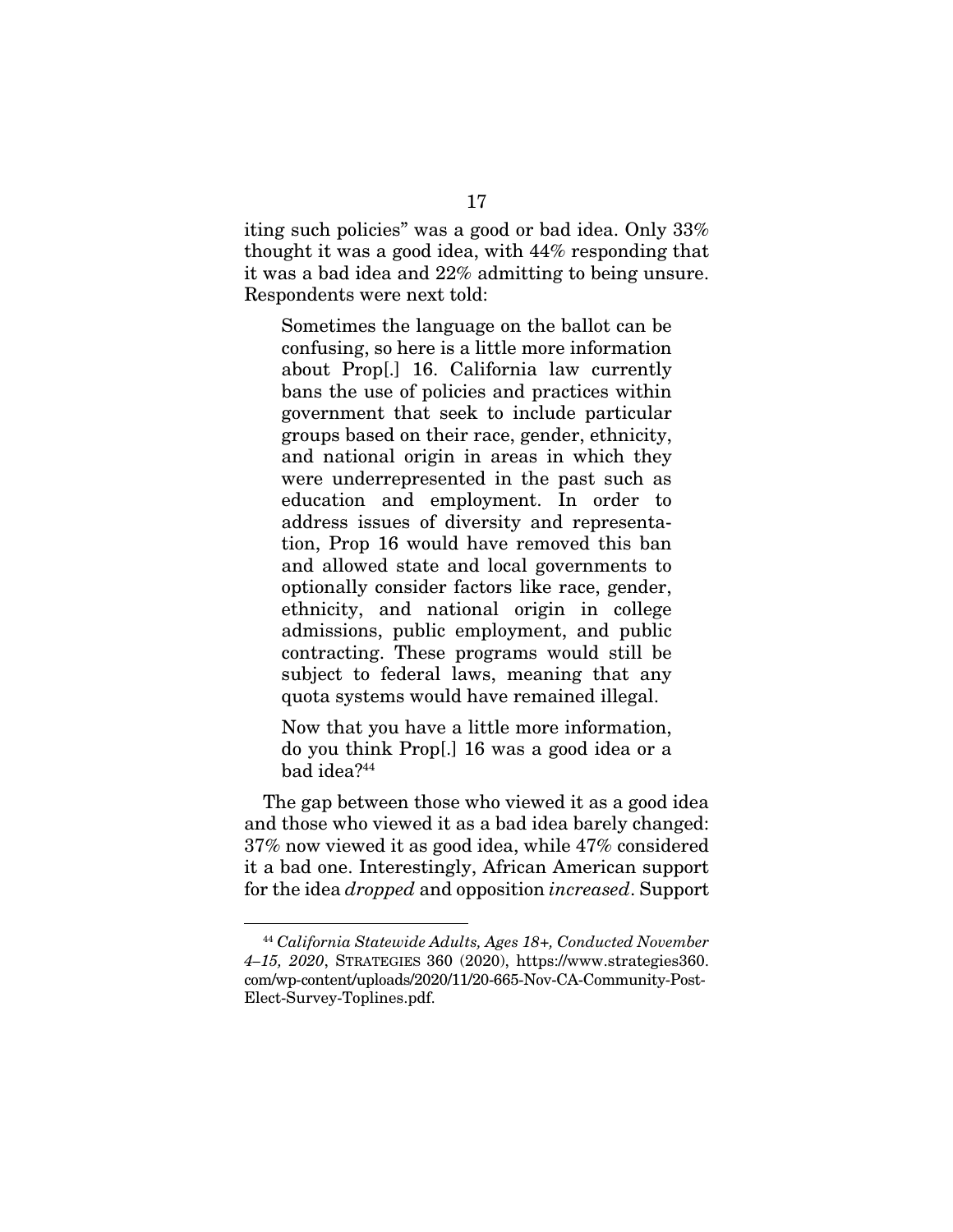changed moderately among Americans scored as Asians or Pacific Islanders, while their opposition significantly increased.45

Californians simply voted consistent with America's long-standing, stable, broad-based antipathy to racebased admissions programs. Like most Americans, California voters—including many who consider themselves left-of-center—have long known and understood how racial preferences work. They just don't like them. Apparently, they share the view, expressed as the *Argument Against Proposition 16* in the Official Voter Information Guide distributed to all voters through the mail, that the kind of discrimination Prop. 16 would have legalized was "poisonous."

As it stated, echoing this Court's opinion from *Parents Involved in Cmty. Sch. v. Seattle Sch. Dist. No. 1*, 46 "The way to stop discriminating is to stop discriminating." "Not every Asian American or White is advantaged," just as "[n]ot every Latino or Black is disadvantaged." Pretending otherwise only "perpetuate[s] the stereotype that minorities and women can't make it unless they get special preferences."47 It took no great insight to admit these points, while also admitting that California

also has men and women—of all races and ethnicities—who could use a little extra

<sup>45</sup> *Id.*

<sup>46 551</sup> U.S. 701, 748 (Roberts, C.J.) (2007) ("The way to stop discrimination on the basis of race is to stop discriminating on the basis of race.").

<sup>47</sup> Ward Connerly, Gail Heriot & Betty Tom Chu, Argument Against Proposition 16, Official Voter Information Guide: California General Election: Tuesday, November 3, 2020 29 (2020), https://vig.cdn.sos.ca.gov/2020/general/pdf/complete-vig.pdf.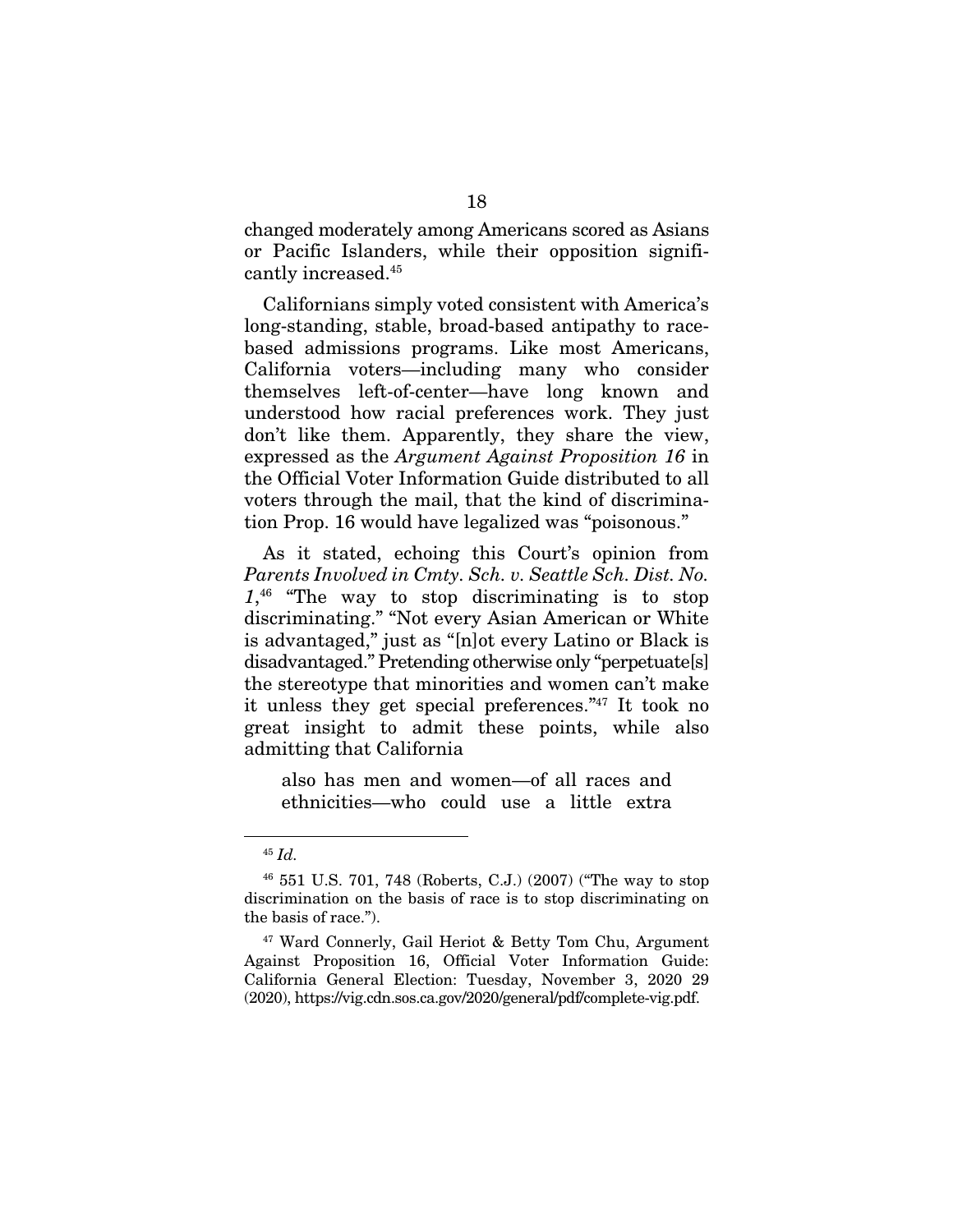break. Current law allows for "affirmative action" of this kind so long as it doesn't discriminate or give preferential treatment based on race, sex, color, ethnicity or national origin. For example, state universities can give a leg-up for students from low-income families or students who would be the first in their family to attend college. The state can help small businesses started by low-income individuals or favor low-income individuals for job opportunities.<sup>48</sup>

This common-sensical position resonated with Californians, even while staying true to the promise of the Fourteenth Amendment. Californians understood that they could continue to have their state's colleges serve as the greatest engine of advancement the world has ever known, without reembracing the policies of the Yellow Scare and falling back into the race-baiting traps of yesteryear.

### B. Washington State 2019: Electorate Refuses to Reauthorize Public Discrimination by Defeating Proposition 1000

Like California, Washington State lies on the Left Coast in more than the geographic sense. Politically, it is among the nations' most progressive havens.49 Demographically, it, too, is among our more diverse

<sup>48</sup> *Id.*

<sup>49</sup> *See Political Ideology by State*, Pew Research Center (2014), https://www.pewforum.org/religious-landscape-study/compare/po litical-ideology/by/state/ (ranking Washington tied for 4th).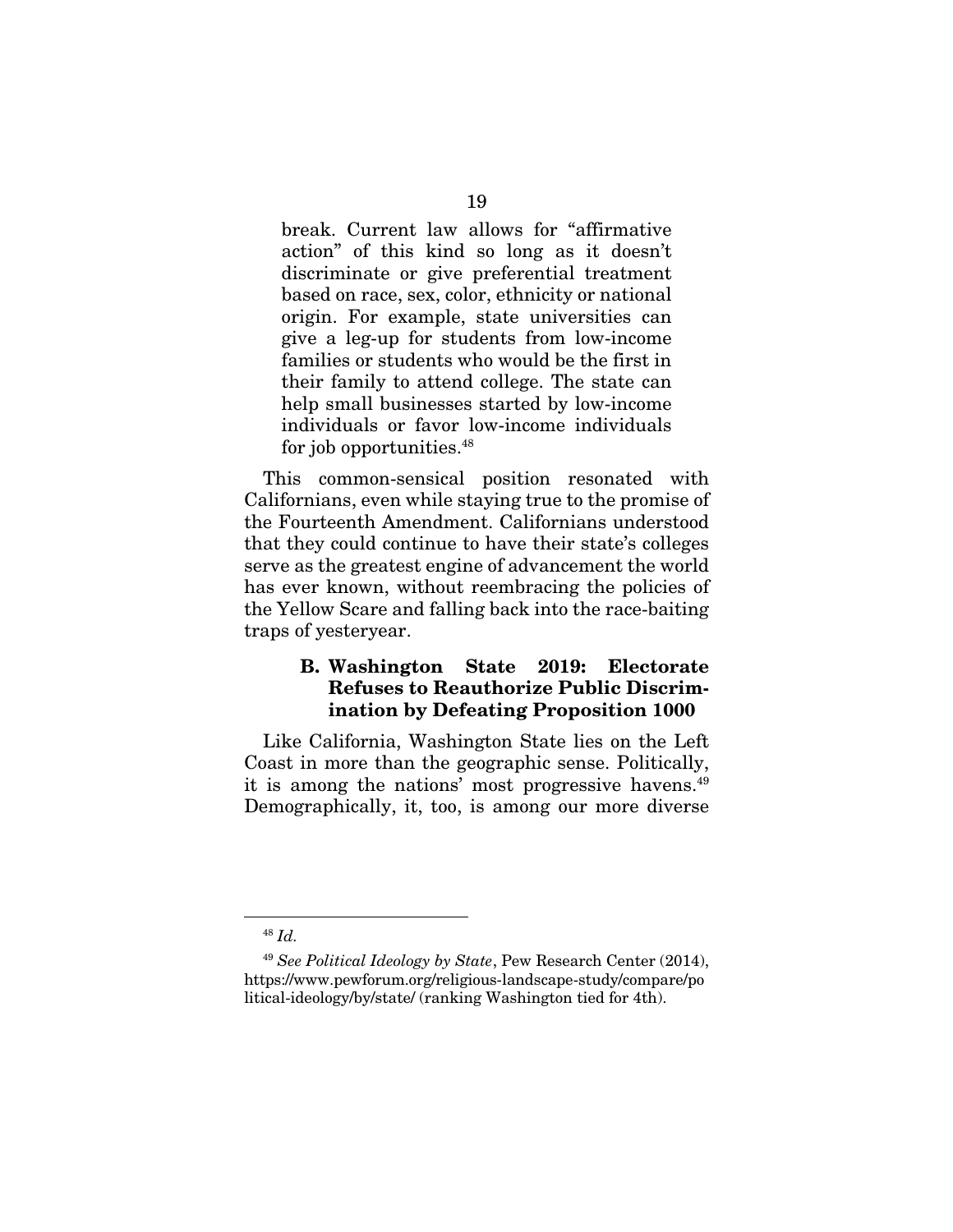states, and it, too, has become progressively more diverse over the last 2 decades.<sup>50</sup>

Just as California voters had company in banning discriminatory admissions policies in the 1990s, they share the distinction of rejecting an effort to repeal that protection today. Washington State voters did the same in 2019.<sup>51</sup>

### C. Revealing Preferences of Washington State's Backers of Discrimination: Retreat from Pursuit of *Any* Vote on Restoration of Racial Preferences

While advocates of discriminatory admissions in Washington were keen for a third round and attempted to put the matter on the ballot again, they failed to find even the minimal number of signatures necessary before the December 30, 2020 deadline to start the initiative process this cycle.<sup>52</sup> Instead,

<sup>50</sup> For first, *see* Adam McCann*, Most and Least Diverse States in America*, WalletHub (Sep. 9, 2020), https://wallethub.com/ edu/most-least-diverse-states-in-america/38262 (last visited Feb. 25, 2021); for second, *compare Washington 2000: Census 2000 Profile*, U.S. Census Bureau (Aug. 2002), https://www.census.gov/ prod/2002pubs/c2kprof00-wa.pdf (last visited Feb 26. 2021), and *Population by Race*, Wash. Office of Fin'l Mgt., https://ofm.wa. gov/washington-data-research/statewide-data/washington-trend s/population-changes/population-race (last visited Feb. 26, 2021).

<sup>51</sup> *Referendum Measure No. 88*, Wash. Sec'y of State (Nov. 26, 2019, 4:55 p.m.), https://results.vote.wa.gov/results/20191105/st ate-measures-referendum-measure-no-88.html; Joseph O'Sullivan, *With Nearly All Ballots Counted, Voters Reject Washington's Affirmative-Action Measure*, Seattle Times, Nov. 12, 2019, https://www.seattletimes.com/seattle-news/politics/with-nearlyall-ballots-counted-voters-reject-washingtons-affirmative-actionmeasure.

<sup>52</sup> E-mail from WA Asians for Equality dated Dec. 31, 2020 (on file with CFER's executives).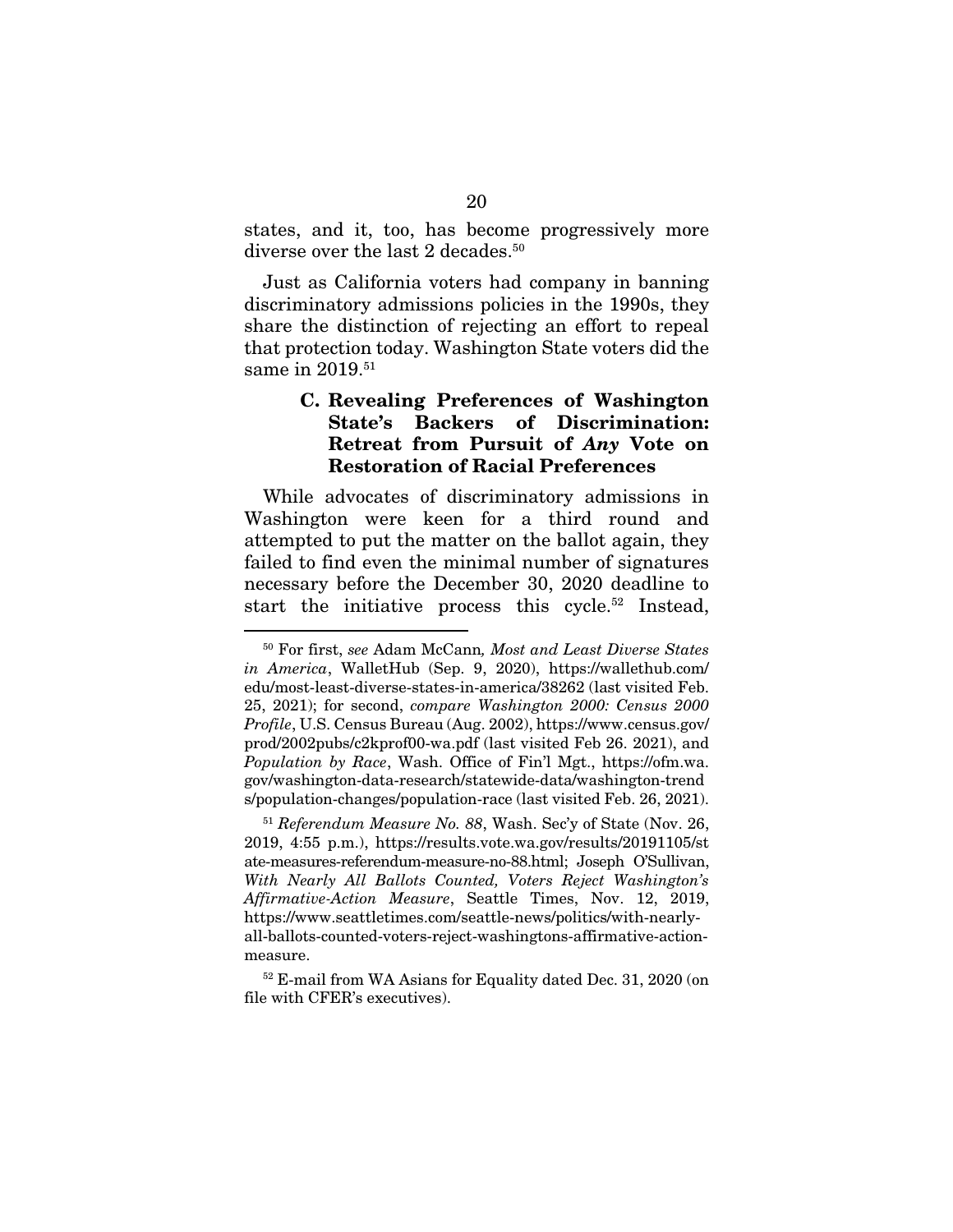recognizing the unpopularity of their proposal, the supporters of restoring racial preferences moved to pressuring Washington's Governor to issue an executive order, reinterpreting state law and reimposing race-based decisionmaking, under the pretense that such an order could legalize state schools considering "race, sex, color, ethnicity[,] and national origin" "to admit a lesser qualified candidate over a more qualified candidate," "as long as these are no[t] the sole factors used" to admit under-qualified applicants.<sup>53</sup>

Even more tellingly, despite Governor Islee's public embrace of the concept and recission of his predecessor's executive order effectuating Initiative 200,<sup>54</sup> his replacement for it refused to openly re-embrace racebased discrimination in admissions, instead merely "direct[ing]" the preparation of a report on demographics and options.55

Both supporters' tactical shift to a strategy that required no public consent to the reimposition of racebased admissions and the Governor's refusal to go further than symbolic action underscore how widely

<sup>53</sup> Washington Equity Now!, *Urge Governor Inslee to Sign the EQUITY NOW! Executive Order to Rescind Governor's Directive 98-01*, https://waequitynow.com (last visited Dec. 2, 2021).

<sup>54</sup> *Inslee Signs Executive Order for Equity in Public Contracting and Announces Intention to Rescind Directive 98-01*, Wa. Gov. Inslee (Jan. 7, 2022), https://www.governor.wa.gov/news-media/ inslee-signs-executive-order-equity-public-contracting-and-anno unces-intention-rescind.

<sup>55</sup> *EO 22-02: Achieving Equity in Washington State Government*, Wa. Gov. Inslee (Jan. 17, 2022), https://www. governor.wa.gov/sites/default/files/exe\_order/22-02%20-%20Equi ty%20in%20State%20Government%20%28tmp%29.pdf.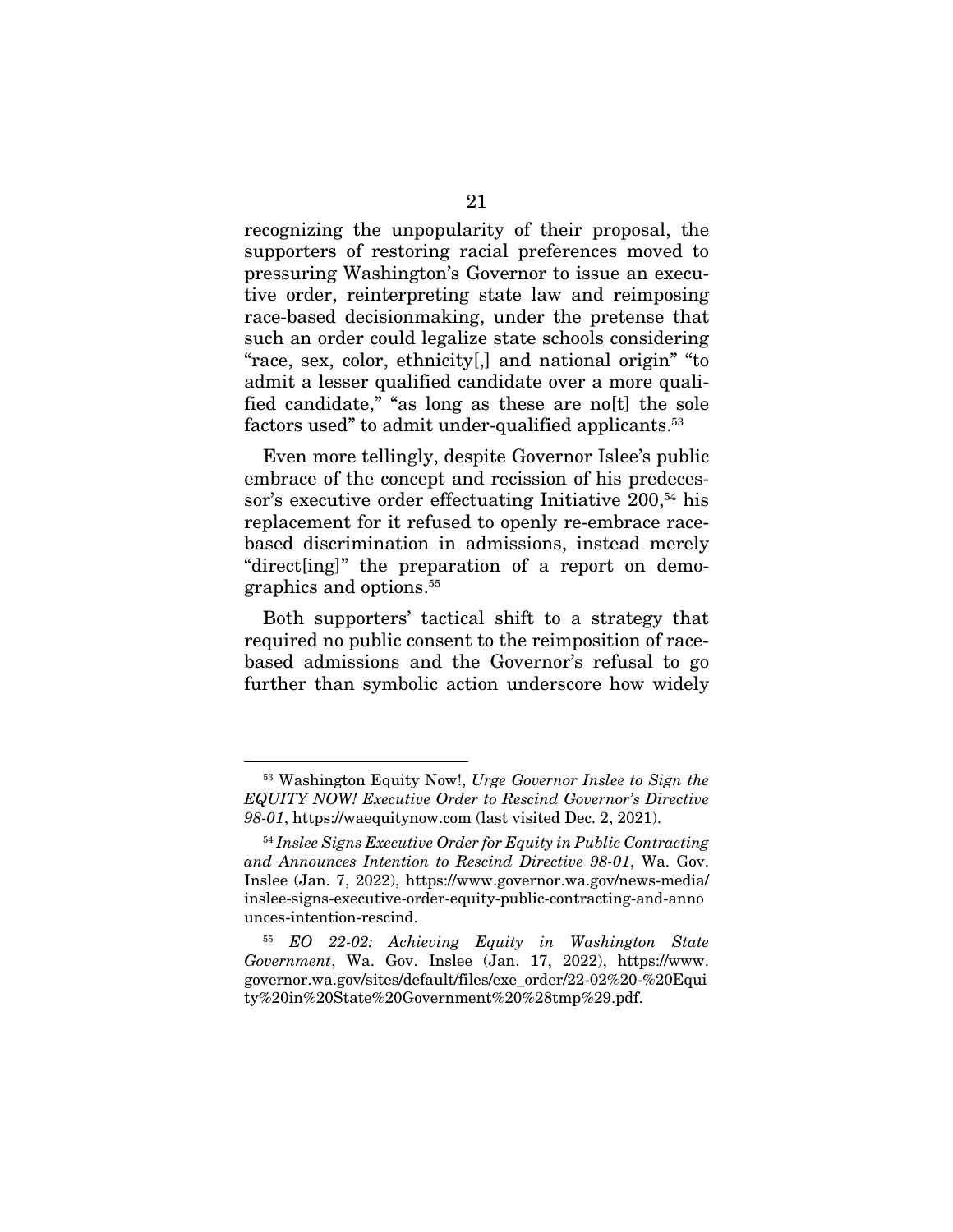acknowledged the deep unpopularity of the proposed policy really is.

#### D. Consensus Clear and Opposed to Racial Admissions

America's most diverse, most progressive states remain firmly part of the national consensus (embodied in the Equal Protection Clause, properly understood) against race-based admissions. The Court should bring its jurisprudence back into accord with the mainstream, bipartisan majority of the American people's settled understanding of propriety and the law.

### III. PROPRIETY OF CONSIDERING AMERI-CAN PUBLIC'S BROAD-BASED, STABLE, NATIONAL CONSENSUS AGAINST RACIAL ADMISSIONS POLICIES

Much of the foregoing addresses the long-standing, broad-based, American consensus against race-based admissions (and the apparent misapprehension to the contrary that may have infected *Grutter*). A fair objection would be that none of this should matter to the Court—after all, "[f]ew would quarrel with" the proposition that "the Court must take care to render decisions 'grounded truly in principle,' and not simply as political and social compromises."56 Indeed, "the Court's duty is to ignore public opinion and criticism on issues that come before it[.]"57 And it is (or should be) error for Americans to imagine that the Court is "engaged not in ascertaining an objective law but in

<sup>56</sup> *Planned Parenthood v. Casey*, 505 U.S. 833, 958 (1992) (Rehnquist, C.J., concurring in part and dissenting in part).

<sup>57</sup> *Id.*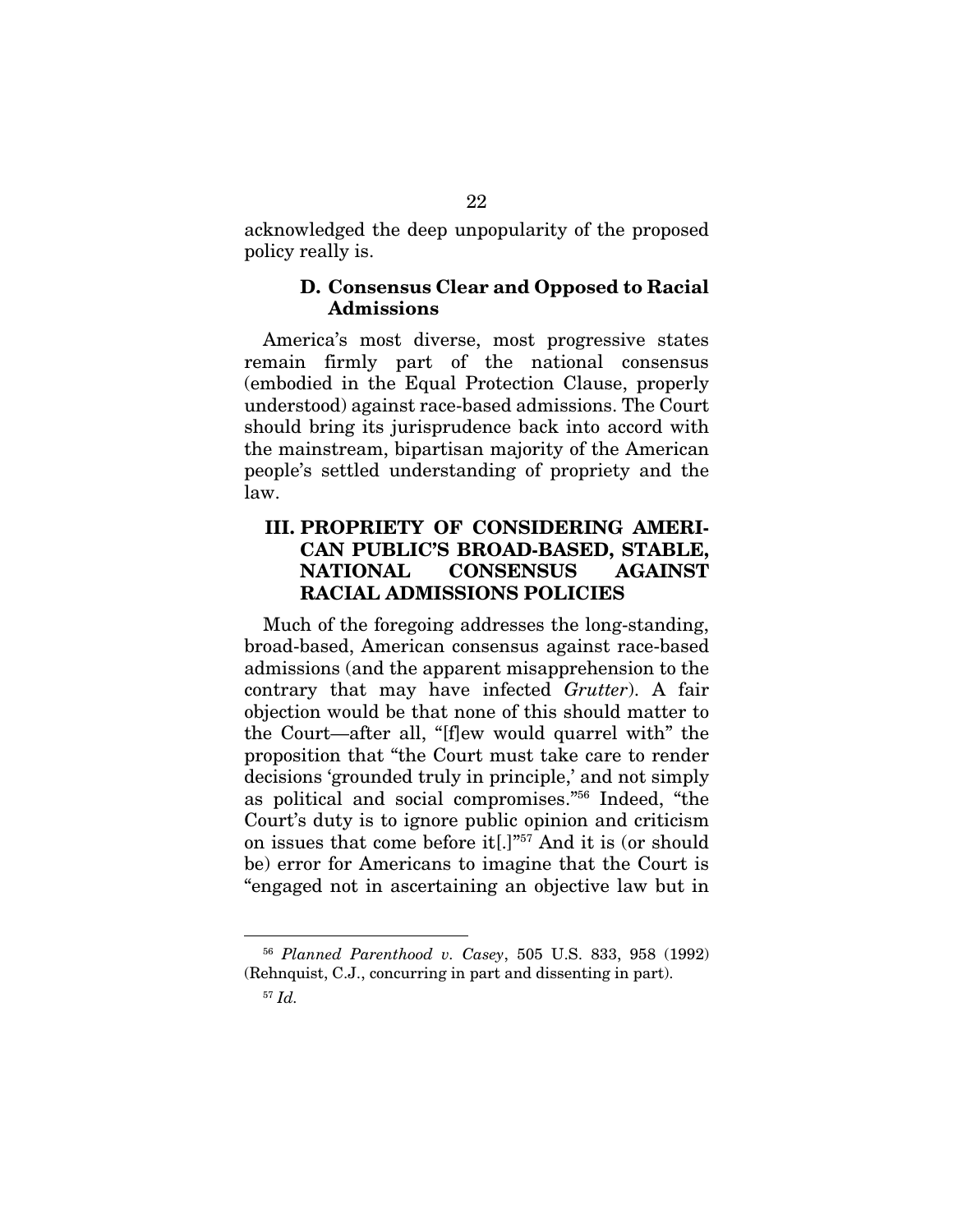determining some kind of social consensus."58 Yet, CFER raises these issues both because: (a) as discussed above, the *Grutter* opinion appears to *feed* this error (compounding it with factual error at that); and (b) this *one* setting arguably presents the exception that proves the rule.

It is one thing when the Court ignores public opinion that *favors* the kind of discrimination barred by the Fourteenth Amendment. That's what courts are supposed to do: ignore the passions of the moment, exercise their independent judgment of what law requires, and ensure that Americans' rights are not tossed aside by discriminatory policies without exceedingly rare, truly compelling justifications.59 But *Grutter* presents the opposite scenario: the public isn't just *unconvinced* that the argument for race-based admissions is compelling, it affirmatively rejects that argument by an overwhelming margin.

Acknowledging a stable, broad-based, national consensus *in harmony* with the clear language of the Equal Protection Clause, from which prior precedent departed, is consistent with the judicial duty to follow the law instead of the passions of faction. The purpose of strict scrutiny is to create a strong presumption

<sup>58</sup> *Id.*, 505 U.S. at 999 (Scalia, J., concurring in part and dissenting in part).

<sup>59</sup> The Federalist No. 78 (Alexander Hamilton) ("[I]ndependence of the judges is equally requisite to guard the Constitution and the rights of individuals from the effects of those ill humors, which the arts of designing men, or the influence of particular conjunctures, sometimes disseminate among the people themselves, and which, though they speedily give place to better information, and more deliberate reflection, have a tendency, in the meantime, to occasion dangerous innovations in the government, and serious oppressions of the minor party in the community.").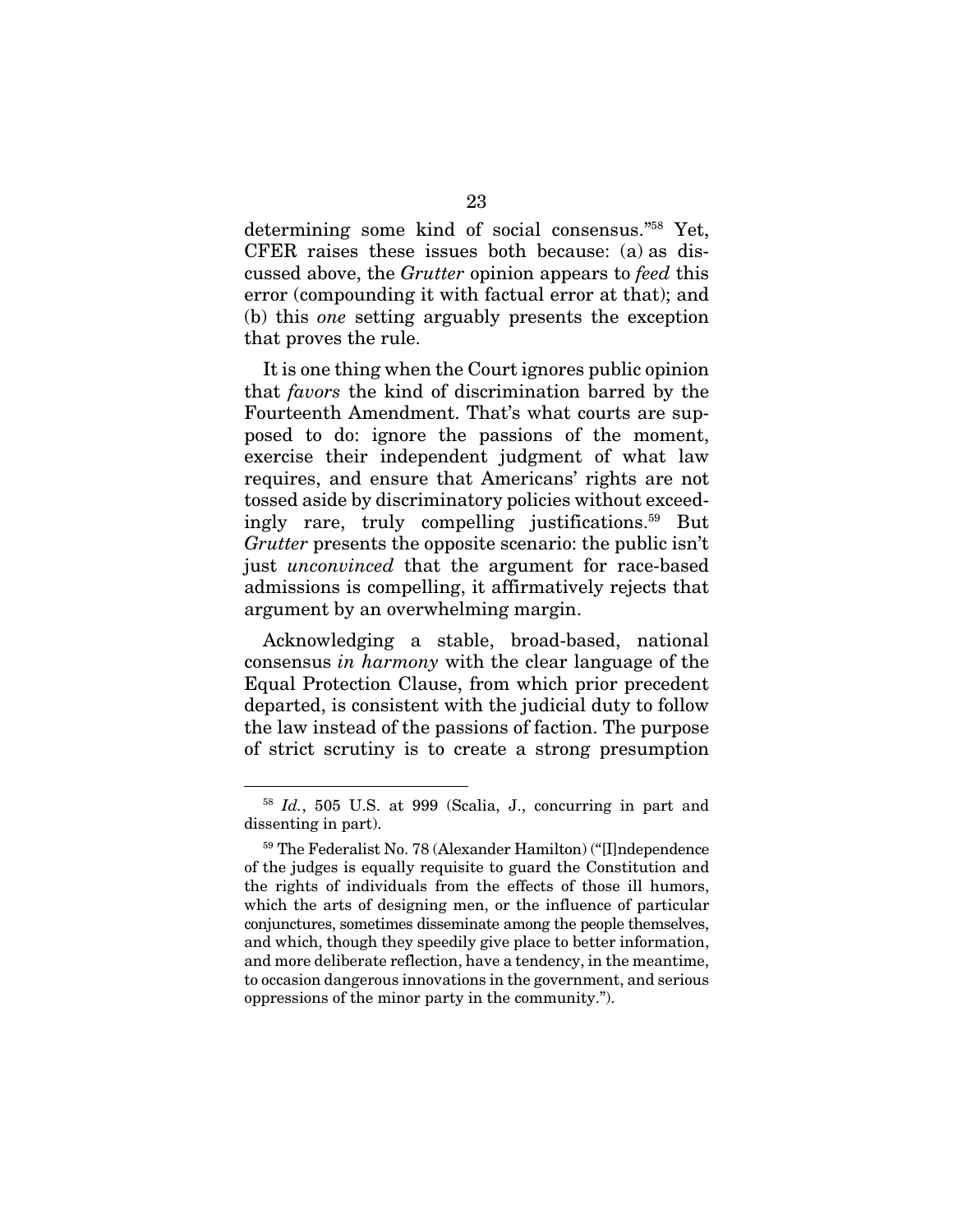*against* the legitimacy of even *popular* racial discrimination, to favor the race neutrality required by the Equal Protection Clause and preferred by the American people. Here, despite the usual norm, the Court should heed what Americans have been saying and voting for decades. Allowing *Grutter*'s error to survive and to continue to declare "compelling" what the public consistently rejects would be inexcusable.<sup>60</sup>

The fact that the public has consistently opposed race-based admissions policies for decades, as it continues to do, is reason enough to correct the lowercourts, rule that Harvard and UNC's policies violate federal law, and put an end to our decades' long departure from equally protecting college applicants.

### IV. DEFERENCE MODEL ADOPTED BY THE COURT IN ITS *FISHER* CASES IS UNWORKABLE AND UNTENABLE

The Court developed the concept of strict scrutiny to assess the constitutionality of governments' post-Reconstruction use of race in policymaking.61 Always and everywhere it applies, strict scrutiny requires a "compelling purpose" and "narrow tailoring."62 Under

<sup>60</sup> *See* Gail L. Heriot, *Strict Scrutiny, Public Opinion, and Affirmative Action on Campus: Should the Courts Find a Narrowly Tailored Solution to a Compelling Need in a Policy that Most Americans Oppose?*, 40 HARV. J. LEG. 217 (2003).

<sup>61</sup> *Fisher I*, 570 U.S. at 316 (Thomas, J., concurring) ("The Court first articulated the strict-scrutiny standard in *Korematsu v. U.S.*, 323 U.S. 214 (1944).").

<sup>62</sup> *See* JOHN E. NOWAK & RONALD D. ROTUNDA, *CONSTITUTIONAL LAW* 639 (6th ed. 2000). *See also* Gail L. Heriot, *Strict Scrutiny, Public Opinion, and Affirmative Action on Campus: Should the Courts Find a Narrowly Tailored Solution to*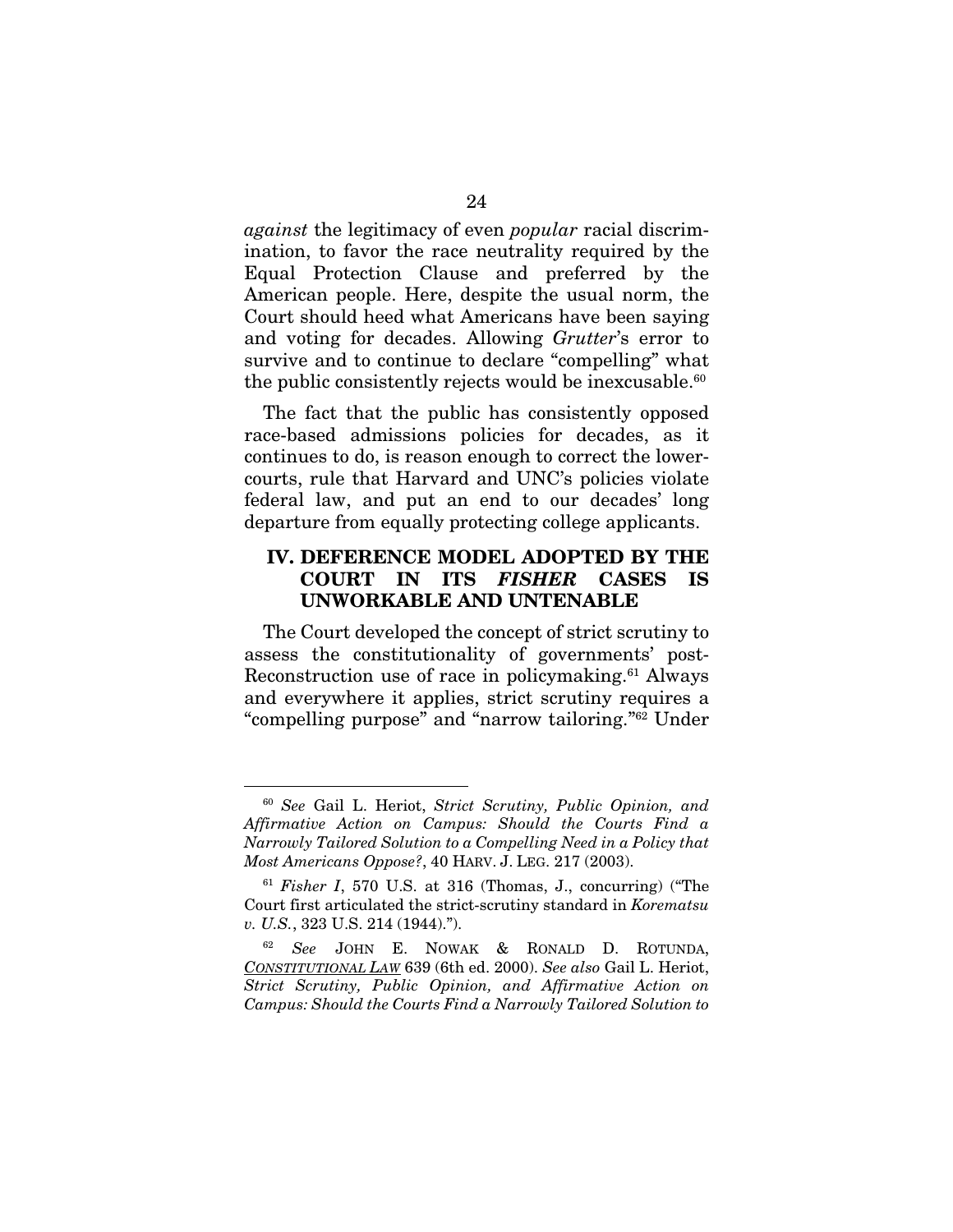strict scrutiny, it is the Court's job to conduct "a most searching examination."63 The Court has only ever held three interests to satisfy that examination: (a) national security, in the *Korematsu* anti-precedent; (b) remedying the government's own historical discrimination, when there is "a strong basis in evidence for its conclusion that remedial action [is] necessary;" and (c) in this line of cases, the purported educational benefits of a diverse student body.<sup>64</sup>

Nominally, in *Grutter* and its progeny, the Court required exactly this same legal analysis. But this "strict scrutiny" is not like all other "strict scrutiny." Here, uniquely, out of respect for "a university's academic decisions," the Court announced that "[t]he . . . School's educational judgment" that producing "such diversity" as could only be achieved through race-conscious interventions "is essential to its educational mission is one to which we defer."65

Subsequently, the Court clarified in its *Fisher* cases that this deference to universities' academic judgment on the compelling nature of the interest served through race-discrimination would *not* extend to the accuracy of schools' judgment as to the sufficiency of

*a Compelling Need in a Policy Most Americans Oppose?*, 40 HARV. J. LEGIS. (making same point).

<sup>63</sup> *Adarand Constructors, Inc. v. Peña*, 515 U.S. 200, 223 (1995) (quoting *Wygant v. Jackson Bd. of Educ.*, 476 U.S. 267, 273 (1984) (plurality opinion)).

<sup>64</sup> *Fisher I*, 570 U.S. at 316–17 (Thomas, J., concurring) (citing for the first two, respectively, *Korematsu*, 323 U.S., and *Richmond v. J.A. Croson Co.*, 488 U.S. 469, 500 (1989) (quoting *Wygant*, 476 U.S. at 277)).

<sup>65</sup> *Grutter*, 539 U.S. at 328.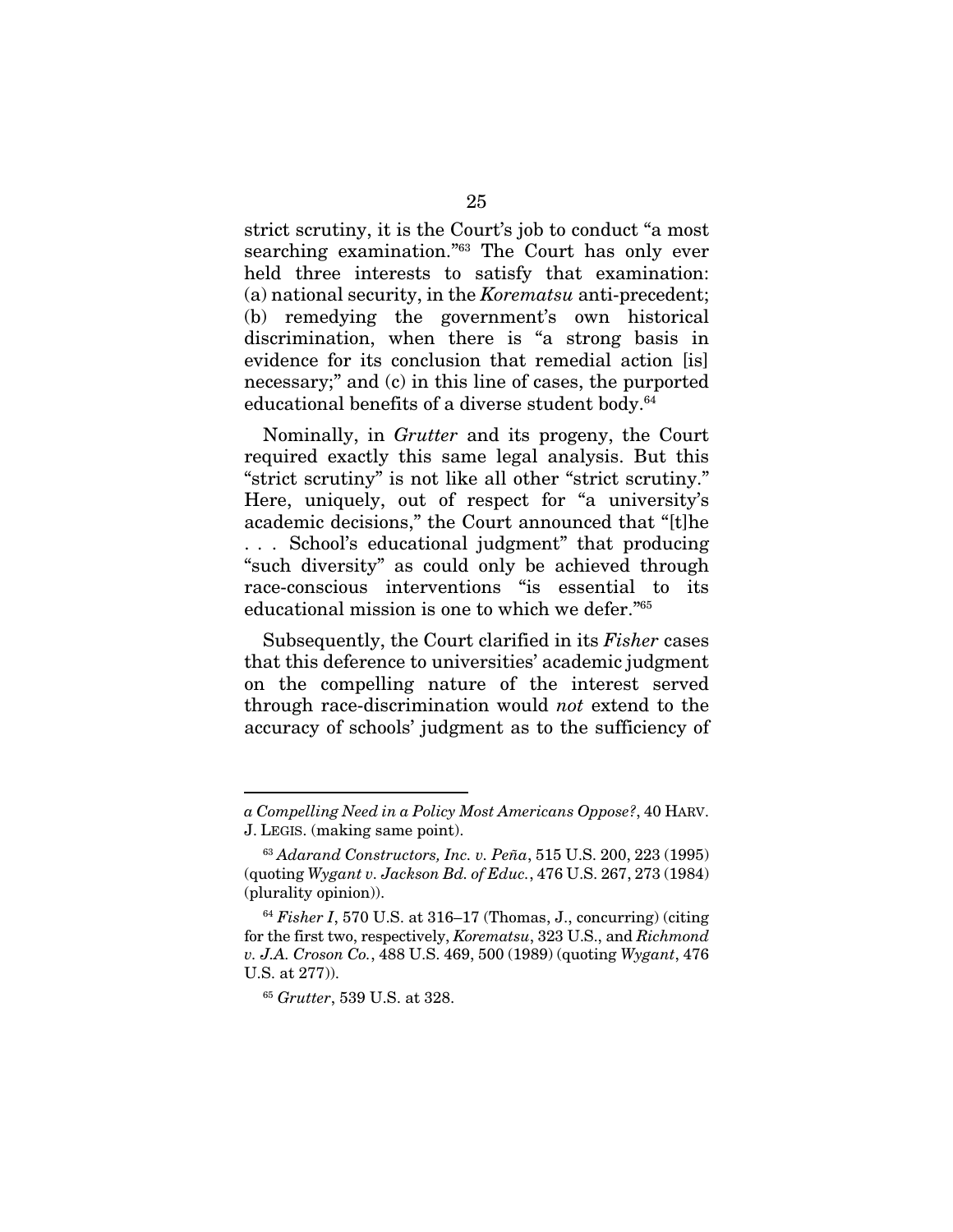the "narrow tailoring" of the racially discriminatory admissions programs adopted to serve those interests.<sup>66</sup>

The resulting scheme of bifurcated deference is both unworkable and untenable as a consistent application of the principals this Court applies across the rest of its strict-scrutiny jurisprudence.

## A. Deference Model Unworkable: Bifurcation of Deference, Under Different Standards, Invites Gamesmanship and Discrimination

Mike Tyson famously observed that "Everyone has a plan until they get punched in the mouth."<sup>67</sup> The Court's *Fisher* bifurcation is exactly the kind of plan that evaporates when actual litigation of a race-conscious admissions policy punches it in the mouth. At a functional level, as demonstrated both by the lower courts' application of its requirements, here, and consideration of how it would have applied to the foundational case giving rise to strict scrutiny, on its first contact with reality, the *Fisher* bifurcation collapses into an incoherent, unprincipled mush. As chains are no stronger than their weakest links, judicial scrutiny is no more strict than its most forgiving step.

To see why, imagine strict scrutiny to be the analytical equivalent of a balloon in the hand of a clown at a birthday party. Just as the clown has two hands on the balloon and can squeeze either, a court

<sup>66</sup> *Fisher I*, 570 U.S. at 311.

<sup>67</sup> Mike Bernadino, *Mike Tyson Explains One of His Most Famous Quotes*, South Florida Sun Sentinel (Nov. 8, 2012), https://www.sun-sentinel.com/sports/fl-xpm-2012-11-09-sfl-miketyson-explains-one-of-his-most-famous-quotes-20121109-story.ht ml.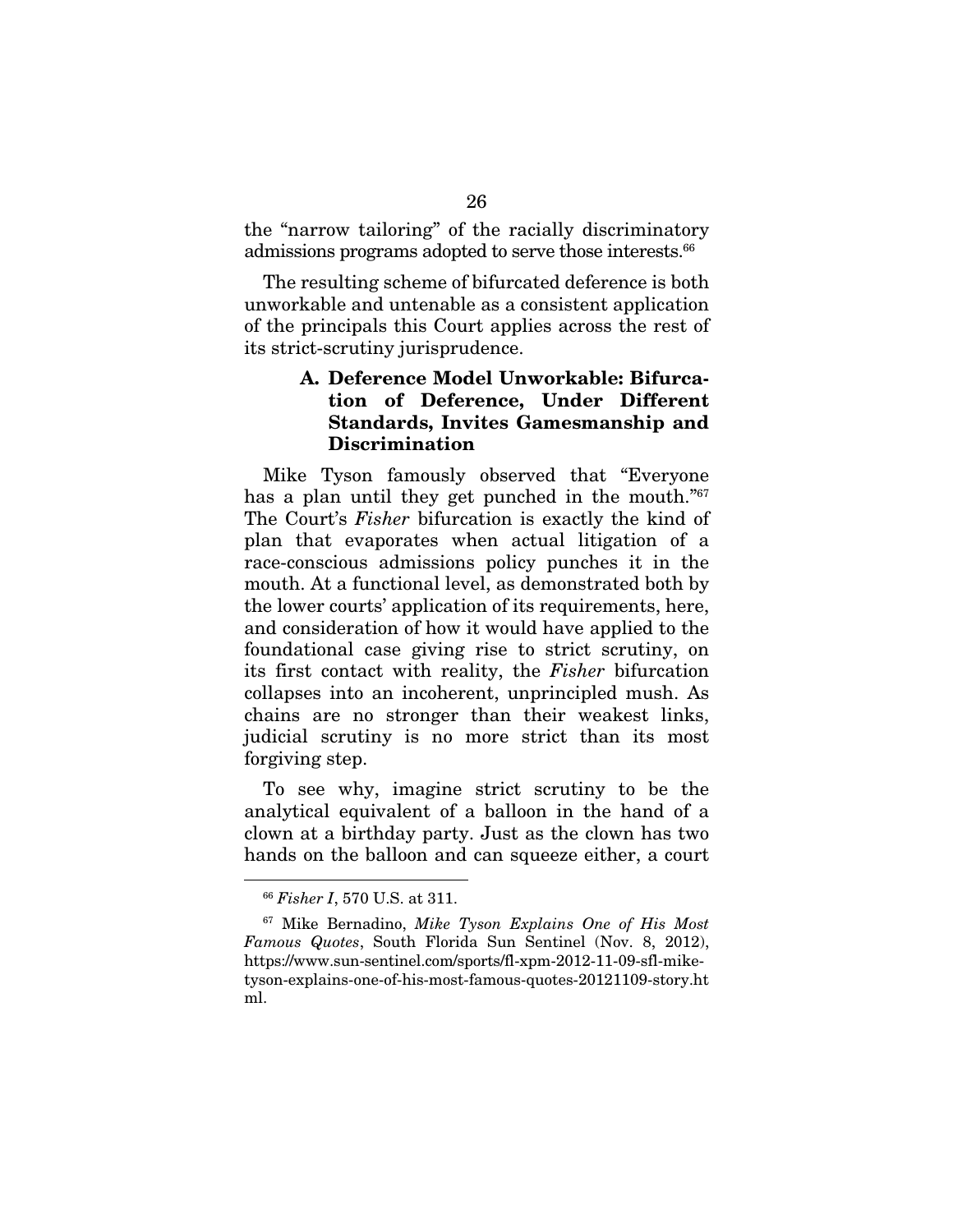has two components of its strict-scrutiny analysis imposing pressure on a discriminating policy. The clown can put more pressure on either end of the balloon, without changing the amount of air in the balloon or the nature of the balloon. Just so, a court can put its emphasis in strict scrutiny onto either analyzing the compellingness of the interest asserted to justify a challenged policy or the narrowness of that policy's tailoring toward a compelling end. If both hands are on the balloon, either will work.

The facts of *Korematsu*, the case that gave rise to strict scrutiny in the first place, offer a model of how this should work, even if *Korematsu*'s failure to so let it work renders it one of the Court's most notorious anti-precedents. Civil Rights Commissioner Gail Heriot has asked, what "[w]as the supposed compelling interest" that justified the compelled evacuation "of all persons of Japanese ancestry (including many naturalborn American citizens) from large portions of the United States[?]"68 "Was the supposed compelling interest national security?" Was it "the need to remove nationals of enemy nations and their children or grandchildren from the country's vulnerable West Coast . . . and to put them in places where they could do little or no harm?" The difference matters, as "[i]f the latter, the actions [at issue] were clearly narrowly tailored and the analysis shifts to whether the governmental interest was truly compelling. If the former, the governmental interest is clearly compelling, and the analysis must center on whether the government's actions are narrowly tailored to serve that purpose." Either way, a traditional application of strict scrutiny

<sup>68</sup> Gail L. Heriot, *Fisher v. University of Texas: The Court (Belatedly) Attempts to Invoke Reason and Principle*, 2012-2013 Cato Sup. Ct. Rev. 63, 88 (2013).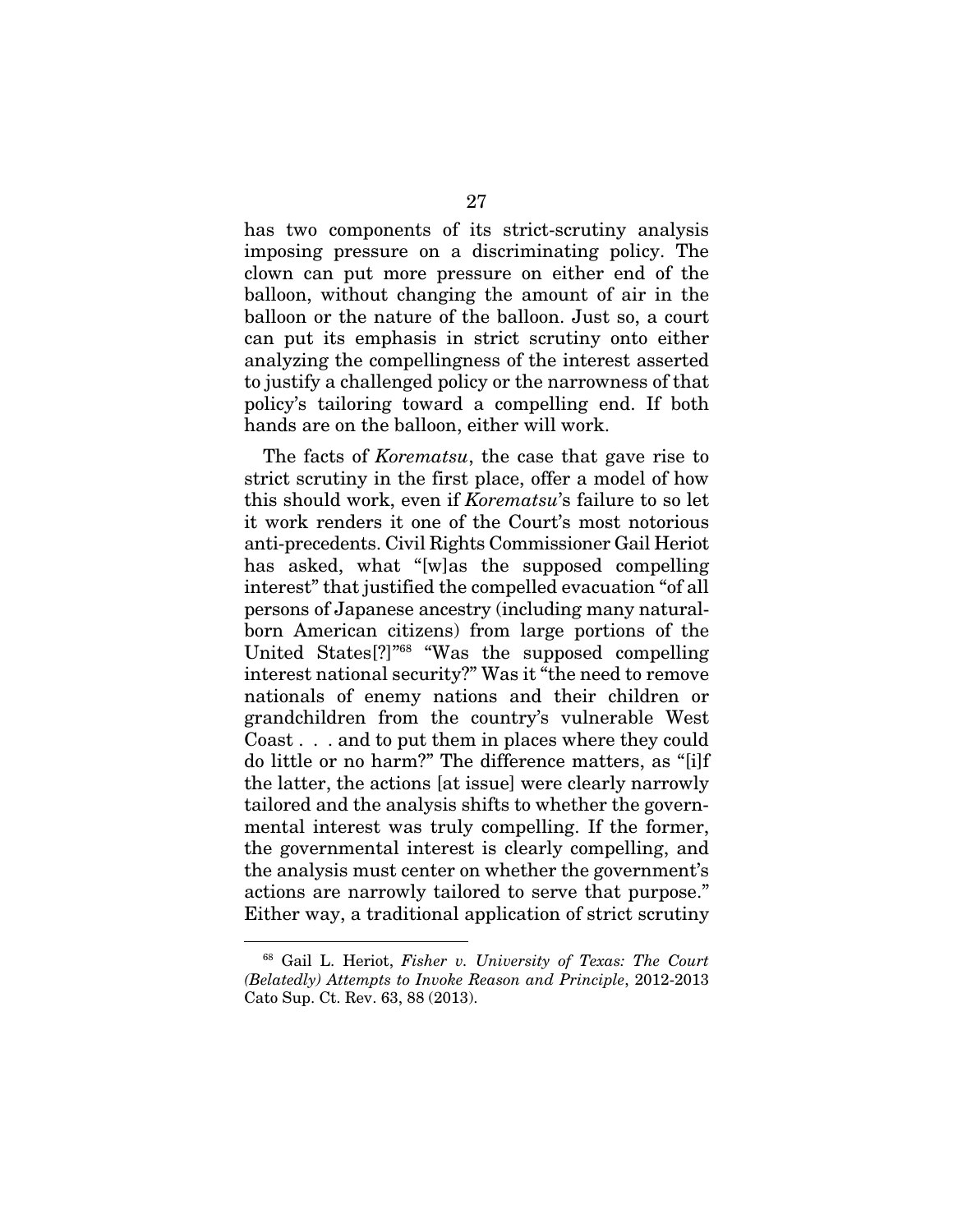would compel enjoining the policy (without twisting the proverbial balloon).

But *only* a traditional approach to strict scrutiny – the *Fisher* bifurcation would have required sufficient balloon-twisting to produce the same perverse result reached in *Korematsu*. Compelled deference to the definition of the interest and its compelling nature would have allowed only judicial scrutiny of the tailoring of the mass-deportation to the end served. Knowing this, the discriminating actors would have described their end as the latter –removal of aliens and their descendants from the potential theater of war. The courts, barred from letting the interestanalysis side of the balloon expand to address the difficulty, would have been forced to approve the internment.

This is what happened below in these cases. *Grutter* bars any scrutiny of the interest at issue, preventing the proverbial clown from placing any pressure on one end of the balloon, while *Fisher*'s instruction to nonetheless strictly scrutinize tailoring squeezes the other. The first end of the balloon simply expands in response, relieving the applied pressure without imposing any longterm constraint on the balloon at all. Just so, when the lower courts deferred in the definition of the allegedly "compelling" interests, they wound up finding that essentially *any* means adopted to accomplish them were narrowly tailored to their achievement. When *all* the content of the policy is pushable into the definition of the interest, a discriminating defendant's tailoring could never *not* satisfy "strict" scrutiny as "narrow," with or without judicial deference.

Without the available potential to independently assess the compellingness of the interest served, the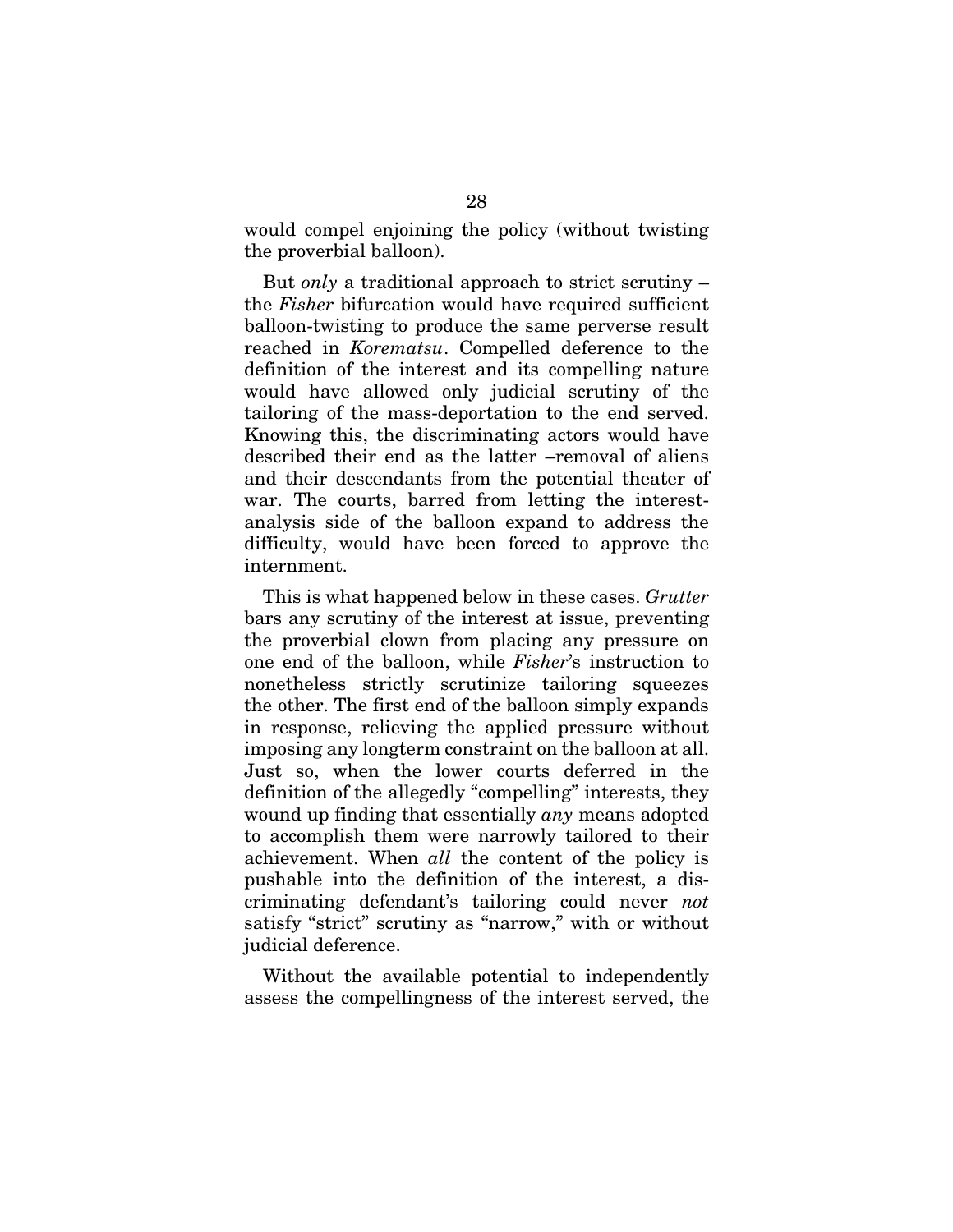courts cannot meaningfully strictly scrutinize the tailoring of a policy to attain it. The lower courts couldn't and didn't – the First Circuit, for example, unable under *Fisher* to either consider what "level of racial diversity" would produce a "compelling" interest or to consider whether that interest was more or less compelling than other institutional goals (such as preserving an academic reputation or comparative advantages in recruiting faculty), only scrutinized whether race-neutral alternatives would have produced the same racial balance, without compromising anything else the school found important.69

*Fisher* bifurcation encourages discrimination by telling admissions departments that they can get away with anything, so long as they describe it as having been undertaken in the name of diversity. Any rule that is always defeated by gamesmanship is either unworkable as an honest enforcement mechanism of Constitutional requirements or a profoundly bad rule that intentionally undermines them.

## B. Deference Model Unworkable: Third-Party Actions Remove Decisionmaking Authority from Those the *Grutter* Court Held Worthy of Deference, Threatening a Closed Feedback Loop Only This Court Can Break

As a factual matter, one should doubt that educational institutions have any discretion to determine whether racially balanced student populations have any educational benefits or to act on a conclusion that they do not. A sampling of accrediting agencies

<sup>69</sup> *Students for Fair Adms. v. Pres. & Fellows of Harvard College*, 980 F.3d 157, 177-178, 193-195 (1st. Cir. 2020).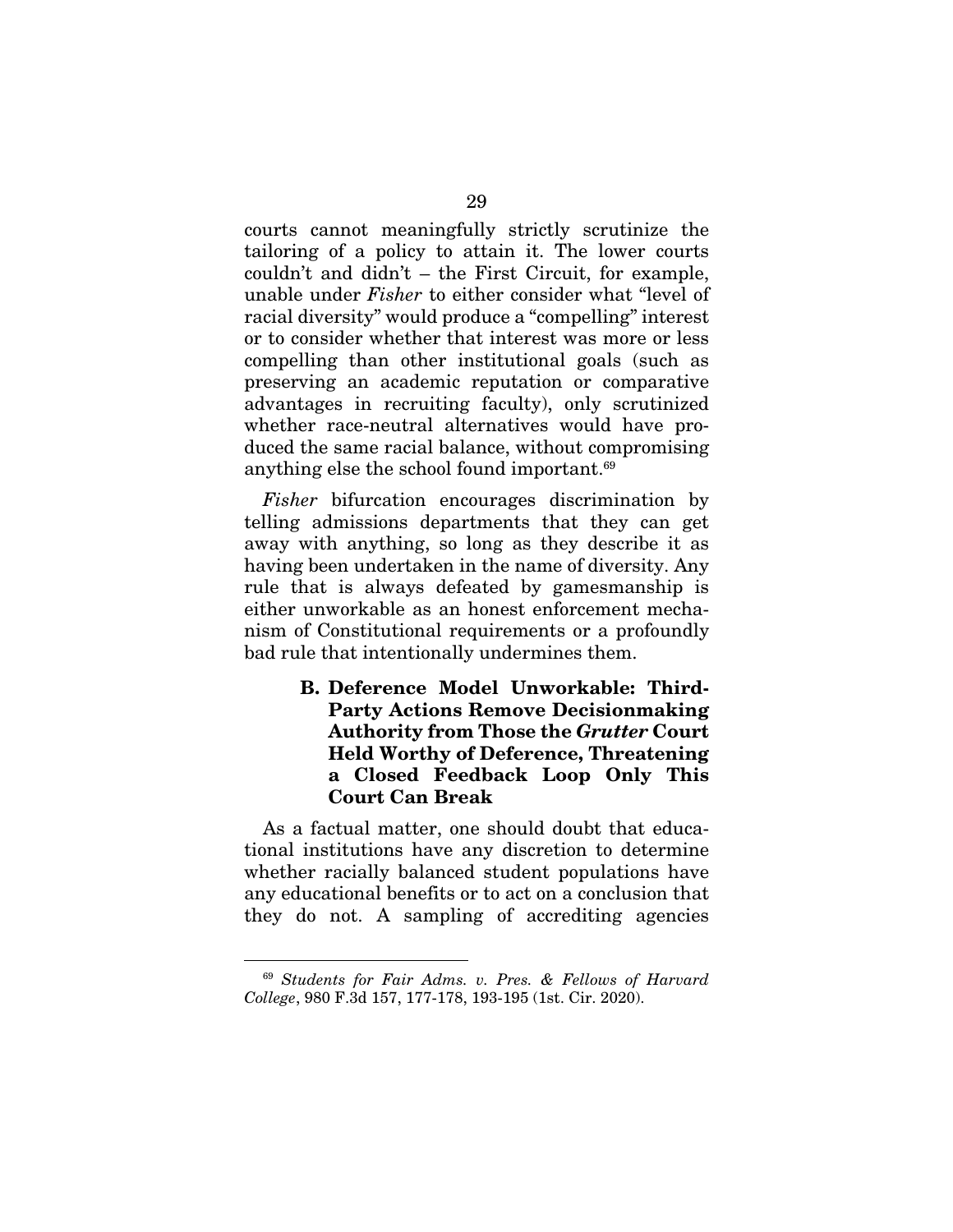suggests that schools may be compelled to achieve a "diverse" student body even when they conclude that the racial balance of their students has no educational value at all.70

More pointedly, the recent trend among accreditors dramatically underscores that this threat is real and growing. The Standards Committee of the American Bar Association, for example, expressly "aims" its proposed alteration of the ABA Standards and Rules of Procedure for Approval of Law Schools "to achieve the effective educational use of diversity, the compelling state interest recognized in *Grutter*[.]"71 To serve that end, it compels schools to "ensure the effective educational use of diversity by providing: (1) Full access to the study of law and admission to the profession to all persons, particularly members of underrepresented groups related to race and ethnicity; [and] (2) A faculty and staff that includes members of underrepresented groups, particularly those related

<sup>70</sup> For example, at least some of Harvard and UNC's accrediting agencies require such diversity to be achieved, regardless of the opinions of the accredited institution on the alleged educational benefits of a racially balanced student body. *E.g.,*  ABET Board of Directors, *ABET Statements on Inclusion, Diversity, and Equity* (Jun. 15, 2020), at https://www.abet.org/ about-abet/diversity-equity-and-inclusion ("It is time for our collective practices, procedures, policies, regulations, standards and laws to reflect our priorities and drive for accountability around inclusion, diversity, equity and justice across the STEM community.").

<sup>71</sup> *Memorandum, Re: Final Recommendations: Definitions (7) and (8); Standards 206, 306, 311(c) and (e), and 405(b); and Rules 19 and 29*, The Standards Comm. (Feb. 10, 2022), p. 2, https://www.americanbar.org/content/dam/aba/administrative/le gal education and admissions to the bar/council reports and resolutions/feb22/22-feb-council-final-recs-with-exhibit.pdf.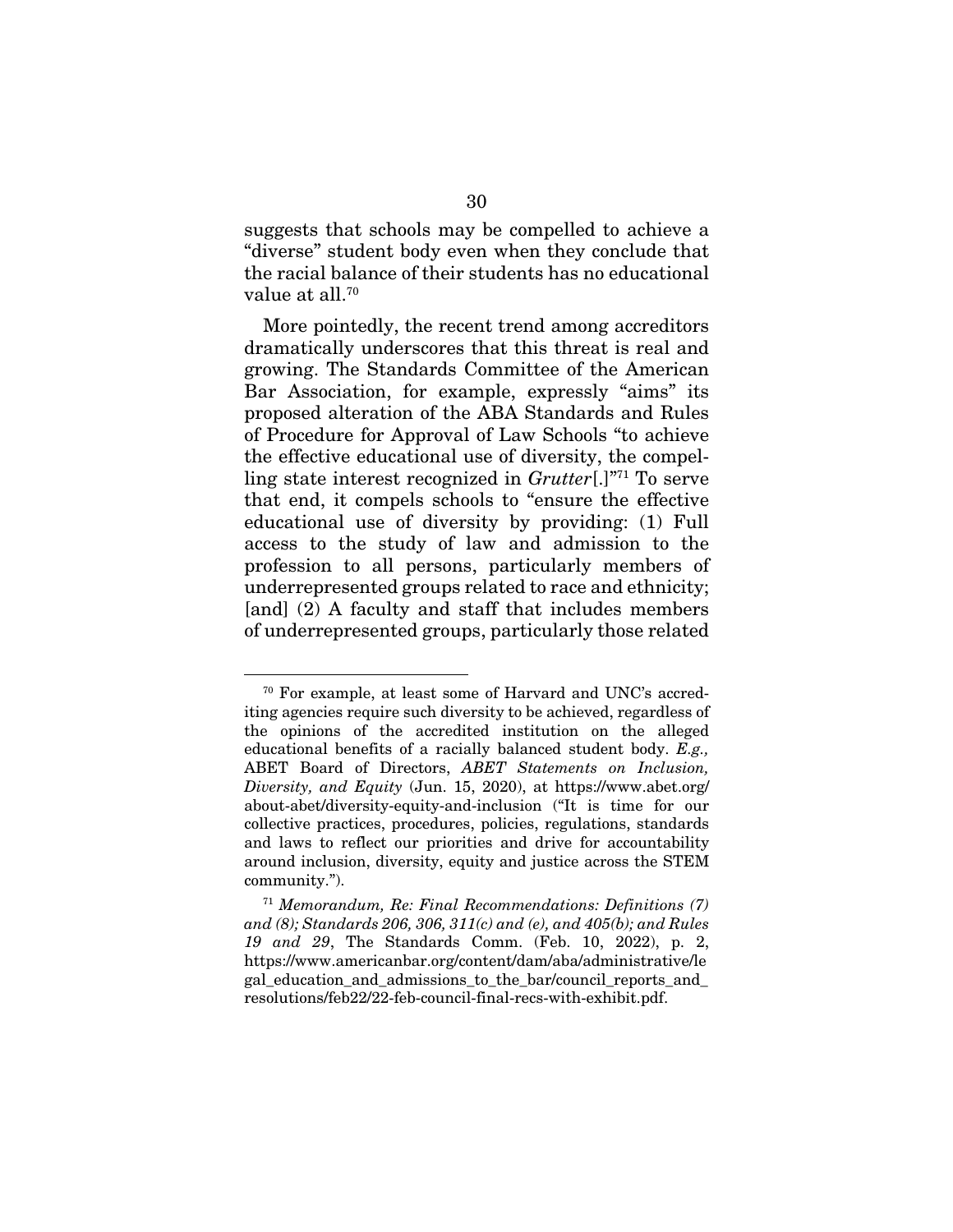to race and ethnicity[.]"72 A draft interpretive note stresses that "To ensure the effective educational use of diversity, a law school should include among its faculty, staff, and students members of underrepresented groups generally, but should be particularly focused on those groups that historically have been underrepresented in the legal profession because of race or ethnicity."73

The Court, in *Grutter*, deferred to educators' educational judgment of the benefits of diverse classrooms for students, while stressing that "diversity" meant something more than race. The accreditors then interceded, in nominal deference *to the Court*, curtailing the ability of university educators to exercise any independent judgment on this subject and compelling that all schools "ensure" "diversity," "particularly focused [on] race or ethnicity." Once the new rule takes effect, out of nominal deference to the Court's deference to educators' educational judgment, educators will be barred from exercising that judgment to reach any other conclusion. The feedback loop will be closed, with no party retaining an off-ramp, except this Court. *Grutter* will have created an environment in which the Court, alone, will retain the chance to rethink matters and end this experimental departure from equal protection.

<sup>72</sup> *Id.*, at p. 4. While not addressed in depth, please note that the ABA is requiring race-conscious *hiring* in the service of nominal diversity, despite *Grutter*'s tight-focus solely on *admissions* and the Court's long-standing, unquestioned opinions banning race-based employment decisions by schools undertaken to produce matching demographics for students and faculty. *E.g., Wygant*, 476 U.S. at 275.

<sup>73</sup> *Id.*, at p. 5.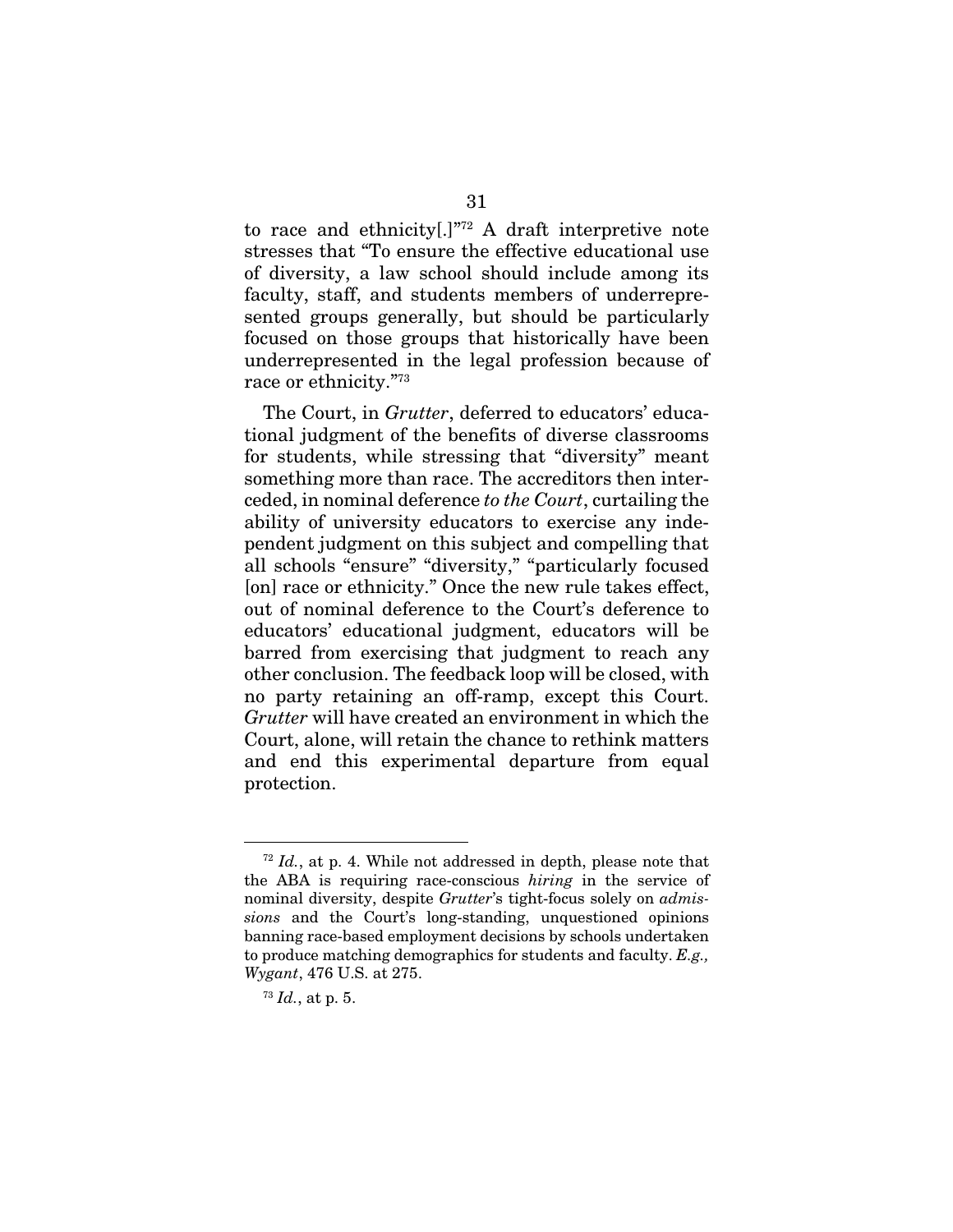## C. Deference Model Untenable: Deference to Discriminating Entities on Whether Discrimination is Justified Incompatible with Strict Scrutiny

Finally, as an exercise in strict scrutiny, deferring to a defendant simply makes no sense. Every policymaker asserts that its reasoning is compelling. Even the Topeka Board of Education did in *Brown*. 74 If the Court's "most searching examination" is limited to asking the perp whether it had a good reason, then the "most searching examination" requirement becomes no examination at all.

Such an approach makes a mockery of the Court's broader precedents and reduces the Rule of Law to little more than the punchline of a joke. It establishes that the law is for little people, whose betters in university administrations can ignore Congress's instructions and the people's ratified Constitutional amendments, since, after all, they know best. This is not a reasonable application of concepts of expertise and specialization; it is an enshrinement of oligarchy.

The Court should correct any such implication in its recent case law and re-establish that the judiciary will apply the same standards to its peers in academia that it does to both participants in government and the rest of the American people.

<sup>74</sup> *Fisher I*, 570 U.S. at 320 (Thomas, J. concurring) ("[T]he argument that educational benefits justify racial discrimination was advanced in support of racial segregation in the 1950's . . . . And just as the alleged educational benefits of segregation were insufficient to justify racial discrimination . . . the alleged educational benefits of diversity cannot justify racial discrimination today.") (citing *Brown v. Board of Education*, 347 U.S. 483 (1954)).